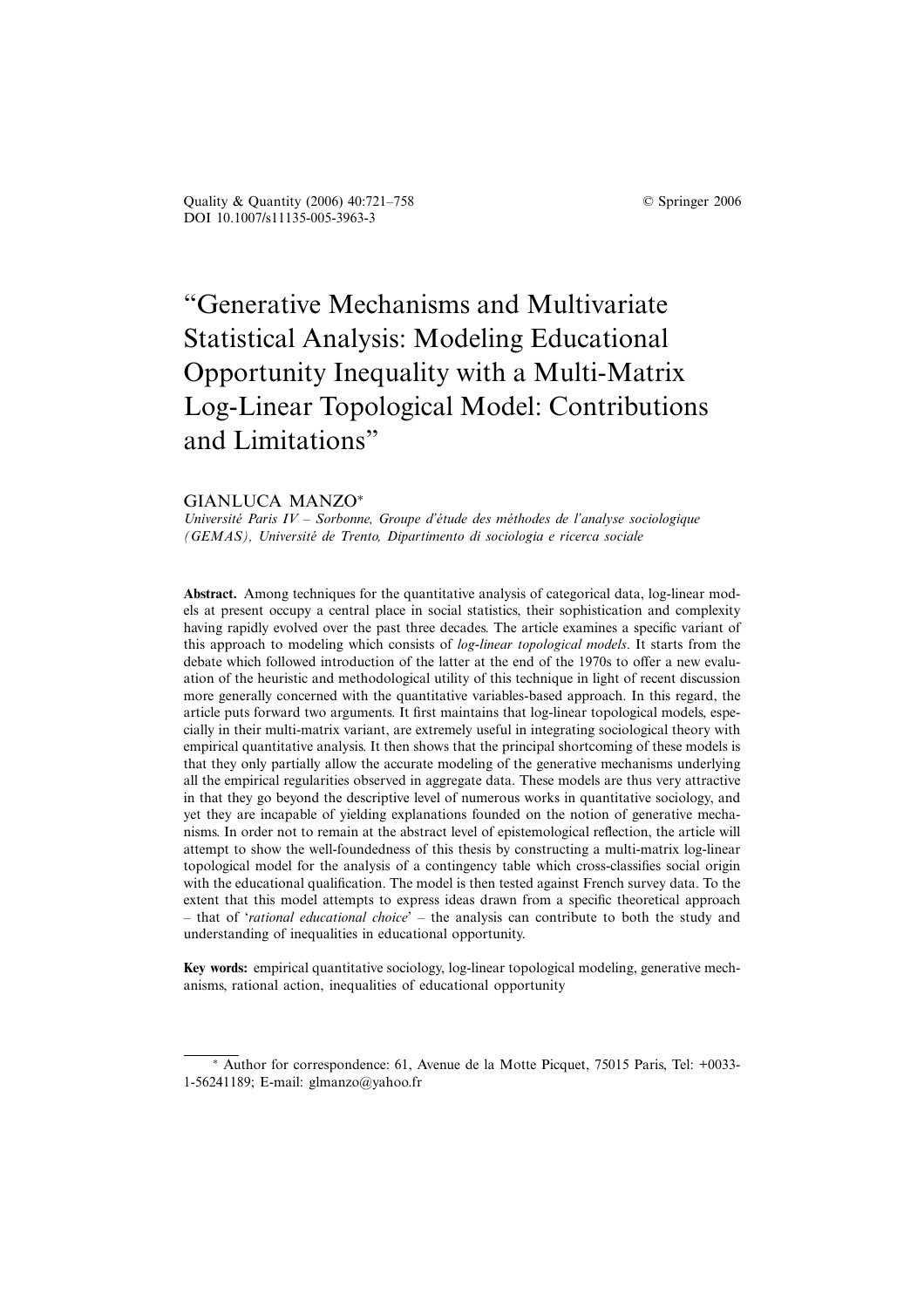#### **1. Introduction**

Analysis of social stratification phenomena is a field in which the variables-based approach has achieved a very high level of sophistication (Cobalti, 1995; Goldthorpe, 2000; Raftery, 2001; Ballarino and Cobalti, 2003). Among the most complex methods used, the type of log-linear model known as 'topological' has had an unusual history. These models were first introduced at the end of the 1970s (Featherman and Hauser, 1978, chap. 4; Hauser, 1978, 1979) and thereafter, for around 10 years, they provoked wide-ranging technical debate (Hauser, 1981, 1986, 1987; Hope, 1981; MacDonald, 1981, 1983; Pontinen, 1982; Jones, 1985, 1986; Kim, 1987). Unlike other advanced techniques, this variant of log-linear modeling has been used by relatively few studies. With the exception of rare attempts to analyze the relation between origins and educational qualifications (Cobalti, 1992, 1996), the few studies to have undertaken topological modeling have been confined to analysis of intergenerational mobility (Goldthorpe [and Payne], 1980, chap. 4; Grusky and Hauser, 1984; Jones et al., 1990; Wong, 1990; Erikson and Goldthorpe 1992, chap. 4–5; Cobalti and Schizzerotto, 1994, chap. 8; Goldthorpe, 1995) or, even more rarely, of intragenerational mobility (Stier and Grusky, 1990). Moreover, the 'innovation rate' has been slow: the majority of studies apply a narrow range of models, notably Erikson–Goldthorpe's model originally proposed in *The Constant Flux* (1992: 121–131). In this respect, the recent study of intergenerational mobility in eleven European countries directed by Richard Breen (2004) is a significant example: most of the 'national' chapters of this important study use – with some variations – Erikson–Golthorpe's 'core social fluidity model' (see in particular chapters 4, 5, 8, 10–13).

Could the rarity of these models be due to their weakness? Ever since their introduction, many researchers have commented on their 'indeterminate' nature, meaning that numerous different matrix specifications could fit the data equally well (MacDonald, 1981, 1983; Pontinen, 1982; see also Hout, 1983: 46–51; Jones, 1986; Jones et al., 1990). The 'equivalent models' problem thus seems to render this class of log-linear models largely vacuous. But this criticism is only valid if one acknowledges a major failure in the field of study in which these models have been applied: the shaky theoretical bases of studies on stratification phenomena.<sup>1</sup> Given solid theories, the extent of the 'equivalent models' problem would change radically, for the choice between different matrix configurations would now be made on theoretical, not empirical, grounds. From this point of view, the problem would reside not in the method but in its applications.

In light of recent discussion on the so-called 'quantitative empirical soci- $\alpha$ ology' approach,<sup>2</sup> however, this article will attempt to re-evaluate log-linear topological models, and in particular their multi-matrix variant. Addressing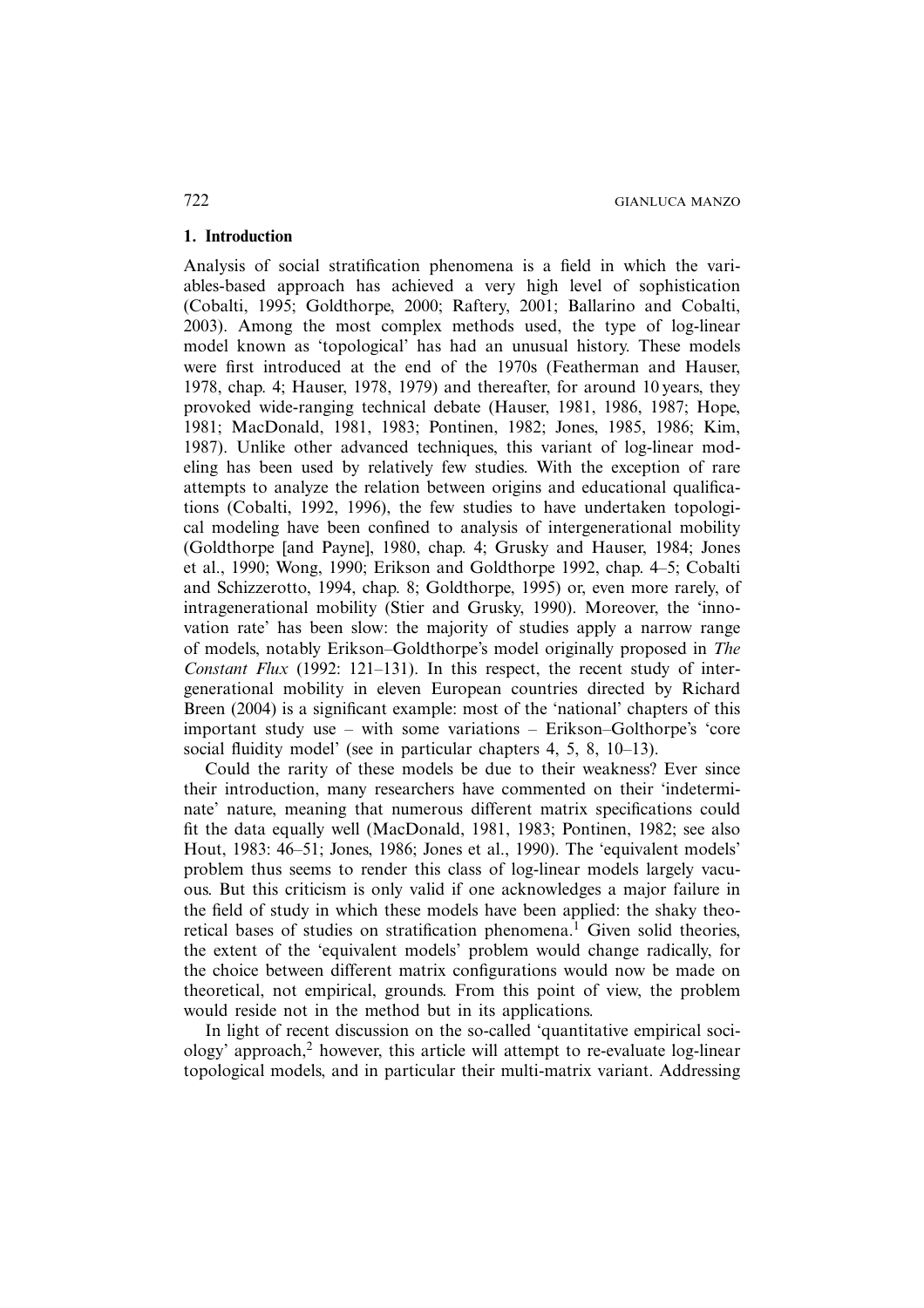the problem from this angle will allow a different perspective to be taken on the method, because an evaluation will be proposed that takes account as much of its attractions as of its principal limitation.

It is at present widely acknowledged that: a) there is a gap between sociological theory and empirical research (Coleman, 1990: chap. 1; Hedstrom and Swedberg, 1996; Boudon, 1997, 2002; Goldthorpe, 1997, 2000, intro. and chap. 12, 2003a; Cuin, 2000); and b) that it is impossible to construct good sociological explanations without drawing upon the sociology of generative mechanisms (Stinchcombre, 1991; Blossfeld, 1996; Bunge, 1997, 1998; Boudon, 1998, 2003; Hechter, 1998; Hedstrom and Swedberg, 1998b; Van den Berg, 1998; Cherkaoui, 2000, 2004; Barbera, 2004; Hedstrom, 2005).<sup>3</sup> This does not argue in favor of 'empirical quantitative sociology', where the decoupling of theory from empirical inquiry is particularly radical (Pawson, 1989; Freedman, 1991a, b; Sorensen, 1998; Bäckman and Edling, 1999; Goldthorpe, 2000, chap. 5: 98; Berger,  $2002$ ).<sup>4</sup> Undervaluation of the notion of 'generative mechanism' traps this approach in a narrow conception of causality (Abell, 1984; Abbott, 1992a, b; Cox, 1992; Cox and Wermuth, 1993; Goldthorpe, 2000 chap. 7); indeed, the absence of modeling by generative mechanisms limits the explanatory capacity of the quantitative approach to such an extent that the latter is reduced to being a largely descriptive activity (Bunge, 1997; Elster, 1998, 2003; Hedstrom and Swedberg, 1998b: 17; Sorensen, 1998; Cherkaoui, 2000, 2003; Goldthorpe, 2000, chap. 7: 152, 153; Hedstrom, 2003).

There thus emerges a clear opposition between a methodology centered on mechanisms and an approach founded on variables; whilst the former is explanatory, the latter is nothing but a more or less sophisticated description.5 Though certain authors recognize the somewhat crude character of this opposition (Pawson, 1989: 160–167; Blossfeld, 1996: 185, n. 36; Grusky and DiCarlo 2001), it cannot be denied that the 'degree of permeability' of multivariate analysis to the modeling of generative mechanisms is a crucial methodological issue. With these problems in mind, it is instructive to return to log-linear topological models. On the one hand, the careful use of these models suggests that the variable approach can produce theoretically oriented and informed empirical analyses. On the other, thorough analysis of this method paradoxically suggests that complete implementation of the notion of generative mechanism is probably not possible in the context of multivariate analysis.

I shall attempt to illustrate the well-foundedness of this thesis by means of a concrete example. I shall construct a *multi-matrix topological model* with which to analyze the relation between social origin and educational qualification and then test this model using French empirical data. This will involve: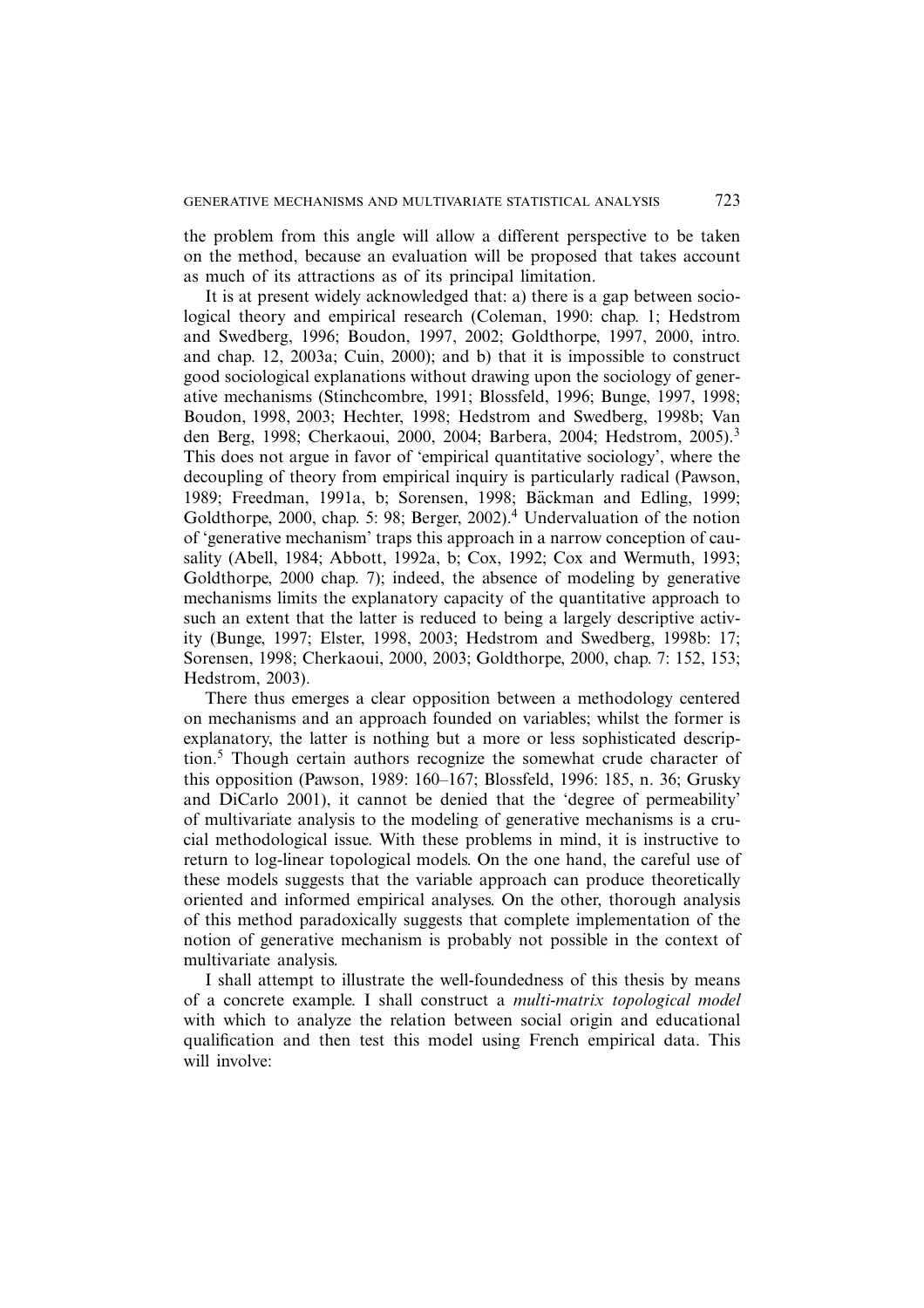- (1) determining the 'explanandum' and describing it by means of a concise association measure (the *Generalized Odds Ratio*, GOR);
- (2) constructing a set of theoretical hypotheses about '*mechanisms*' or '*processes*' presumed to be at the origin of the two-way association described in (1);
- (3) translating these hypotheses into a set of level matrices (construction of a *multi-matrix topological model*);
- (4) estimating the parameters of the model and comparing the theoretical data that it produces with the observed data described in (1).

Although in what follows the focus will be more on the methodological implications of the analysis than on its substantial findings, two important features of the study should be noted. First, while numerous empirical studies have described the structure and temporal evolution of the association between social origin and educational attainment in France (Garnier and Raffalovich, 1984; Smith and Garnier 1986; Muller and Karle, 1993; Thelot and Vallet, 2000; Vallet, 2004a), very few attempts have been made ´ to explain that association (Goux and Maurin, 1995: 95–105). It is precisely this explanation that is proposed here, and, moreover, by means of an unusual method. Secondly, the theoretical model at the origin of phase (2) of the analysis is largely based on what is now termed the '*rational educational choice approach*' (see Section 2). The testing of variants of this model has begun in several countries: in Italy (Schizzerotto, 1997; Ballarino and Bernardi, 2000), Great Britain (Breen and Yaish, 2003), Denmark (Davies et al., 2002), Germany (Becker, 2003; Hillmert and Jacob, 2003), and Sweden (Jonsson and Erikson, 2000). I am not aware of any studies of this type for France and shall consequently propose one. And I shall do so, moreover, with the help of a technique different from those used in the works just cited.

# *1. What needs explaining? The configuration of relative educational opportunities*

Consider the data set out in Table  $I<sub>o</sub><sup>6</sup>$  which gives an initial idea of inequalities of educational opportunity in France at the beginning of the 1990s.<sup>7</sup> On comparing row for row the calculated percentages relative to total numbers for each group ('*outflow' perspective*), one notes that the proportion of individuals attaining higher-level qualifications abruptly diminishes as one descends toward socially underprivileged groups. A similar pattern, but in reverse, is apparent at the middle and lower levels of the educational system.<sup>8</sup>

Although interesting, these crude figures only show the distribution by social group of the total volume of available instruction – the *absolute*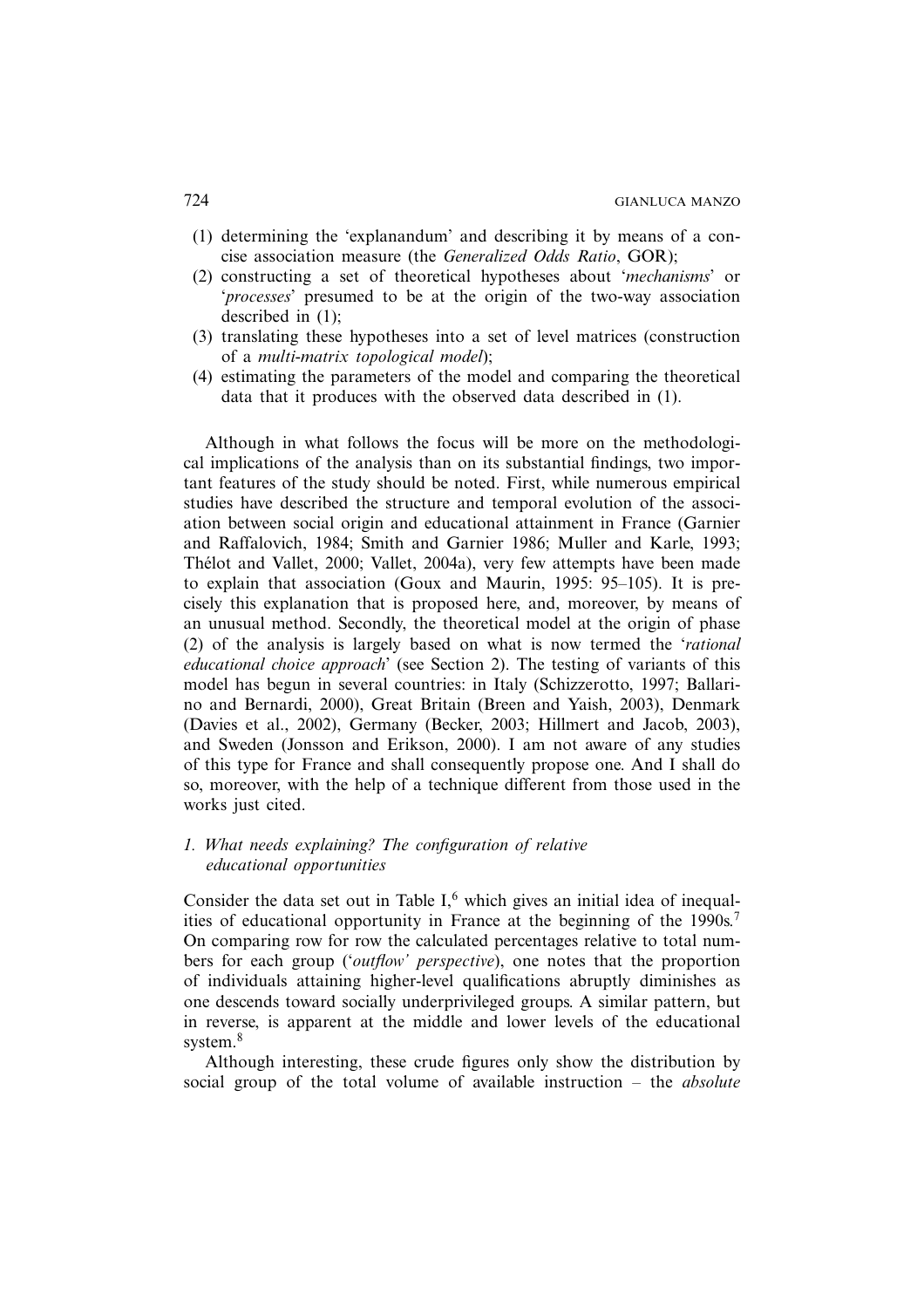|                | $E_1$  | E <sub>2</sub> | $E_3$ | $E_4$ | $E_5$  | $E_6$  | $E_7$  | Tot.    |
|----------------|--------|----------------|-------|-------|--------|--------|--------|---------|
| O <sub>1</sub> | 33.6   | 22.4           | 10.0  | 4.7   | 14.4   | 10.5   | 4.3    | (1517)  |
| O <sub>2</sub> | 20.8   | 18.0           | 9.4   | 7.2   | 21.4   | 14.4   | 8.7    | (1218)  |
| $O_3$          | 7.6    | 12.1           | 6.4   | 8.5   | 35.2   | 17.6   | 12.7   | (2842)  |
| $O_4$          | 7.5    | 8.7            | 5.2   | 6.4   | 31.7   | 20.6   | 19.8   | (1620)  |
| O <sub>5</sub> | 3.0    | 5.1            | 2.3   | 3.5   | 28.2   | 27.8   | 30.1   | (2747)  |
| O <sub>6</sub> | 2.3    | 5.4            | 2.4   | 6.0   | 35.8   | 22.1   | 26.0   | (3220)  |
| O <sub>7</sub> | 1.3    | 3.4            | 1.7   | 3.9   | 30.2   | 24.0   | 35.4   | (2351)  |
| Tot.           | (1286) | (1438)         | (713) | (884) | (4632) | (3211) | (3351) | (15515) |

*Table I.* Highest educational qualification obtained by social group of the family of origin<sup>a</sup>. Men and women aged 25–64. Weighted data, FQP survey 1993. Outflow percentages

<sup>a</sup> See note 8 for the definitions of  $(O)$  and  $(E)$ .

*dimension* of educational inequality, as it were. They furnish only very incomplete information on the relative chances of different groups to obtain different qualifications. But it is this *relative and relational* dimension of inequality that is of principal interest here. Required as a consequence is a 'measure' capable of concisely expressing this 'competitive' aspect of educational inequality, of which the row percentages indicated in Table I are only epiphenomena. It seems particularly helpful in this regard to use a coefficient known as the '*odds ratio*' or, if one prefers, the '*conditional probability ratio*<sup>'</sup>. If  $L_i$  and  $C_j$  (with  $i = 1, ..., n$  and  $j = 1, ..., m$ ) respectively denote the generic rows and columns of a *n, m* dimension table – so that  $(L_i, C_j)$  denote the numbers to be found at the coincidence of row *i* and column *j* – this coefficient can be constructed for four contiguous cases according to (1)

$$
[(L_i, C_j)/(L_i, C_{j+1})]/[(L_{i+1}, C_j)/(L_{i+1}, C_{j+1})]
$$
  
= [(L\_i, C\_j)\*(L\_{i+1}, C\_{j+1})]/[(L\_{i+1}, C\_j)\*(L\_i, C\_{j+1})] (1)

This is easily generalizable to the table's four non-contiguous cases. Any value between 0 and 1 indicates a negative association; the value 1 represents the absence of association; any value greater than 1 indicates a positive association (Hout, 1983: 16; Bohrnstedt and Knoke, 1998: 162–166; Powers and Xie, 2000: 95–97; Wong, 2003a).9

The way in which the coefficient is constructed has two principal advantages. The first is methodological: the value of a '*conditional probability ratio*' remains unchanged under a homothetic transformation of rows and/or columns, or of the table's size (Bishop et al., 1975: 375, 377; Powers and Xie, 2000: 97–99). The second is substantial: the structure of a '*conditional probability ratio*' enables comparison between two social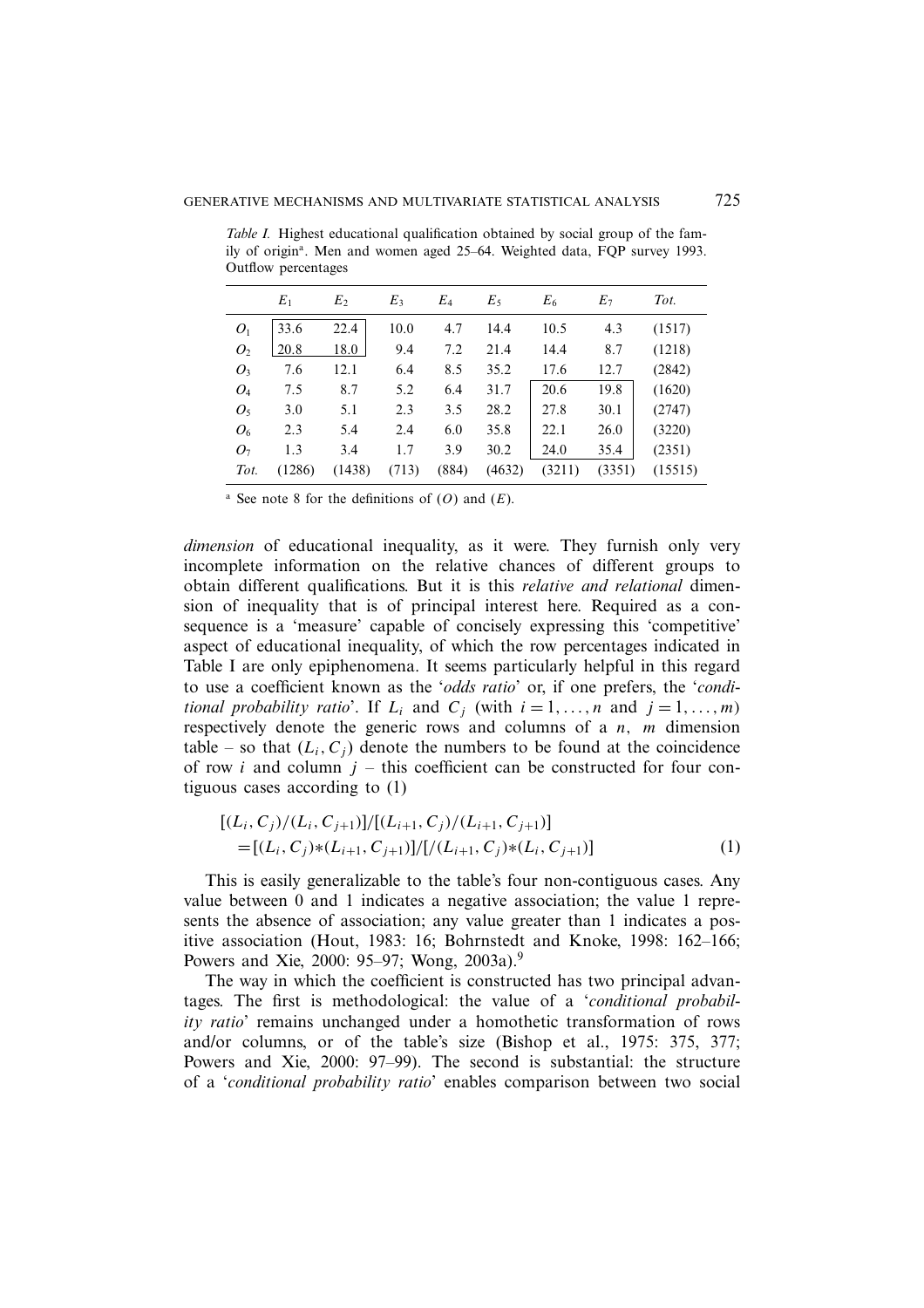groups on the same educational alternative and thus expresses the overrepresentation or under-representation of one relative to the other at a given educational level. This measure thus yields a subtle description of the configuration of relative advantages and disadvantages in instructional access enjoyed by the different social groups. It is here that lies the relational dimension of inequality mentioned above. An example will clarify the point. Consider the children of 'higher professionals'  $(O_1)$  in relation to those of 'unskilled and agricultural workers'  $(O_7)$  and compare their situations in regard to obtaining an 'upper tertiary educational qualification'  $(E_1)$  rather than 'no qualification'  $(E_7)$ : the '*conditional probability ratio*' calculated according to (1) is 212.78. The children born into the first group  $(O_1)$  thus have a chance of gaining a higher tertiary diploma ' $E_1$ ' 213 times greater than that of the children of 'unskilled and agricultural workers'. It is easy to demonstrate algebraically that this value corresponds exactly to the ratio between the empirically observed proportion of children of  $'O_1'$  obtaining  $'E_1'$  and that theoretically given in the case of an 'odds ratio' equal to 1. Consequently, this measure of association expresses the over-representation (competitive educational advantage) or under-representation (competitive educational disadvantage) of one social group relative to another in relation to a specific educational alternative. Furthermore, this coefficient has an additional advantage: it is easily generalizable. Take, for example, group ' $O_1$ ' and qualification ' $E_1$ '. It is possible to calculate a concise measure which expresses the global educational advantage (or disadvantage) of group  $O_1$  in accessing ' $E_1$ ', taking account of all possible educational alternatives as well as all relevant social groups. This can be done by calculating the geometric mean of the 36 *odds ratios* expressing each of these comparisons: this complex function of 'simple odds ratios' is known in the literature as the '*generalized odds ratio*' (Kaufman and Schervish, 1986: 719, 721; 1987: 219).

In the context of mobility studies, this measure has sometimes been used to provide a concise description of relative mobility (Cobalti, 1989b, c; 1995; Cobalti and Schizzerotto, 1994; Cobalti and Ballarino, 2003); much more rarely, it has been used to express the relative aspect of educational inequalities (Cobalti, 1992: 139–142). Which is precisely what I propose to do here. The '*generalized odds ratio*' (henceforth, frequently, 'GOR') seem a good device with which to describe, parsimoniously and in a sociologically meaningful way, the structure of competitive advantages implied by the crude percentages in Table I.

Table II presents the collection of these coefficients.<sup>10</sup> Rapid inspection of the table shows that the chances of obtaining different educational qualifications are strongly influenced by social origin: areas of educational advantage as well as disadvantage are clearly identifiable. The children of 'higher professionals' are on average largely over-represented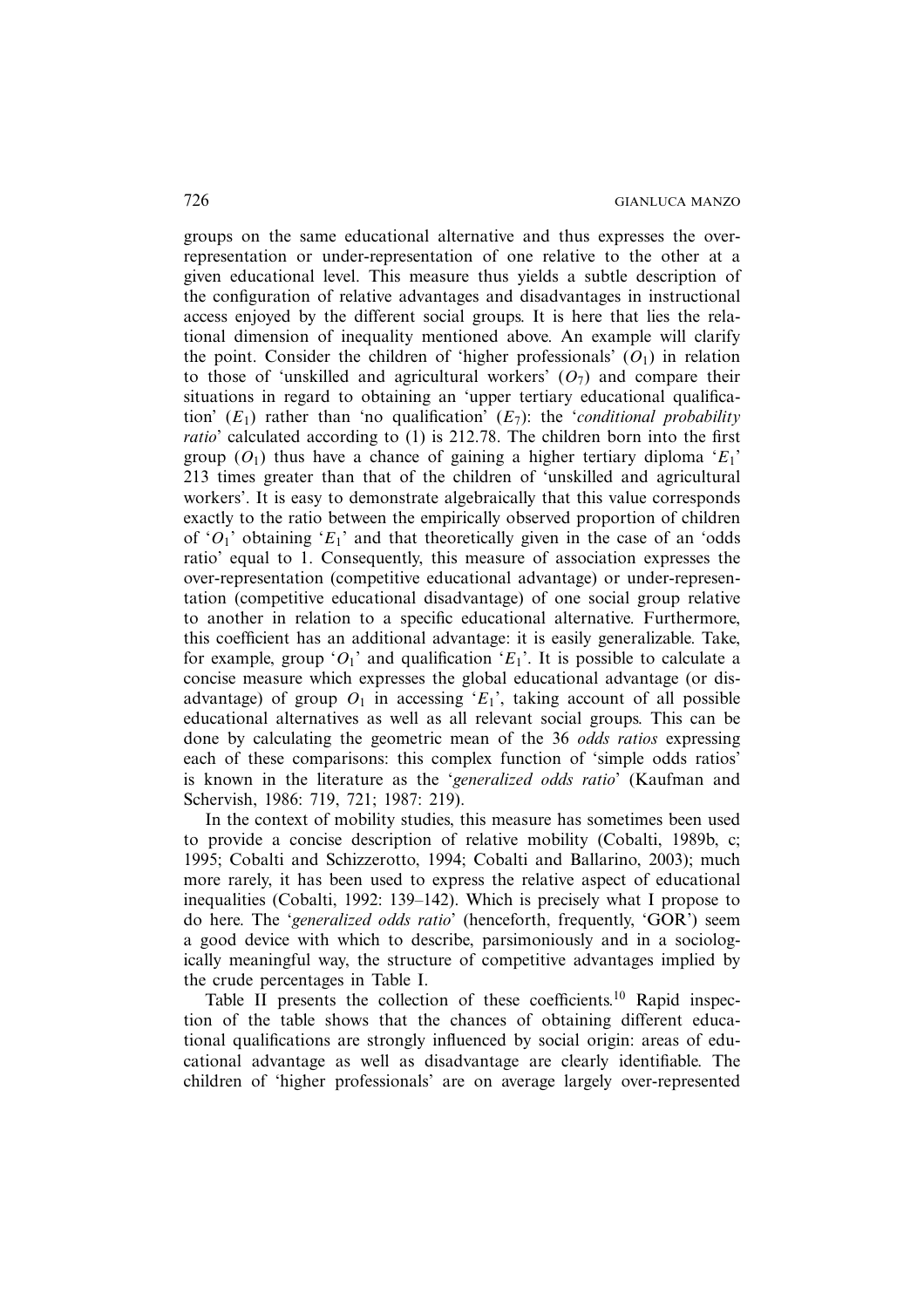|                    | $E_I$ | $\bm{E}_{2}$ | $E_3$ | $E_4$ | $E_5$ | $E_6$ | E <sub>7</sub> |
|--------------------|-------|--------------|-------|-------|-------|-------|----------------|
| $\boldsymbol{o}_t$ | 8.534 | 3.079        | 2.663 | 0.703 | 0.365 | 0.388 | 0.143          |
| $\boldsymbol{0}_2$ | 3.589 | 1.848        | 1.990 | 1.008 | 0.506 | 0.487 | 0.304          |
| $\boldsymbol{0}_3$ | l.014 | 1.204        | 1.300 | 1.400 | 1.109 | 0.711 | 0.571          |
| $\bm{O_4}$         | 1.059 | 0.817        | 1.062 | 1.019 | 1.025 | 0.938 | 1.108          |
| $\bm{o}_5$         | 0.476 | 0.617        | 0.527 | 0.697 | 1.370 | 2.210 | 3.061          |
| $\bm{o}_6$         | 0.317 | 0.641        | 0.542 | 1.373 | 1.797 | 1.537 | 2.392          |
| $\bm{O}_7$         | 0.202 | 0.451        | 0.478 | 1.033 | 1.937 | 2.331 | 4.932          |

*Table II.* Highest qualification obtained by social group of the family of origin <sup>a</sup>. Men and women, aged 25–64. Weighted data, FQP survey 1993. Generalized odds ratios ('GOR')

 $\frac{a}{\sqrt{a}}$  See note 8 for the definitions of (*O*) and (*E*).

among the holders of higher qualifications ('GOR'=8*.*534 and 3.079) while the children of 'unskilled and agricultural workers' are on average largely under-represented ('GOR'=0.202 and 0.451). Children from rural and agricultural backgrounds in general are much more likely than all other social groups to have 'no qualification' ('GOR'  $= 3.061$  et 4.932). The 'urban lower-middle class' is the group whose social chances appear on average very close to a situation of nil association: the values of the majority of the '*generalized odds ratios*' are very close to 1.

# *2. Explaining the genesis of the configuration of relative educational opportunities: some 'generative mechanisms'*

Although this analysis by '*generalized odds ratios*' correctly describes the structure of educational chances in French society at the beginning of the 1990s, it by no means explains why it should be so. Put otherwise, what explains the specific form and structure of the origins/qualification association revealed by the 'GOR'? Required for this purpose is a sociologically meaningful theoretical model which postulates mechanisms which very likely produce this statistical association observed at the level of aggregate data. As anticipated in the introduction, we now have a consistent theoretical outline of inequalities of educational chances explicitly built on the notions of 'generative mechanism' and 'rational social action'. Although there are differences among the sociologists adopting this approach, the overlaps predominate over the divergences, so that one may consequently speak of a genuine *rational educational choice approach* (Becker, 2003; Boudon, 1973, 1990, 1998: 193–194; Breen, 2001; Esser, 1999, cit. in Becker, 2003; Gambetta, 1987, 1998; Goldthorpe, 2000, chap. 8, 9; Jonsson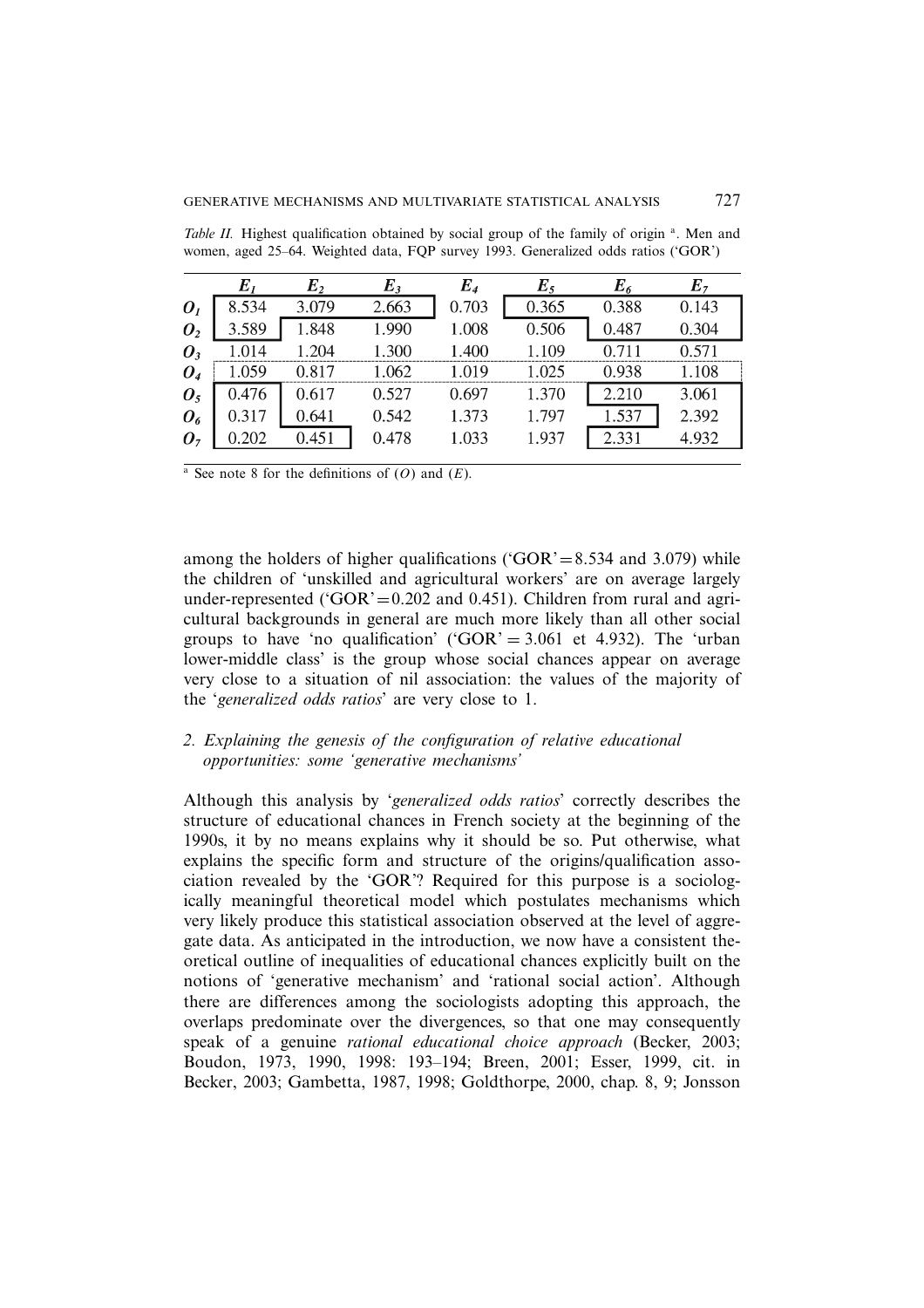and Erikson, 2000; Schizzerotto,  $1997$ <sup> $11$ </sup> which has inspired the collection of 'mechanisms' proposed in this article. The endnotes specify the source of each of my model's components.

The general conceptual framework of this explanatory theory can be summarized as follows: the systematic educational asymmetries that exist between social groups are the result of the aggregate of the intentional behaviors of *N* actors competing, under constraints, for a limited number of social positions. Three components of this theory must be defined: *a)* the actors (their aims and social beliefs);  $b$ ) the resources available to them to achieve their aims; *c)* the systemic constraints to which they are subject.

Three 'mechanisms' define the contours of a stylized actor (component *a*):

- $-M_A$ **1**. The principal aim of actors in the educational system is to obtain a qualification in order to achieve a socio-occupational position at least as high as that of their family of origin. This first 'mechanism' thus postulates that the prime concern of actors is to avoid downward intergenerational mobility.12 Paradoxically, this image of actors also suggests that certain social groups will have little need of advanced education in order to 'reproduce'. This is particularly the case of those who can inherit their parent's capital resources (physical or financial).<sup>13</sup>
- $-M_A2$ . It would seem unrealistic to attribute a totalizing dimension to this first objective of action, since this would tend *a priori* to reduce the range of the 'social chances' available to those born into the most disadvantaged groups. I thus postulate that actors, and especially those born into lower social groups, try to take the greatest advantage of the educational system in order to obtain the educational qualifications useful to them in their effort to achieve a higher socio-professional position than that of their parents.<sup>14</sup>
- $-M_A$ **3**. The third 'mechanism' is the condition for the first two to exist: I hypothesize that, whatever their social group of origin, all individuals are willing to take risks in order to achieve their educational and social objectives. Actors have the right to fail as well as to persevere. It is nevertheless clear that this 'risk propensity' does not have the same meaning for all individuals. In the case of higher social groups, risk-taking expresses an obligation to 'try', even when one does not have the necessary cognitive and intellectual abilities. For those born into a disadvantaged context, by contrast, this willingness to take risks expresses a desire '*to get out at any price*'.15

In terms of the typology of social mechanisms proposed by Hedstrom and Swedberg (1998b: 22),  $M_A$ **1**,  $M_A$ **2**, and  $M_A$ **3** are '*mechanisms of action formation*': they explain how individuals reason in a specific social context. Here, we are at the micro-individual level. A final specification is necessary: these three mechanisms function provided that the actors share a system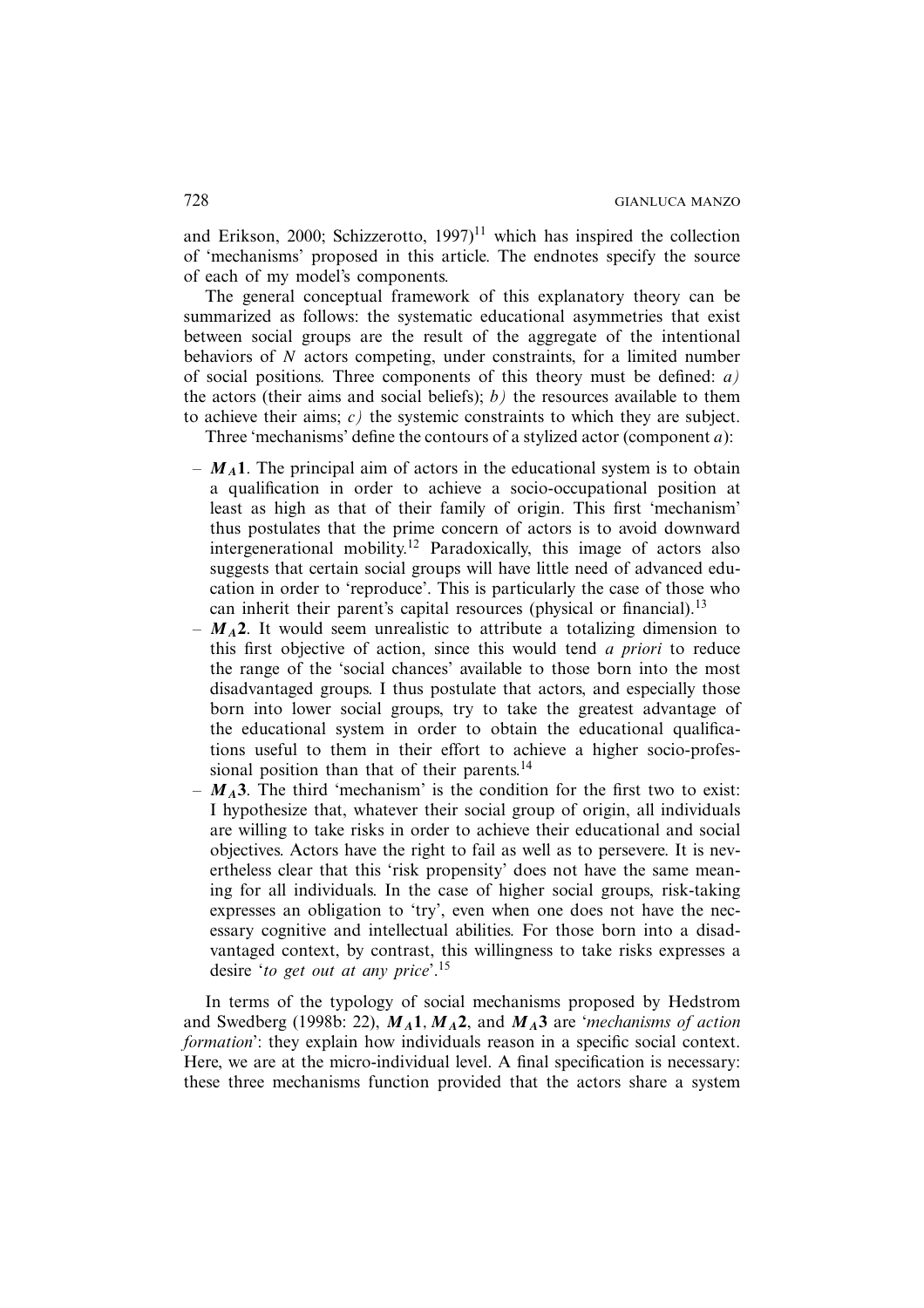of beliefs on the differential efficiency of qualifications in the labor market such that one can reasonably suppose that, the further one advances in the educational system, the higher one can hope to climb the social scale. This belief is attributed to the actors in my model.<sup>16</sup>

Two other 'mechanisms' express the resources available to the actors (component *b*):

- $-M_B$ **1**. Education involves costs both direct (study materials, registration fees, transportation, lodging, tutoring, etc.) and indirect (opportunity costs). I assume that these costs increase significantly at higher educational levels. The actors have the material and financial resources with which to meet these costs, which vary according to social origin. This mechanism is grounded on the hypothesis that economic resources diminish as one descends the 'social ladder'.17
- $-M_B2$ . Success at school requires one to possess the cognitive and cultural resources necessary to satisfy the institution's pedagogical requirements. I assume that these requirements become much more demanding as one ascends the levels of the educational system. The process of primary group socialization, as well as the circumstances of everyday family life, affect the degree to which individuals draw upon their cognitive and cultural resources in the educational system. Hypothesized in this case is that, the higher the social group of origin, the more readily accessible these immaterial and symbolic resources become.18

In the vocabulary of Hedstrom and Swedberg's typology of social mechanisms (1998b: 22),  $M_B 1$  and  $M_B 2$  are examples of *'situational mechanisms*' which clarify how the actions of individuals are constrained and influenced by structural elements. Here, we are at the level of complex relations between macro and micro, structure and action.<sup>19</sup>

Finally, two further mechanisms represent the systemic constraints to which the actors are subject (component *c*):

- $-M<sub>C</sub>$ **1**. At specific educational levels, particularly those at the top and bottom of the educational hierarchy, I assume the existence in the educational system of processes which group certain individuals together, increasing their chances of success to the detriment of those of other actors. One might term this mechanism the '*mechanism of segmentary amplification of educational opportunity*'.
- $-M<sub>C</sub>$ <sup>2</sup>. At the same educational levels, I hypothesize the existence of processes which act in exactly the opposite direction to those discussed above. These are phenomena that distance certain individuals from the educational system, reducing their chances of success and increasing those of others. This mechanism might be termed the '*mechanism of segmentary reduction of educational opportunity*.'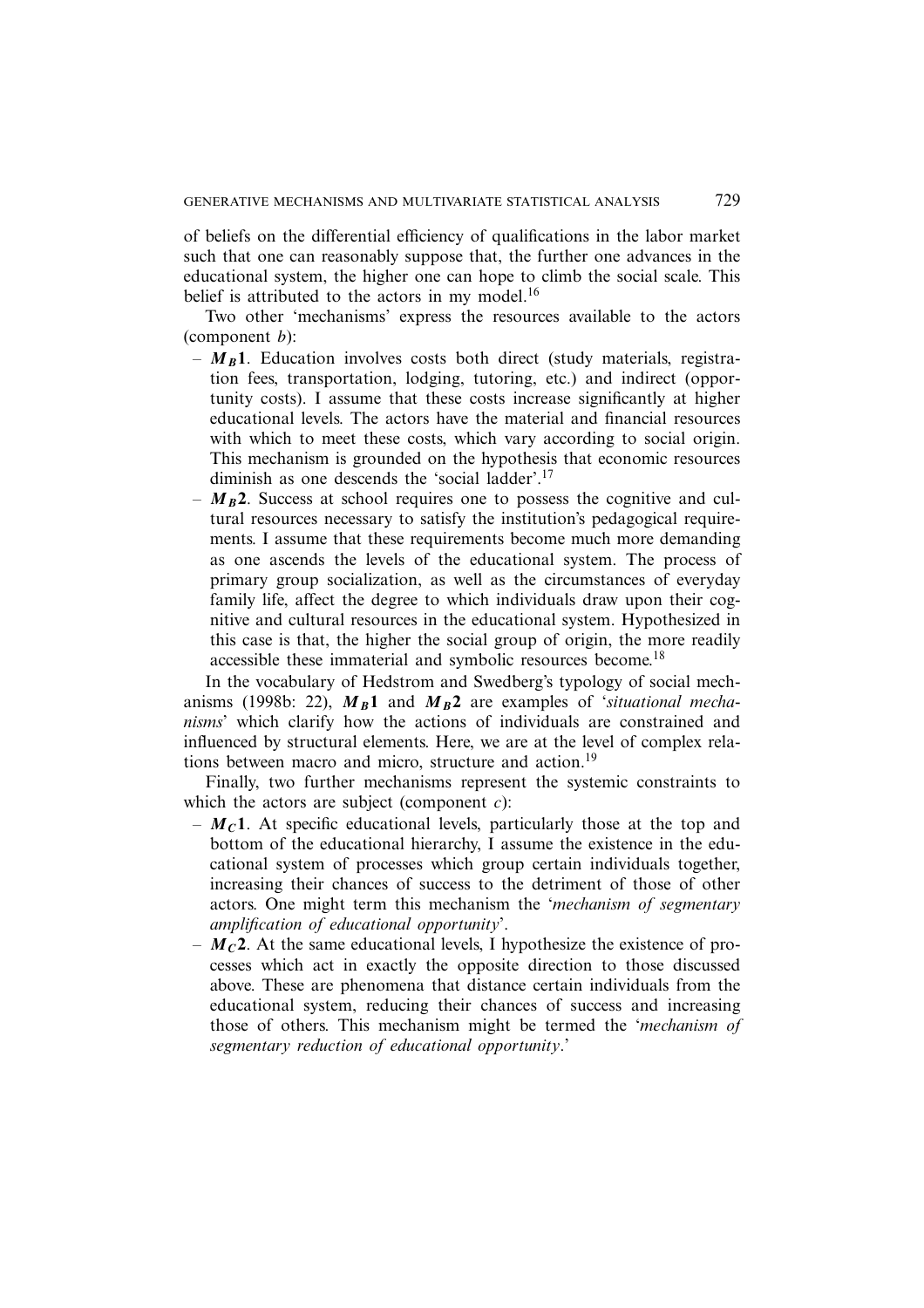$M_c$ **1** and  $M_c$ **2** have a different conceptual status from that of  $M_A$ **1**,  $M_A$ **2**,  $M_A$ **3**,  $M_B$ **1** and  $M_B$ **2**, for two main reasons: first, it is not obvious how their appropriate analytical level can be determined; second, their theoretical significance is less clearly defined. It seems that these two mechanisms consist of processes that enhance the 'systemic level', in that they concern aspects of social organization imposed on actors without these being able to modify their intensity or direction. Five specific processes can be cited to clarify the nature of  $M<sub>C</sub>1$  and  $M<sub>C</sub>2$ : (1) cultural proximity or distance between particular social groups or particular parts of the educational institution; (2) the educational segregation resulting from institutionally-defined procedures of distributing students; (3) imitation connected with membership of peer groups; (4) differential selection related to an educational system's varying degrees of historical openness; (5) cognitive stimulation deriving from the historically variable degree of social heterogeneity in educational classes.<sup>20</sup> Viewed from the perspective of inequalities in educational chances, all these processes share an essential feature: they produce opposite effects depending on the social group concerned.  $M_c1$ and  $M_c$ **2** belong to a class of mechanisms that Elster calls "Type-B mechanisms": processes acting simultaneously but with opposite effects (1998: 50, 51, 53, 60, 71; 2003). In contrast to the examples given by Elster, however, here I shall be in a position to determine the 'net effect' of these mechanisms – strictly as regards the phenomenon under discussion, of course.

My theoretical model of the genesis of the structure of educational chances thus postulates three groups of mechanisms. The first three  $-M<sub>A</sub>1$ ,  $M_A$ **2** and  $M_A$ **3** – operate strictly at the individual level; two others –  $M_B$ **1** and  $M_B2$  – concern the relationship between structure and action; the last two –  $M_c1$  and  $M_c2$  – belong to what one might call, *faute de mieux*, the 'systemic level'.

## *3. Mathematical modeling: a multi-matrix log-linear topological model*

Having formulated the theoretical model, I now need an appropriate procedure with which to test it empirically: that is, I must construct a mathematical 'tool' and find an algorithm which relates my explanatory hypotheses to the data set out in Tables I and II.

*Log-linear topological models*, I believe, are particularly well suited to this purpose. These models regroup the cases of a contingency table into a limited number of 'classes' which differ among themselves by intensity of association. These groupings are often called 'levels' – hence the terms '*level models*' (Hauser, 1987) and '*level-parameter models*' (Pontinen, 1982). The aim of this operation is to 'dissect' the original association between two variables in a manner that reveals their deep structure. The model thus obtained is both parsimonious and interpretable because it is characterized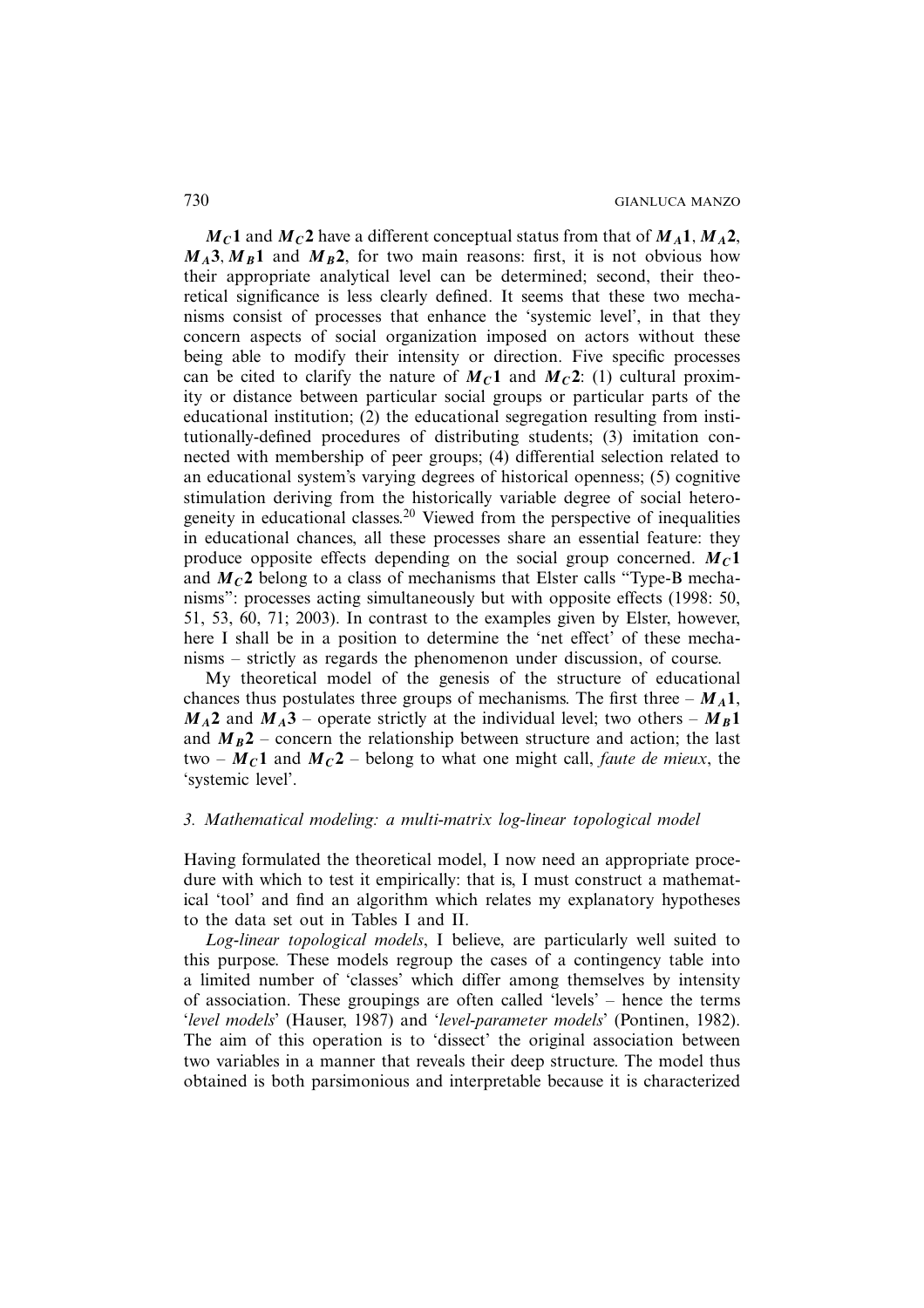by a number *k* of interaction parameters (one per level) less than that of the saturated model (one parameter per case). A simple topological model can thus be expressed in multiplicative or additive form in accordance with (2) and (3) respectively (Featherman and Hauser, 1978: 147–149; Hauser, 1978: 929–931, 1979: 415–417; Gilbert, 1993: 86–91; Powers and Xie, 2000: 111–114; Wong, 2003a):

$$
F_{ij} = u^* u_i^* u_{ijk}^* \tag{2}
$$

$$
Log(F_{ij}) = log(u) + log(u_i) + log(u_j) + log(u_{ijk})
$$
\n(3)

where  $F_{ij}$  is the frequency obtained with the model for the generic case *i, j; u* is the parameter expressing the table's sum total;  $u_i$  is the parameter expressing the effect of the marginal distribution of the row variable;  $u_i$  is the parameter expressing the effect of the marginal distribution of the column variable; and  $U_{ijk}$  is the interaction parameter expressing the level of association *K* to which the case *i, j* has been attributed.

The greatest difficulty with this type of modelling is the construction of level matrices: on the basis of what criteria are cases to be attributed to the different levels of association? I anticipated this problem in the introduction: if one prefers a theoretically guided strategy to an inductive and exploratory one, this operation is paradoxically the principal attraction of topological models. In this case, the researcher is obliged to develop precise theoretical hypotheses in order to justify the attribution of a case – or, rather, a group of cases – to one or other level of association. In other words, one must have *a priori* 'theoretical mechanisms' in order to postulate that the statistical association between the row variable (social origin, in our case) and the column variable (educational qualification) is more or less strong in some particular region of the table. This 'top–down strategy' becomes all the more constraining and productive when one considers topological models more sophisticated than one consisting of (2) and (3). Instead of constructing a single level matrix, it is in fact possible to construct as many level matrices as there are theoretical hypotheses to test (Gilbert, 1993: 92–95): these are known as "*multi-matrix topological models*" (Erikson and Goldthorpe, 1992: 123) or "*overlapping topological models*" (Wong, 2003a). This type of model is expressed formally in multiplicative terms by (4):

$$
F_{ij} = u^* u_i^* u_j^* \prod^n (u_{ijk})_n \tag{4}
$$

where  $(u_{ijk})_n$  denotes the interaction parameter expressing the level of association *K* to which the case *i, j* has been attributed at one of the *n* level matrices. The statistical association in each of the table's cases is thus expressed by a number *n* of effects which capture the likely factors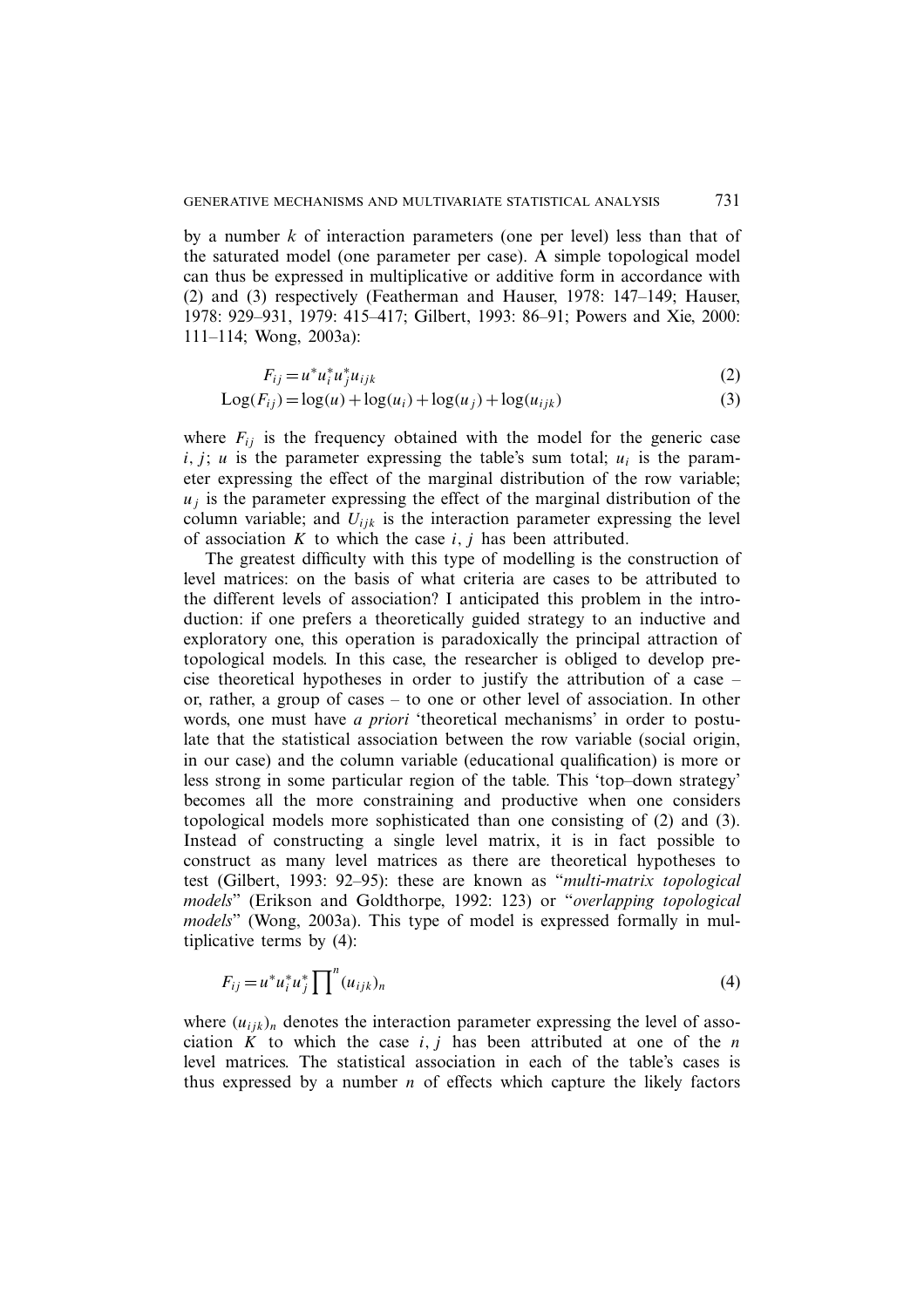responsible for the situation of over-representation or under-representation appropriate to the case in question (in our case, that of each origin/qualification pair).

This sophisticated type of topological model has been very rarely applied in studies on social stratification (Stier and Grusky, 1990; Erikson and Goldthorpe, 1992; Cobalti, 1996; Pisati, 1997; see also Jonsson, 2004; Layte and Whelan, 2004; Pisati and Schizzerotto, 2004, for some 'hybrid' applications which combine these models with association model components). It is nevertheless significant that those few authors who have used this method to analyze social mobility have justified their choice by emphasizing that a single level matrix tends to synthetically subsume – and, I would add, hide and conflate – several mechanisms kept distinct by a plurality of matrices. This model thus separates mechanisms in a much more precise and explicit manner (Stier and Grusky, 1990: 751; Erickson and Goldthorpe, 1992: 122–123). It is for these reasons of heuristic utility that I have chosen to construct a *multi-matrix log-linear topological model* with which to implement my theoretical model of the genesis of inequalities in educational opportunity.

In what follows I shall consider the 'mechanisms' postulated in Section 2 in turn and translate them into a structured collection of level matrices. These matrixes will be binary and constructed according to the following principle: if a mechanism *M* is assumed to produce the situation of overor under-representation appropriate to the case  $i, j$ , it will be attributed value 1; otherwise it will be attributed value 0.

 $-M_A1$  (Table III). In the framework of my model, the offspring of '*high-level professionals*'  $(O_1)$  are attracted by the highest-level social positions: they therefore attempt to attain the highest-status and most advanced educational levels  $(E_1, E_2 \text{ and } E_3)$ . Although individuals from '*upper-middle professions*'  $(O_2)$  and '*lower-middle professions'*  $(O_3)$  must attain lower social positions, they can content themselves with progressively lower-level educational qualifications: we will assume that  $E_2, E_3$ and  $E_4$  maximize the chances of  $O_2$  while  $E_3$ ,  $E_4$  and  $E_5$  represent the qualifications adequate for  $O_3$ . Under the same logic, even lower educational levels suffice for the offspring of  $O_6$  and  $O_7$ . However, because the former have an interest in attaining the upper and specialized stratum of the labour force, they must climb a little higher in the educational hierarchy than must the latter  $(E_5, E_6 \text{ and } E_7 \text{ vs. } E_6 \text{ and } E_7)$ . Albeit to differing extents, all these groups need to use the qualification system to maintain their social positions. The functioning of  $M_A$ **1**, by contrast, suggests that this is not the case for the offspring of *O*<sup>4</sup> and *O*<sup>5</sup> who want to remain in their group of origin. Because these latter can rely on the hereditary transmission of physical (or, to a lesser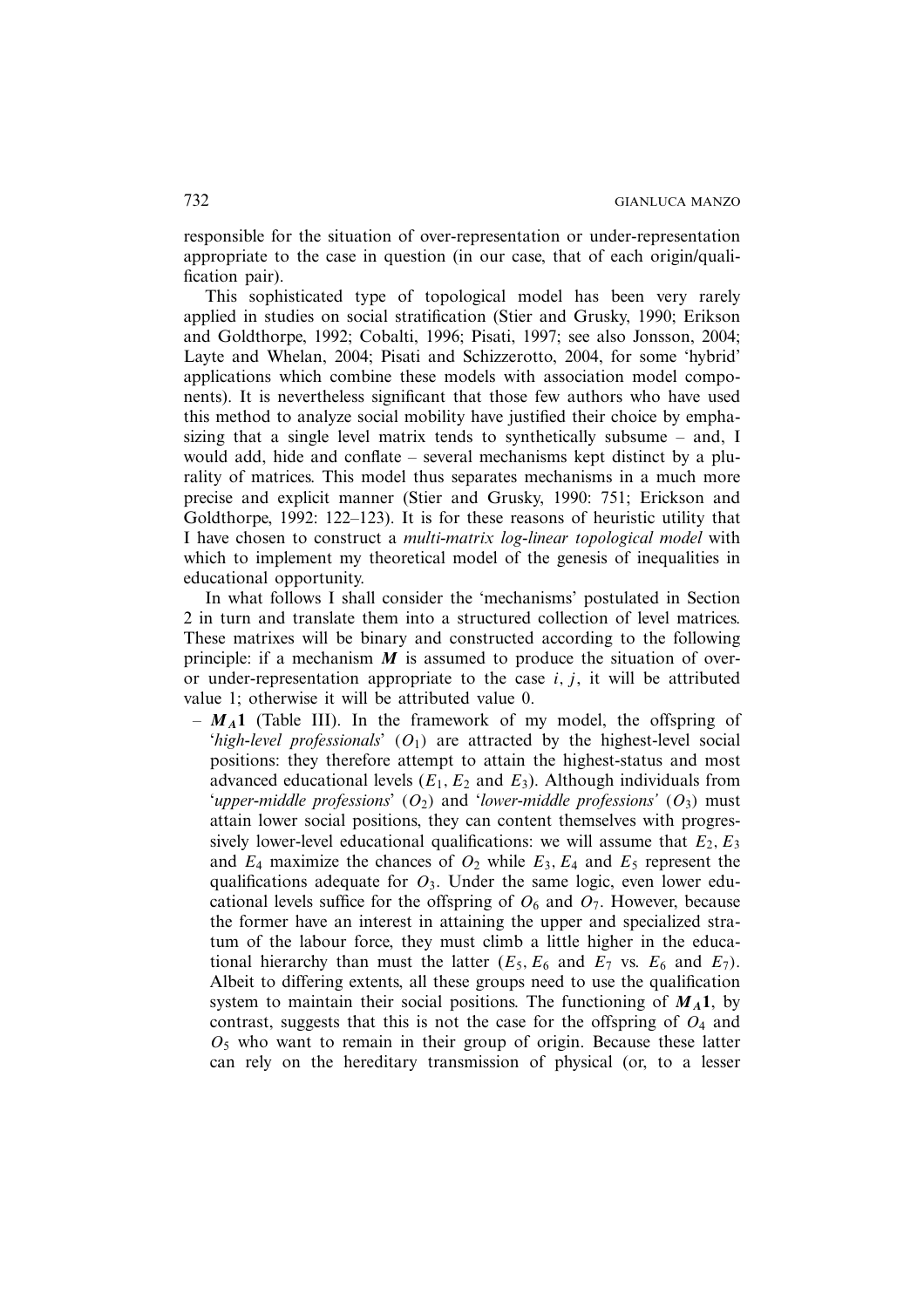*Table III.* Level Matrix for (*MA*1)

|                | $E_1$    |   |               | $E_2$ $E_3$ $E_4$ $E_5$ $E_6$ $E_7$ |   |               |   |
|----------------|----------|---|---------------|-------------------------------------|---|---------------|---|
| O <sub>1</sub> | 1        |   | $1 \quad 1$   | $\theta$                            | 0 | 0             | 0 |
| O <sub>2</sub> | 0        | 1 | $\mathcal{I}$ | $\mathcal{I}$                       | 0 | 0             | 0 |
| O <sub>3</sub> | 0        | 0 | $\mathcal{I}$ | 1                                   | 1 | 0             | 0 |
| $O_4$          | $\theta$ | 0 | 0             | $\theta$                            | 0 | 0             | 0 |
| $O_5$          | 0        | 0 | 0             | 0                                   | 0 | 0             | 0 |
| O <sub>6</sub> | 0        | 0 | 0             | 0                                   | 1 | $\mathcal{I}$ | 1 |
| 07             | 0        | 0 | 0             | $\theta$                            | 0 | 1             | 1 |

extent, financial) capital, education is less indispensable to them. It is for this reason that I do not consider  $M_A1$  – set at zero in the corresponding cases – to operate for these two social groups.

The theoretical nature of  $M_A1$  makes it a factor of over-representation. If my matrix specification is correct, the log-linear parameter expressing the effects of this mechanism – call it  $(u_{ijk})^{M_a}$  – should thus have a positive value.

 $-M_A2$  (Table IV). Given the image of the social structure discussed above, one cannot suppose that  $M_A2$  operates for the children of ' $O_1$ ': there are no socio-professional positions higher than those from which they originate. By contrast, it undoubtedly operates in the case of individuals from ' $O_2$ ' and ' $O_3$ ', who desire to rise socially. For this purpose they must obtain qualifications more advanced than those required for simple 'reproduction'. This is the case of  $E_1$  for the former, and of  $E_1$ and  $E_2$  for the latter. It is equally realistic to assume that certain individuals in groups ' $O_4$ ' and ' $O_5$ ' wish to move out of self-employment. I shall hypothesize that the vocational and technical tracks of secondary education,  $E_4$  (and higher,  $E_2$ , for the children of  $O_4$ ), can be usefully exploited for this purpose. In the context of my model,  $M_A2$  denotes above all the desire of individuals from disadvantaged backgrounds to 'climb socially', and who consequently seek to take advantage of the educational system even at the most advanced levels. It is for this reason that 1 is assigned to the cases  $(O_6, E_1), (O_6, E_2), (O_6, E_3), (O_6, E_4)$ as well as to  $(O_7, E_2)$ ,  $(O_7, E_3)$ ,  $(O_7, E_4)$ ,  $(O_6, E_5)$ .

The theoretical significance of  $M_A2$  makes it – like  $M_A1$  – a factor of over-representation. If my matrix specification is correct, the log-linear parameter expressing these effects – call it  $(u_{ijk})^{Ma.2}$  – should have a positive value.

 $-M_A$ **3** (Table V). This mechanism is assumed to operate at the highest levels of the educational system for the children of  $'O_1'$ , because these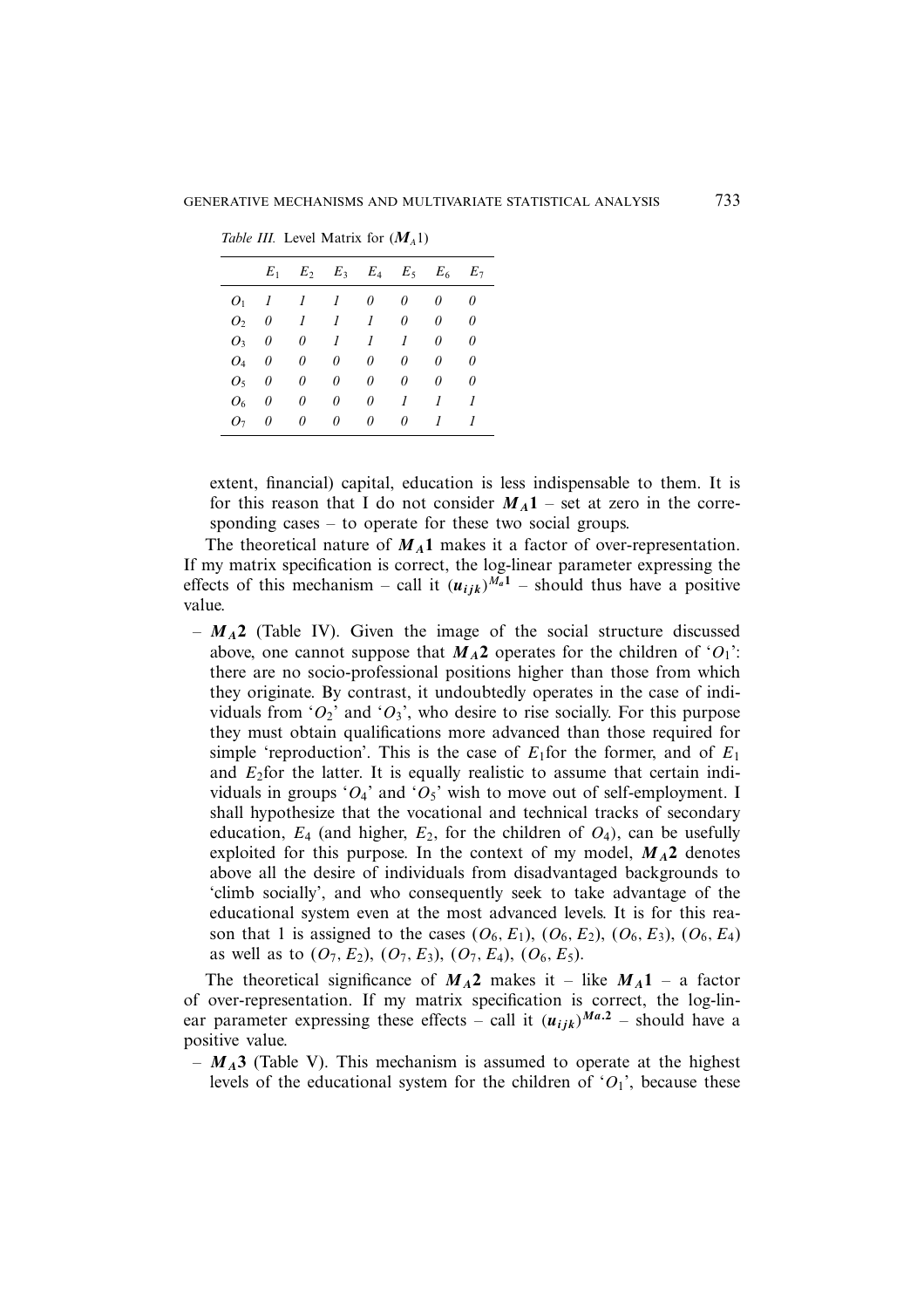*Table IV. Level Matrix for*  $(M_A2)$ 

|                | $E_1$    |   |   | $E_2$ $E_3$ $E_4$ $E_5$ |   |   | $E_6$ $E_7$ |
|----------------|----------|---|---|-------------------------|---|---|-------------|
| O <sub>1</sub> | 0        | 0 | 0 | 0                       | 0 | 0 | 0           |
| O <sub>2</sub> | 1        | 0 | 0 | 0                       | 0 | 0 | 0           |
| $O_3$          | 1        | 1 | 0 | 0                       | 0 | 0 | 0           |
| $O_4$          | $\theta$ | 1 | 0 | $\mathcal I$            | 0 | 0 | 0           |
| Ο,             | $\theta$ | 0 | 0 | $\mathcal I$            | 0 | 0 | 0           |
| O <sub>6</sub> | 1        | 1 | 1 | 1                       | 0 | 0 | 0           |
| Ο7             | 0        | 1 | 1 | $\boldsymbol{l}$        | 1 | 0 | 0           |

*Table V. Level Matrix for*  $(M_A3)$ 

|                | $E_1$ | $E_2$         |               | $E_3$ $E_4$ $E_5$ |               | $E_6$        | $E_7$ |
|----------------|-------|---------------|---------------|-------------------|---------------|--------------|-------|
| O <sub>1</sub> | 1     | $\mathcal{I}$ | $\mathcal{I}$ | 0                 | 0             | 0            |       |
| O <sub>2</sub> | 0     | 1             | $\mathcal{I}$ | 0                 | $\theta$      | 0            | 1     |
| $O_3$          | 0     | 1             | $\theta$      | $\mathcal{I}$     | 0             | 1            | 0     |
| $O_4$          | 0     | 0             | 0             | 0                 | 0             | 0            | 0     |
| $O_5$          | 0     | 0             | 0             | 0                 | 0             | 0            | 0     |
| $O_6$          | 0     | 1             | 1             | $\mathcal{I}$     | $\mathcal{I}$ | $\mathcal I$ | 0     |
| Ο7             | 0     | 0             | 0             | 1                 | $\mathcal{I}$ | 1            | 1     |

qualifications are indispensable to them if they are to maintain their social positions.

The offspring of  $O_2$ <sup>'</sup> are in an analogous position, with an important exception: I assume that they are less protected than the former against total educational failure, *E*7. The offspring of those with a '*lower intermediate profession*'  $(O_3)$  take risks at two levels in the educational system: first, at the lower level of tertiary education,  $E_2$  (because this may enable them to improve their social positions); second, in secondary level vocational tracks and at the end of primary school (because these qualifications appear indispensable to them if they are not to lose their original social positions).  $M_A$ **3** is assumed not to operate in the case of those who inherit from  $O_4$  and  $O_5$ . In contrast to all other social groups, the children of small self-employed workers who seek to improve their social standing through education are relatively well-protected against possible educational failure in that they can inherit the physical capital of their parents. As a consequence of  $M_A2$ , one must hypothesize that  $M_A3$  operates for the most disadvantaged groups. The desire to escape privation among the children of '*skilled workers*' and (to a lesser extent) of '*unskilled and agricultural workers*' induces them to accept the risk of failure and the possibility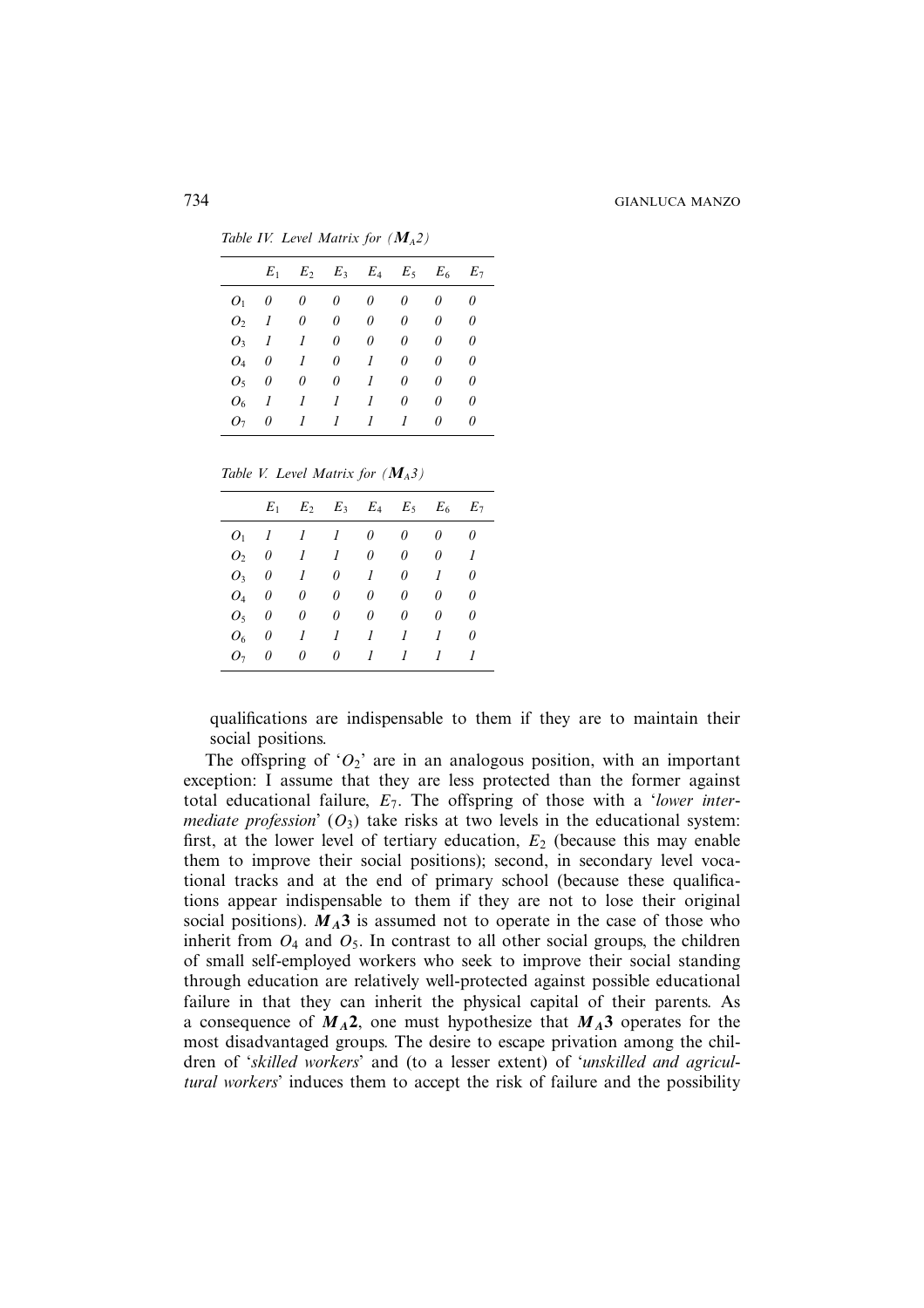*Table VI. Level Matrix for*  $(M_B I)$ 

|                | $E_1$ |               |               | $E_2$ $E_3$ $E_4$ $E_5$ $E_6$ $E_7$ |          |   |   |
|----------------|-------|---------------|---------------|-------------------------------------|----------|---|---|
| O <sub>1</sub> | 0     | 0             | $\theta$      | 0                                   | $\theta$ | 0 | 0 |
| $O_2$          | 1     | $\mathcal{I}$ | 0             | $\theta$                            | 0        | 0 | 0 |
| $O_3$          | 1     | 1             | 0             | 0                                   | 0        | 0 | 0 |
| $O_4$          | 1     | $\theta$      | $\mathcal{I}$ | $\theta$                            | 0        | 0 | 0 |
| O <sub>5</sub> | 1     | $\theta$      | $\mathcal{I}$ | $\theta$                            | 0        | 0 | 0 |
| $O_6$          | 1     | 1             | $\mathcal{I}$ | $\mathcal{I}$                       | 0        | 0 | 0 |
| Ω7             | 1     | $\mathcal{I}$ | $\mathcal{I}$ | $\mathcal{I}$                       | 0        | 0 | 0 |
|                |       |               |               |                                     |          |   |   |

of deferred educational success – that is, of attempting to obtain higherlevel qualifications and 'persisting' at lower ones. Assigning 1 to  $(O_6, E_2)$ ,  $(O_6, E_3)$ ,  $(O_6, E_4)$ ,  $(O_6, E_5)$ ,  $(O_6, E_6)$  as well as  $(O_7, E_4)$ ,  $(O_7, E_5)$ ,  $(O_7,$  $E_6$ ,  $(O_6, E_7)$  expresses this idea.<sup>21</sup>

The theoretical significance of  $M_A$ **3** makes it a factor of over-representation. If our matrix specification is correct, the log-linear parameter expressing this mechanism's effect – call it  $(u_{ijk})^{Ma.3}$  – should have a positive value.

 $-M_B1$  (Table VI). I postulate that  $O_1$  is able to pay all the costs of their children's formal education: all these cases are therefore assigned value 0. A lesser capacity to pay, restricted to higher-level education, is assumed for  $O_2$  and  $O_3$ . There are no theoretical reasons for thinking that these two groups differ in this respect. The 'indirect' dimension of the cost of education justifies the level attributed to  $O_4$  and  $O_5$ : I thus assume that  $M_B$ **1** operates at levels of the educational system where the link with the labor market is less immediate or definite (especially the general tracks of secondary education, *E*3, and the long tracks of higher education,  $E_1$ ). From the economic point of view implied by  $M_B$ **1**,  $O_6$  and  $O_7$  can be treated in a similar manner: I assume that the difficulties of meeting the costs of education begin with the full secondary level.

The theoretical nature of  $M_B1$  makes it a factor of under-representation. If my matrix specification is correct, the log-linear parameter expressing this mechanism's effects – call it  $(u_{ijk})^{M_b}$ <sup>1</sup> – should have a negative value.

 $-M_B2$  (Table VII). I assume that the children of  $O_1$  and  $O_2$  have the cognitive and symbolic resources necessary to cope with the pedagogical requirements of school: the action of  $M_b 2$  is not postulated for individuals in these groups.

By contrast, at the most advanced level of higher education, *E*1, I assume that the offspring of  $O_3$  have cognitive and cultural difficulties.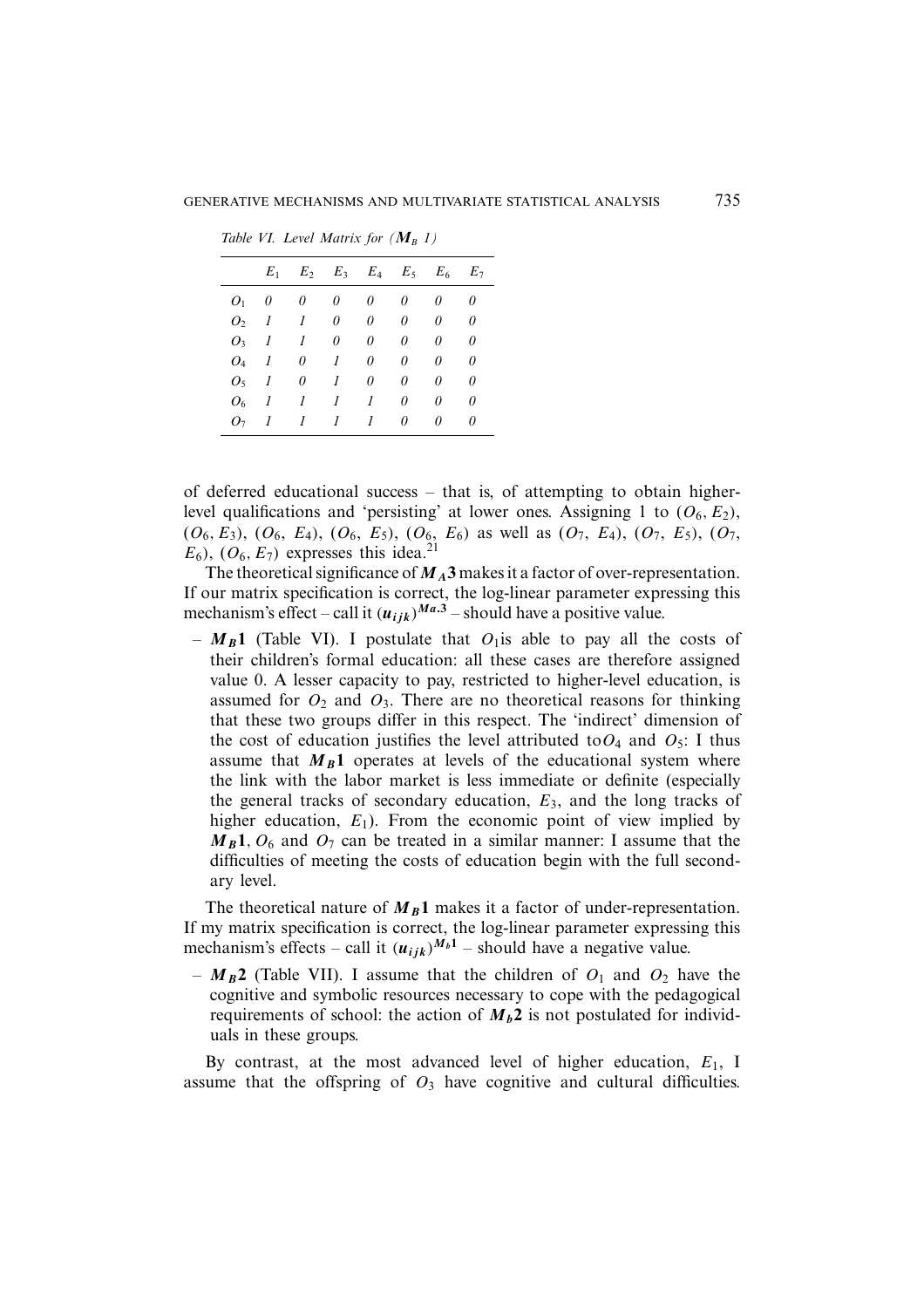*Table VII. Level Matrix for*  $(M_B 2)$ 

|                | $E_1$ |               |                |               | $E_2$ $E_3$ $E_4$ $E_5$ $E_6$ $E_7$ |   |   |
|----------------|-------|---------------|----------------|---------------|-------------------------------------|---|---|
| O <sub>1</sub> | 0     | $\theta$      | $\theta^-$     | 0             | 0                                   | 0 | 0 |
| $O_2$          | 0     | 0             | 0              | $\theta$      | 0                                   | 0 | 0 |
| $O_3$          | 1     | 0             | 0              | 0             | 0                                   | 0 | 0 |
| $O_4$          | 1     | $\mathcal{I}$ | 0              | 0             | 0                                   | 0 | 0 |
| $O_5$          | 1     | $\mathcal{I}$ | $\mathcal{I}$  | 1             | 0                                   | 0 | 0 |
| O <sub>6</sub> | 1     | 1             | $\mathcal{I}$  | 0             | 0                                   | 0 | 0 |
| Ο7             | 1     | 1             | $\overline{I}$ | $\mathcal{I}$ | 0                                   | 0 | 0 |

Among the children of the 'urban petite bourgeoisie', these symbolic barriers also extend to the lower levels of university education,  $E_2$ . The same attribution of level to  $O_5$  and  $O_7$  expresses the idea that the children of the agricultural petty bourgeoisie just as much as those from the most marginalized strata of the working class, must overcome cultural obstacles that begin with full secondary level of education. By contrast, one may assume that the children of skilled workers are in a slightly better situation in the technical and vocational tracks of secondary instruction: it is for this reason that  $(O_6, E_4)$  are set at 0.

The theoretical significance of  $M_B 2$  makes it a factor of under-representation. If my matrix specification is correct, the log-linear parameter expressing the effects of this mechanism – call it  $(u_{ijk})^{M_b 2}$  – should have a negative value.

 $-M<sub>C</sub>$ **1** (Table VIII). The nature of this mechanism suggests that it can only operate in specific and limited zones of the 'origin/qualification' table. One may begin by assuming that processes of 'opportunity amplification' for the children of  $O_1$  exist quite generally in secondary and tertiary education, but they only function at the higher levels for descendants of 'upper middle professions'. I next postulate that  $M_C 1$ operates for the children of  $O_5$ ,  $O_6$  and  $O_7$  in order to represent their concentration in the positions of most severe educational privation. Finally, I postulate a particular proximity – a sort of 'educational specialization' – between children from working-class backgrounds and the vocational track of secondary school: for which reason  $(O_6, E_4)$  and  $(O_7, E_4)$  are set at 1.

The theoretical significance of  $M<sub>C</sub>1$  makes it a factor of over-representation. If my matrix specification is correct, the log-linear parameter expressing the effects of this mechanism – call it  $(u_{ijk})^{M_c 1}$  – should have a positive value.

 $-M<sub>C</sub>2$  (Table XI). The action of this mechanism only really affects the social groups situated at the top and bottom of the social scale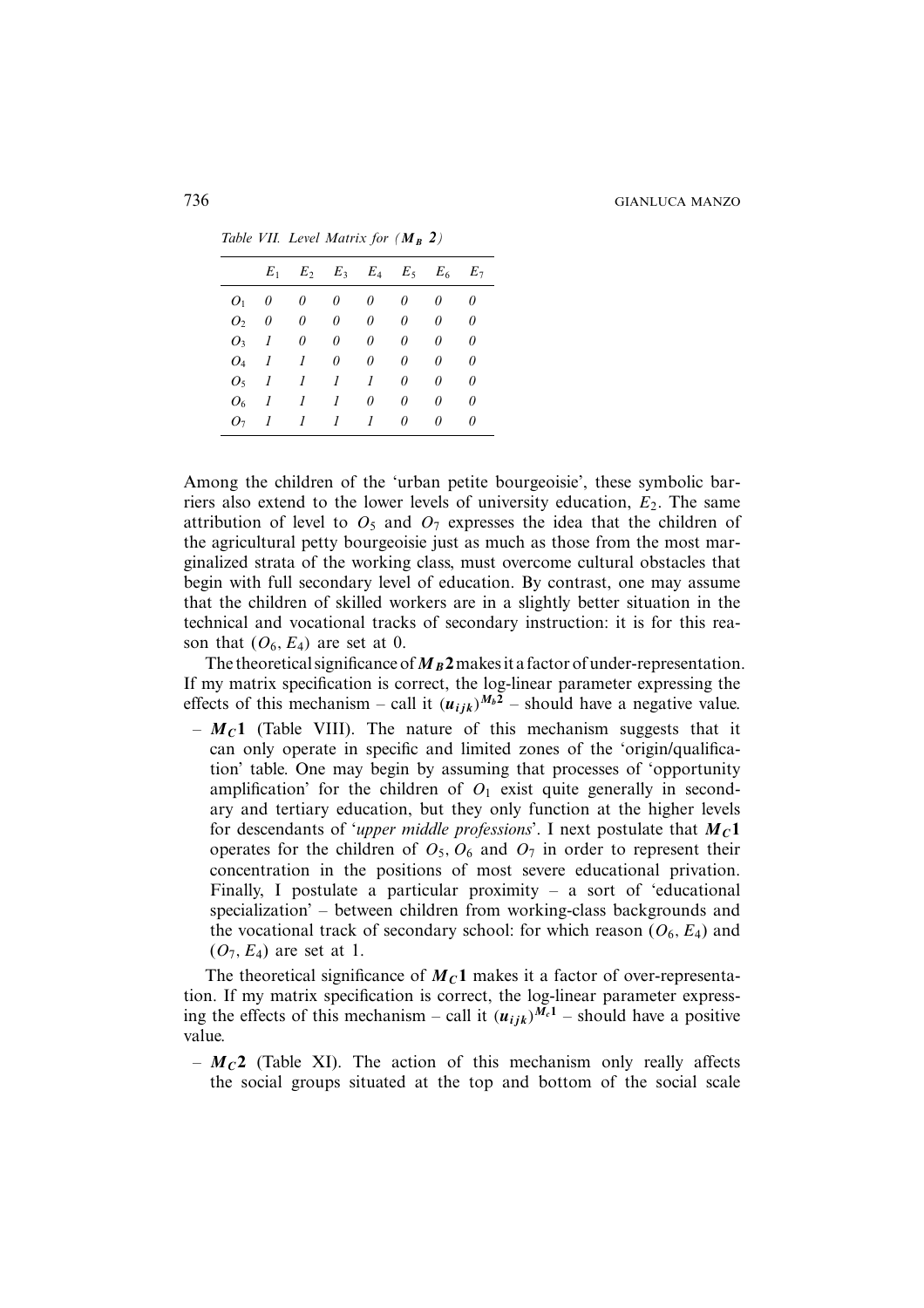*Table VIII. Level Matrix for*  $(M<sub>C</sub>1)$ 

|                | $E_1$ | $E_2$         |                  |               | $E_3$ $E_4$ $E_5$ $E_6$ |              | $E_7$        |
|----------------|-------|---------------|------------------|---------------|-------------------------|--------------|--------------|
| O <sub>1</sub> | 1     | $\mathcal{I}$ | $\boldsymbol{I}$ | $\mathcal{I}$ | 0                       | 0            | 0            |
| $O_2$          | 1     | 0             | $\theta$         | $\theta$      | 0                       | 0            | 0            |
| $O_3$          | 0     | 0             | 0                | 0             | 0                       | 0            | 0            |
| $O_4$          | 0     | 0             | 0                | 0             | 0                       | 0            | 0            |
| O <sub>5</sub> | 0     | 0             | 0                | 0             | 0                       | $\mathcal I$ | $\mathcal I$ |
| $O_6$          | 0     | 0             | 0                | 1             | 0                       | 0            | 1            |
| Ο7             | 0     | 0             | 0                | 1             | 0                       | 0            | 1            |
|                |       |               |                  |               |                         |              |              |

*Table IX. Level Matrix for*  $(M<sub>C</sub>2)$ 

|                | $E_1$    | $E_2$    |          |   | $E_3$ $E_4$ $E_5$ | $E_6$ | $E_7$          |
|----------------|----------|----------|----------|---|-------------------|-------|----------------|
| O <sub>1</sub> | 0        | $\theta$ | $\theta$ | 0 | 0                 | 0     | $\overline{I}$ |
| O <sub>2</sub> | $\theta$ | 0        | $\theta$ | 0 | 0                 | 0     | 1              |
| $O_3$          | 0        | 0        | 0        | 0 | 0                 | 0     | 0              |
| $O_4$          | $\theta$ | 0        | 0        | 0 | 0                 | 0     | 0              |
| $O_5$          | 1        | 0        | 0        | 0 | 0                 | 0     | 0              |
| $O_6$          | 1        | 0        | 0        | 0 | 0                 | 0     | 0              |
| Ο7             | 1        | 0        | 0        | 0 | 0                 | 0     | 0              |
|                |          |          |          |   |                   |       |                |

*Ma.*1∗

corresponding to extreme educational outcomes. From this point of view, giving  $(O_1, E_7)$ ,  $(O_2, E_7)$ ,  $(O_5, E_1)$ ,  $(O_6, E_1)$ ,  $(O_7, E_1)$  value 1 expresses the idea of a particular distance between these social groups and these specific educational situations.

The theoretical significance of makes  $M_C$ **2** it a factor of under-representation. If my formulation is correct, the log-linear parameter expressing the effects of this mechanism – call it  $(u_{ijk})^{Mc.2}$  – should have a negative value.

All of the 'theoretical mechanisms' have now been translated into the language of level matrices. My *log-linear topological model* for Table I can now be expressed in multiplicative form in accordance with (5):

*Ma.*2∗

$$
F_{ij} = u^* u_i^* u_j^* (u_{ijk})^{Ma,1*} (u_{ijk})^{Ma,2*} (u_{ijk})^{Ma,3*} (u_{ijk})^{Mb,1*} (u_{ijk})^{Mb,2*}
$$
  

$$
(u_{ijk})^{Mc,1*} (u_{ijk})^{Mc,2}
$$
 (5)

*Ma.*3∗

*Mb.*1∗

*Mb.*2∗

This formulation states that the totals observed in each of the table's cases can be approximated by the product of three terms representing the structural aspects of the sample and by seven terms expressing the postulated 'theoretical mechanisms'. Note that not all cases will have the same parameter structure, in the sense that parameters corresponding to mechanisms whose action has not been postulated will be absent: in mathematical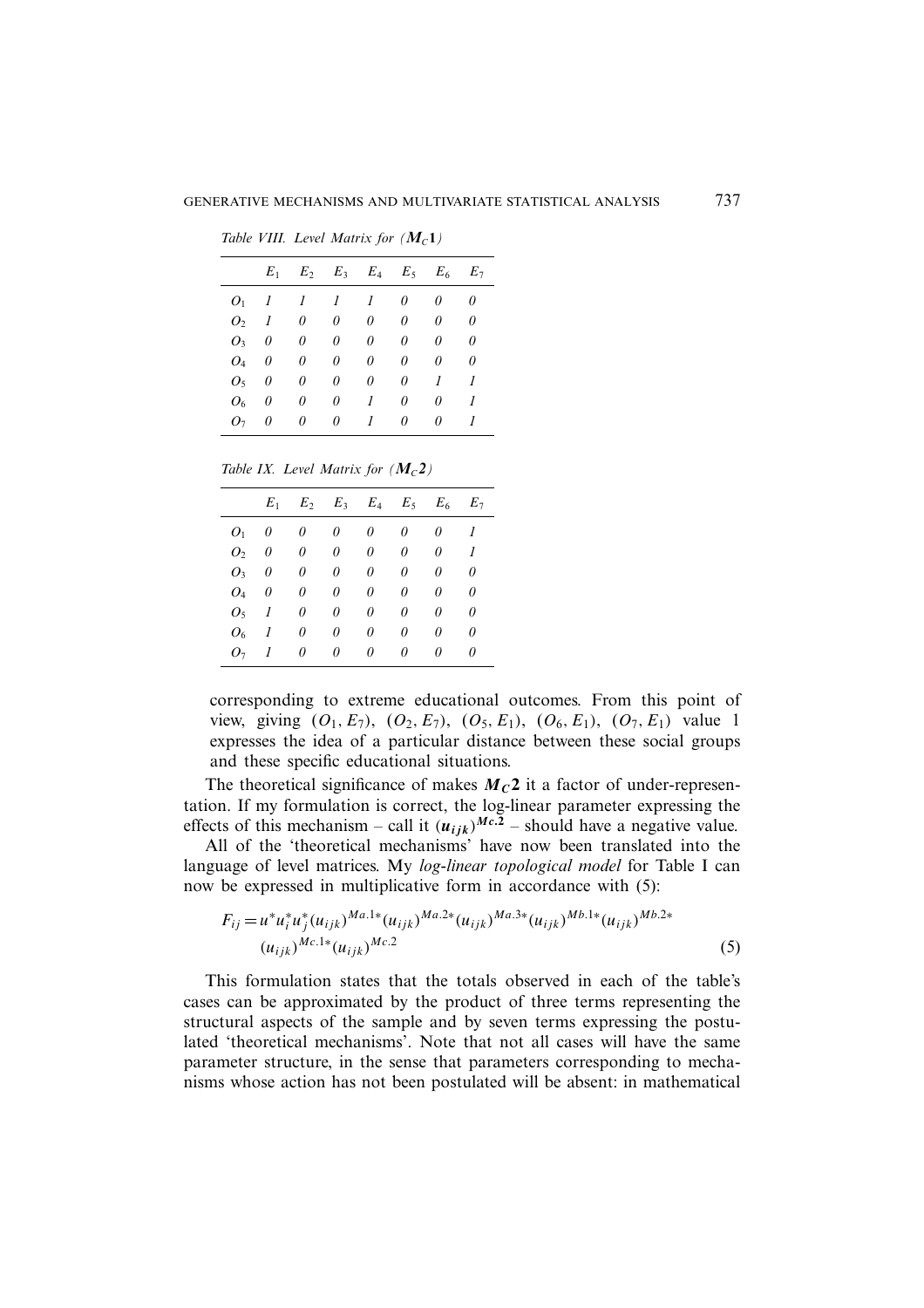| A) Goodness-of-fit measures |                               |                    |                               |                               |                    |                    |                    |  |  |  |
|-----------------------------|-------------------------------|--------------------|-------------------------------|-------------------------------|--------------------|--------------------|--------------------|--|--|--|
|                             |                               | Dl                 | $L^2$                         | <b>Bic</b>                    | ID                 | $rL^2$             | $L^2/dl$           |  |  |  |
| Independence                |                               | 36                 | 3558.92 (0.000)               | 3211.54                       | 0.170              |                    | 98.86              |  |  |  |
| Topological                 |                               | 29                 | 25.63(0.645)                  | $-254.21$                     | 0.015              | 99.28              | 0.88               |  |  |  |
|                             | <b>B</b> ) Parameters         |                    |                               |                               |                    |                    |                    |  |  |  |
|                             | $(u_{ij})^{M_a}$ <sup>1</sup> | $(u_{ij})^{M_a 2}$ | $(u_{ij})^{M_a}$ <sup>3</sup> | $(u_{ii})^{M_b}$ <sup>1</sup> | $(u_{ij})^{M_b 2}$ | $(u_{ij})^{M_c 1}$ | $(u_{ij})^{M_c 2}$ |  |  |  |
| <i>Multiplicative</i>       | 1.785                         | 1.427              | 1.409                         | 0.868                         | 0.549              | 1.544              | 0.420              |  |  |  |
| Log-additive                | 0.580                         | 0.355              | 0.343                         | $-0.142$                      | $-0.599$           | 0.434              | $-0.869$           |  |  |  |
| S.E.                        | (0.039)                       | (0.047)            | (0.028)                       | (0.045)                       | (0.049)            | (0.032)            | (0.062)            |  |  |  |

*Table X.* Results of fitting the 'Multi-Matrix Log-Linear Topological Model' [5] to the 1993 French origins/qualifications table

terms, they will have a value of '1' (or '0', if the model is expressed in additive form). In the context of such a *multi-matrix topological model*, the parameter of final association of each case will thus be derived from the product of the specific effects applying to it, as indicated by the term  $\prod^n (u_{ijk})_n$  in (4).

# *4. Estimation, evaluation, and statistical analysis of the model*

Having translated the theoretical model into a *multi-matrix log-linear topological model*, I must now determine whether it does in fact correctly reproduce the empirical data. Table X reports the principal results of the estimation on the basis of the French data set out in Table  $I^{22}$ .

*Part (A)* of the table reports five goodness-of-fit statistics. Each of them can be compared to the same statistics calculated for the model of statistical independence between origin and qualification. As common in the literature, this model is considered to be the baseline model.

Given a loss of only seven degrees of freedom relative to the independence model, the results are undeniably appealing:

(1)  $L^2$  expresses the global proximity of theoretical frequencies  $[F_{ij}]$  to observed frequencies  $[f_{ij}]$ : its value is astonishingly low for a model applied to a sample of  $15,515$  individuals.<sup>23</sup> The statistically non-significant value of differences between the data produced by the model and the observation data should be noted: in log-linear analysis, a '*p*-value' of 0.645 suggests that such differences can be considered as resulting from stochastic fluctuations, rather than from a poor specification in the theoretical model.

(2) The strongly negative value of *Bic* indicates that my model achieves a highly satisfactory balance between parsimony and reproduction of the observation data.24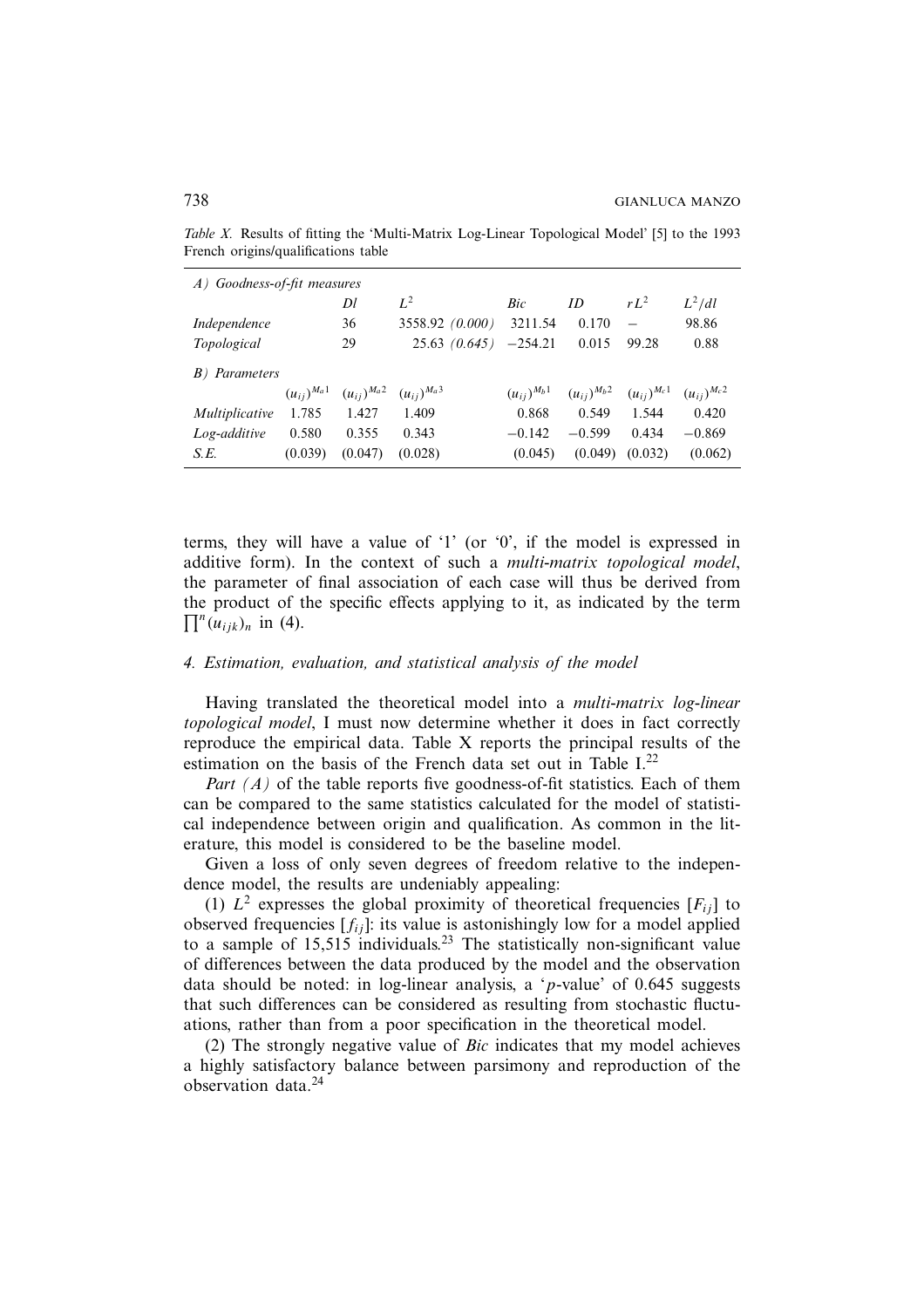|                | $E_1$    | E <sub>2</sub> | $E_3$                                      | $E_4$    | $E_5$    | $E_6$    | $E_7$    |  |  |  |  |
|----------------|----------|----------------|--------------------------------------------|----------|----------|----------|----------|--|--|--|--|
| O <sub>1</sub> | 0.629    | 0.194          | $-0.848$                                   | 1.329    | $-1.377$ | 0.420    | $-0.127$ |  |  |  |  |
| O <sub>2</sub> | $-1.091$ | 0.623          | $-0.195$                                   | 1.004    | $-0.358$ | 0.402    | 0.267    |  |  |  |  |
| O <sub>3</sub> | 0.850    | $-0.481$       | 0.457                                      | 0.428    | $-0.116$ | $-0.278$ | $-0.300$ |  |  |  |  |
| O <sub>4</sub> | $-0.574$ | $-0.098$       | 1.008                                      | $-1.389$ | 0.476    | 0.665    | $-0.474$ |  |  |  |  |
| $O_5$          | $-0.112$ | $-1.182$       | $-0.367$                                   | $-0.554$ | $-0.190$ | $-0.241$ | 1.291    |  |  |  |  |
| O <sub>6</sub> | 0.561    | 1.360          | 0.067                                      | $-0.860$ | 0.046    | $-0.891$ | 0.438    |  |  |  |  |
| O <sub>7</sub> | $-0.884$ | $-0.522$       | 0.071                                      | 0.779    | 0.914    | 0.628    | $-1.227$ |  |  |  |  |
|                |          |                | Mean = $0.0035$ ; standard error = 0.7304. |          |          |          |          |  |  |  |  |

*Table XI.* Standardized Residuals with the multi-matrix topological model [5]

(3) The value of the index of dissimilarity is extremely low.<sup>25</sup> Of 15,515 individuals, only 1.5% of them – or around 232 individuals – were misclassified by the model's predictions.

(4) The value of  $rL^2$  is very high: my topological specification eliminates nearly 99.30% of the distance between the data produced by the independence model and the empirical data.<sup>26</sup>

(5) The ratio between  $L^2$  and the number of degrees of freedom is very close to 1, which suggests that the model is correctly specified.<sup>27</sup>

To be stressed is the coherence of these goodness-of-fit statistics. Each of them expresses a specific way to evaluate the proximity of the theoretical data to the empirical data, and yet all of them assume values which support strong acceptance of the topological specification. It is precisely this stability and convergence of the evaluation indices which suggest that my topological translation of the theoretical model of the genesis of educational inequalities is able to explain the French data presented in Table I.28

Moreover, two further proofs of its goodness are available.

First, the structure of the standardized residuals (Table XI) shows that my topological model correctly reproduces the observation data, and in strongly homogenous manner: that is, it does so equally well whichever 'origin/qualification' pair one chooses to consider. All of the residuals are less than 2.29

Second, it is possible to calculate the '*generalized odds ratios*' ('GOR') using the multi-matrix topological model and compare them with the same coefficients calculated on the basis of the empirical data (discussed in the first section, Table II). Rapid inspection of Table XII shows that the model produces coefficients whose values are astonishingly close to those of the empirical 'GOR'. The topological specification thus produces a structure of educational opportunity very similar to the one observed empirically. There is obviously a strong temptation to consider the theoretical 'mechanisms' at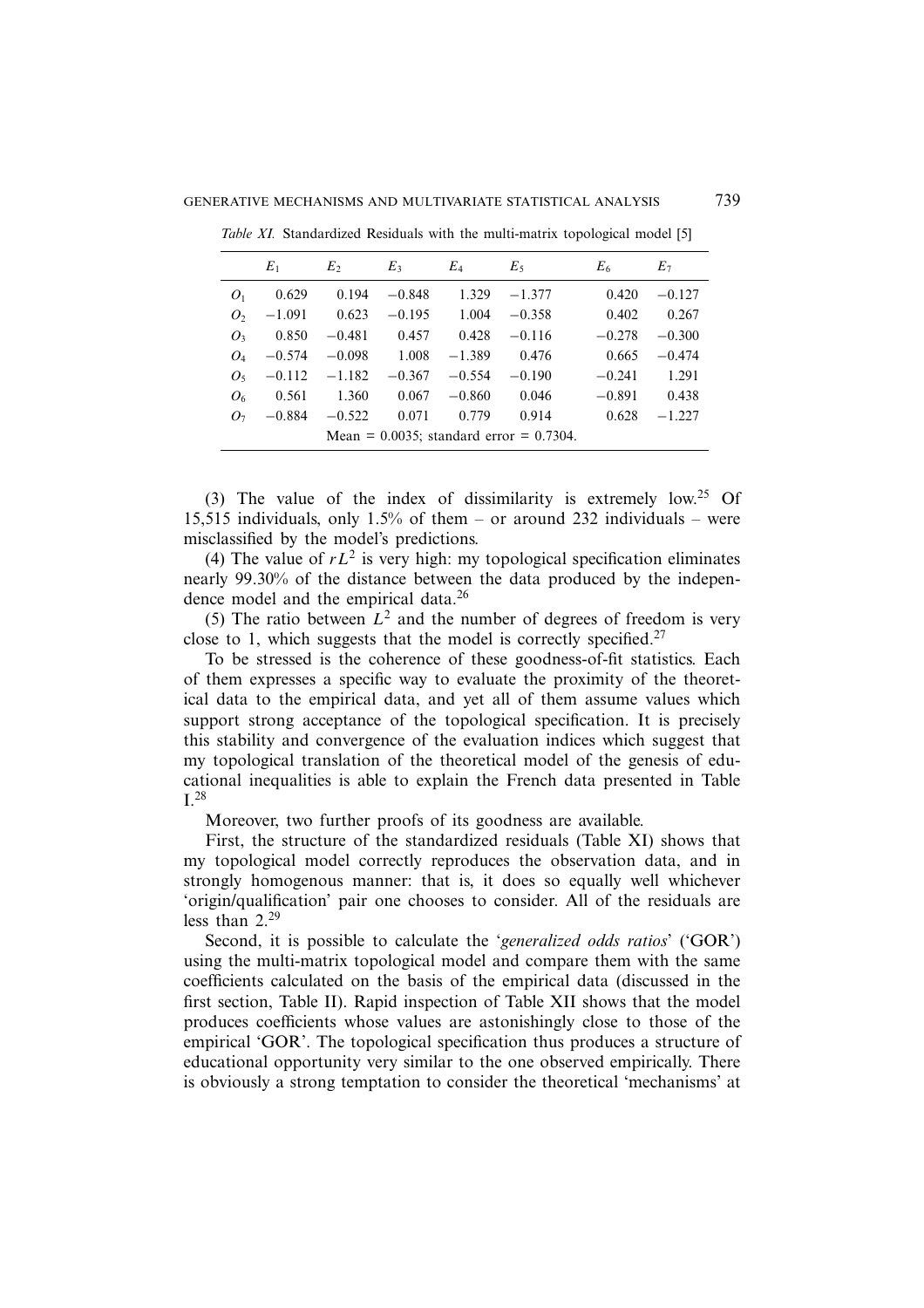|                | $E_1$ | E <sub>2</sub> | $E_3$ | $E_4$ | $E_5$ | $E_{6}$ | $E_7$ |
|----------------|-------|----------------|-------|-------|-------|---------|-------|
| O <sub>1</sub> | 8.084 | 3.047          | 2.973 | 0.588 | 0.413 | 0.381   | 0.148 |
|                | 8.534 | 3.079          | 2.663 | 0.703 | 0.365 | 0.388   | 0.143 |
| 0,             | 3.912 | 1.767          | 2.092 | 0.910 | 0.525 | 0.484   | 0.299 |
|                | 3.589 | 1.848          | 1.990 | 1.008 | 0.506 | 0.487   | 0.304 |
| O <sub>3</sub> | 0.923 | 1.255          | 1.265 | 1.398 | 1.114 | 0.743   | 0.590 |
|                | 1.014 | 1.204          | 1.300 | 1.400 | 1.109 | 0.711   | 0.571 |
| $O_4$          | 1.096 | 0.817          | 0.911 | 1.243 | 0.973 | 0.897   | 1.135 |
|                | 1.059 | 0.817          | 1.062 | 1.019 | 1.025 | 0.938   | 1.108 |
| $O_5$          | 0.455 | 0.678          | 0.545 | 0.744 | 1.317 | 2.191   | 2.772 |
|                | 0.476 | 0.617          | 0.527 | 0.697 | 1.370 | 2.210   | 3.061 |
| O <sub>6</sub> | 0.288 | 0.564          | 0.551 | 1.559 | 1.806 | 1.663   | 2.384 |
|                | 0.317 | 0.641          | 0.542 | 1.373 | 1.797 | 1.537   | 2.392 |
| 07             | 0.239 | 0.476          | 0.464 | 0.927 | 1.788 | 2.236   | 5.110 |
|                | 0.202 | 0.451          | 0.478 | 1.033 | 1.937 | 2.331   | 4.932 |

*Table XII.* Generalized Odds Ratios under the multi-matrix topological model [5] – in bold type – and observed Generalized Odds Ratios (FQP 1993)

the basis of this log-linear operationalization as the processes truly responsible for inequalities of educational opportunity (in the spatial and temporal context covered by our data, of course).

From this point of view, it is particularly instructive to move from evaluation of the global adjustment of the *model (5)* to analysis of the structure of its parameters: *part (B)* of Table X. First to be considered is the following essential feature: the values of the parameter standard errors show that these latter are all statistically significant ( $p < .001$ , except for  $(u_{ij})^{M_b}$ **:**  $p < .002$ ). A second important feature should also be noted: all the signs of these parameters correspond to expectations (see *Section 3*). Thus

- (1)  $(u_{ijk})^{M_a}$ <sup>1</sup>,  $(u_{ijk})^{M_a}$ <sup>2</sup> and  $(u_{ijk})^{M_a}$ <sup>3</sup> are positive, which makes them factors of over-representation for the relevant cases: which is indeed the direction in which the mechanisms  $M_A$ **1**,  $M_A$ **2** and  $M_A$ **3** operate. All of them express processes which induce individuals to use education as a means to achieve individual and social fulfillment.
- (2)  $(u_{ijk})^{M_b}$ <sup>1</sup> et  $(u_{ijk})^{M_b}$ <sup>2</sup> are negative, which makes them factors of under-representation for the relevant cases: this is the 'diminishing effect' of educational chances implied by the mechanisms  $M_B$ **1** and  $M_B$ **2**, both of which represent a lack of resources on the part of actors with which to exploit of the educational system.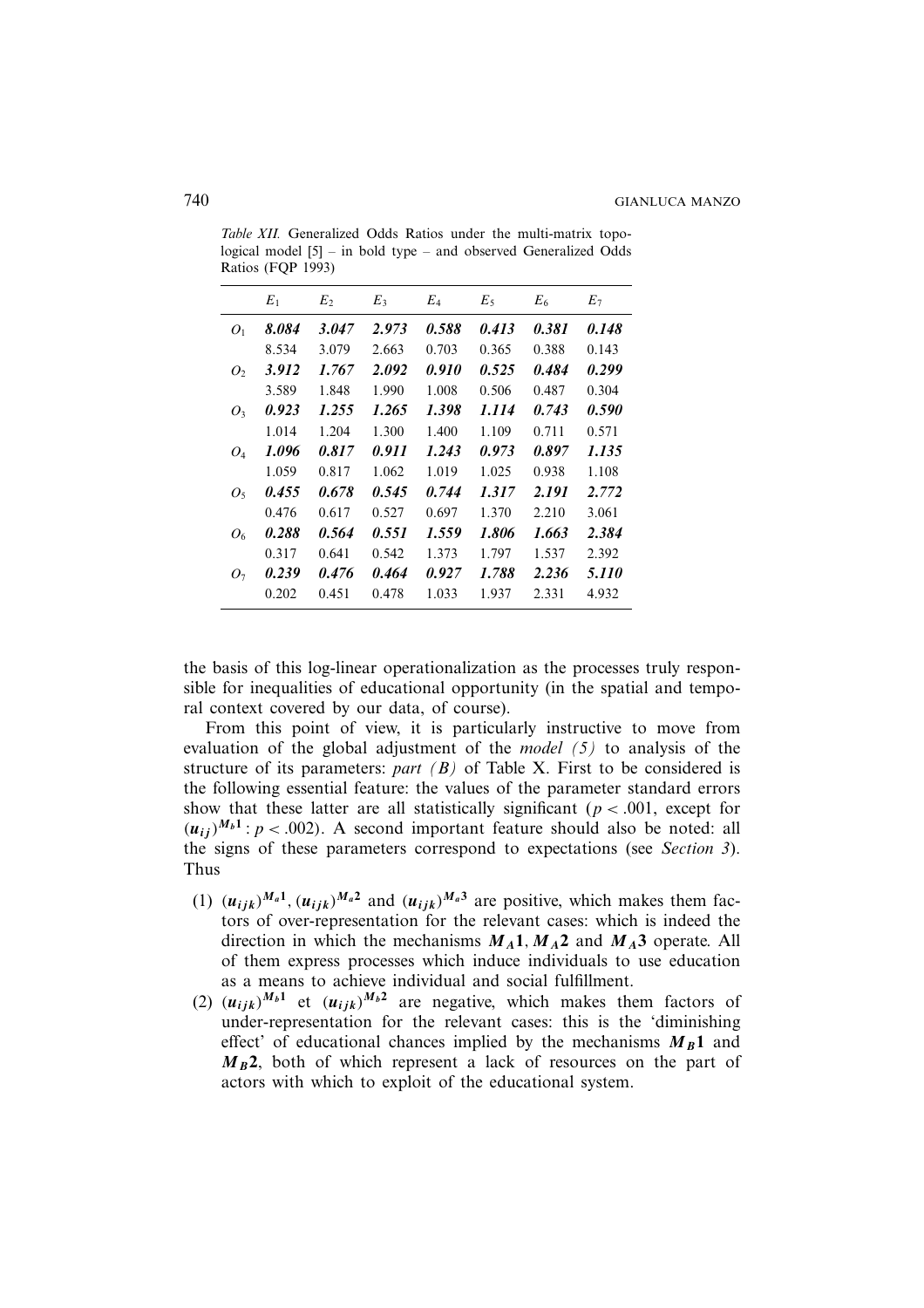|                                     | Dl | $L^2$          | Bic       | ID    | $rL^2$ | $L^2/dl$ |
|-------------------------------------|----|----------------|-----------|-------|--------|----------|
| $[5] - u_{ii}^{M_a}$ <sup>1</sup>   | 30 | 248.57 (0.000) | $-40.92$  | 0.044 | 93.01  | 8.29     |
| $[5]$ - $u_{ii}^{M_c}$ <sup>2</sup> | 30 | 248.29 (0.000) | $-41.20$  | 0.040 | 93.02  | 8.23     |
| $[5] - u_{ij}^{M_c}$                | 30 | 207.88 (0.000) | $-81.61$  | 0.046 | 94.16  | 6.93     |
| $[5]$ - $u_{ii}^{M_a}$ <sup>3</sup> | 30 | 183.03 (0.000) | $-106.45$ | 0.041 | 94.86  | 6.10     |
| $[5] - u_{ii}^{M_b^2}$              | 30 | 175.53 (0.000) | $-113.95$ | 0.040 | 95.07  | 5.85     |
| $[5] - u_{ii}^{M_a^2}$              | 30 | 83.30 (0.000)  | $-206.18$ | 0.026 | 97.66  | 2.78     |
| $[5]$ - $u_{ii}^{M_b}$ <sup>1</sup> | 30 | 35.38 (0.229)  | $-254.10$ | 0.018 | 99.01  | 1.20     |
| $\left[ 5 \right]$                  | 29 | 25.63(0.645)   | $-254.21$ | 0.015 | 99.28  | 0.88     |

*Table XIII.* Results of fitting the 'Multi-Matrix Log-Linear Topological Model' [5] to the 1993 French origins/qualifications table with all its effects and removing one effect at a time

- (3)  $(u_{ijk})^{M_c}$  is positive, which makes it a factor of over-representation for the relevant cases: this is exactly the meaning of mechanism  $M<sub>C</sub>1$ , which expresses the action of systemic processes increasing the educational opportunities of certain groups.
- (4)  $(u_{ijk})^{M_c 2}$  is negative, which makes it a factor of under-representation for the relevant cases: this is perfectly in keeping with the theoretical interpretation of mechanism  $M_c$ **2**, which postulates the existence of processes that reduce the educational chances of certain social groups.

The structure of the parameters of *model (5)* thus further evidences that it is a correct and coherent representation of the processes generating the empirically observed configuration of educational opportunity inequalities in French society at the beginning of the  $1990s$ .<sup>30</sup>

A final analytic operation seems of particular theoretical interest: evaluating the relative importance of these 'mechanisms'. I shall proceed as follows. Starting from the *multi-matrix topological model (5)*, including all its effects; I shall subtract one parameter at a time and then assess the model as modified. Analysis of variations in the value of the goodness-of-fit measures should thus yield a relatively precise idea of the contribution made by each 'mechanism' to the global fit of the model. Table XIII reports the results of this operation after the models have been ordered according to the values of  $L^2$ .

Apart from the relatively stable value of the index of dissimilarity in five out of seven models, all the statistics go in the same direction. With regard to the complete version of my theoretical formulation, the exclusion of the effects corresponding to  $M_A$ **1** and  $M_C$ **2** causes the largest decrease in the model's fit quality.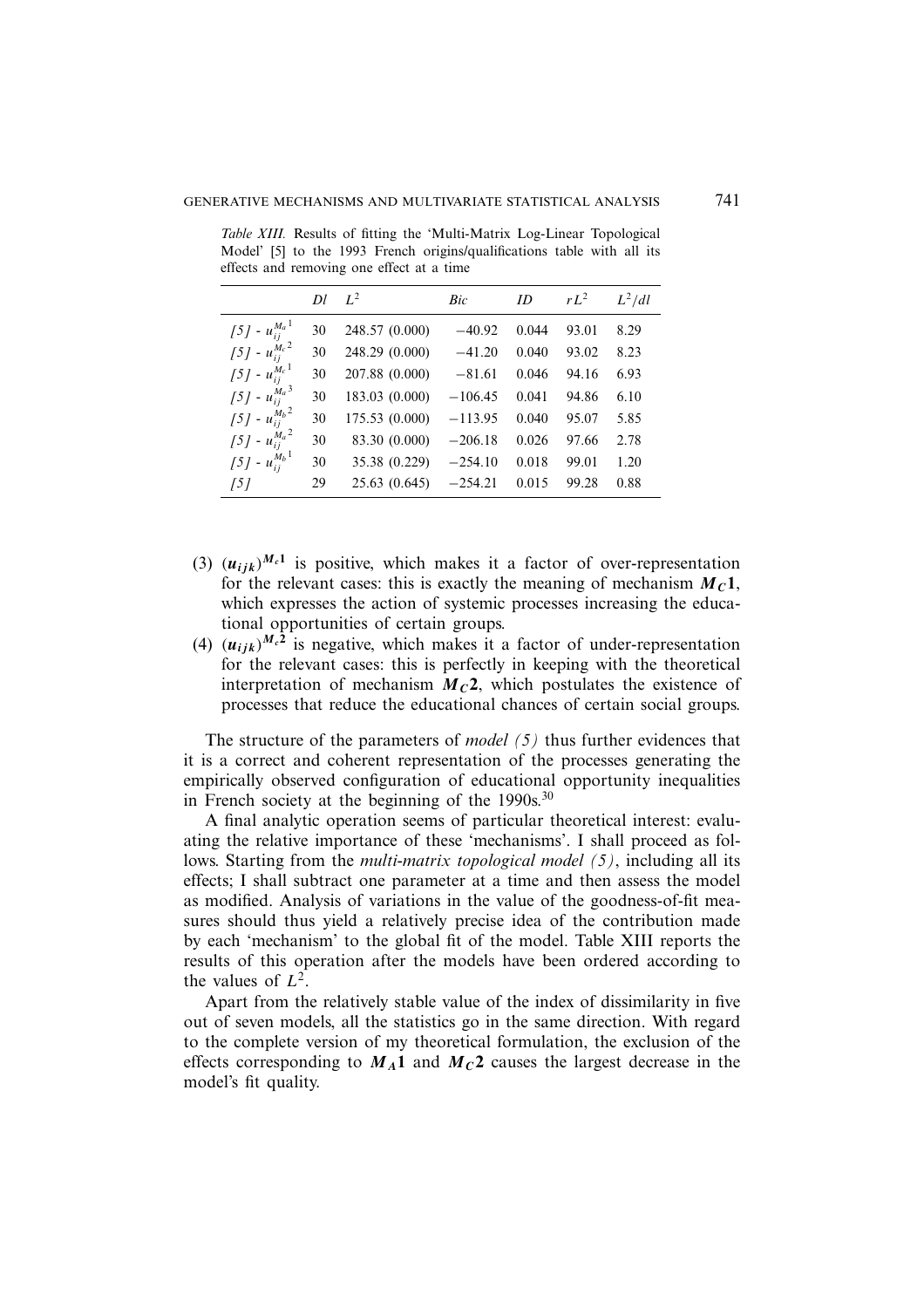These two mechanisms respectively correspond to an individual micro component and a systemic one: which may well signify that, in order to represent the reality of inequalities educational opportunity correctly, once must strike the correct balance between voluntarism of action and institutional constraints. This seems to be confirmed by two other mechanisms,  $M<sub>C</sub>1$ and  $M_A$ **3**, where the suppression of the corresponding parameters strongly distances (although to a lesser extent in the first case) the theoretical data from the observation data. Here, too, the former mechanism expresses systemic effects while the latter expresses the risk propensity of social actors. The elimination of parameter  $(u_{ijk})^{M_b 2}$  corresponding to mechanism  $M_B 2$ (expressing constraints of a symbolic nature) as well as that of parameter  $(u_{ijk})^{M_a2}$  corresponding to mechanism  $M_A2$  (which expresses 'desires' for social advancement) similarly results in a non-negligible deterioration in fit quality – in the former case more so than the latter. Once again we have a mechanism,  $M_B$ **2**, tied to the structural aspects of social action, as well as a mechanism,  $M_A$ **2**, of a more micro-individual character. The behavior of the model after  $(u_{ijk})^{M_b}$ <sup>1</sup> – corresponding to mechanism  $M_B$ **1** which expresses the effects of economic resources on educational choice – being uniquely removed has a partly unexpected result: the model adjusts relatively well to the empirical data. However, the '*p*-value' is considerably less than that of the complete model *(5)*: it would be wrong to accept the former in place of the latter as a correct representation of the process by which inequalities of educational opportunity arise. The probability that discrepancies between theoretical data and observation data will be attributed to stochastic variations, when these discrepancies in fact derive from an incorrect model specification, is much greater in the case of a model which does not contain the mechanism expressing the costs of education. Contrary to what one might have expected, it remains no less true that the relative importance of this mechanism is partially 'resized' by a detailed analysis of our model.<sup>31</sup>

#### **2. Discussion**

The principal aim of this article has been to reconsider, from a different perspective, log-linear topological models, and especially their multi-matrix variant, the purpose being to evaluate their significance and implications relative to the debate of the 1980s. We can now attempt a general assessment.

The foregoing analysis has shown that the 'equivalent models' problem is far from being a major obstacle to application of this method. Theoretical and interpretative indeterminacy can be greatly reduced if one rejects a strategy of inductive and technical construction founded on 'trial and error' and instead adopts a deductive point of view that considers matrixspecification as a technical device to translate theoretical hypotheses explicitly stated *a priori* into. Constructing a log-linear topological model implies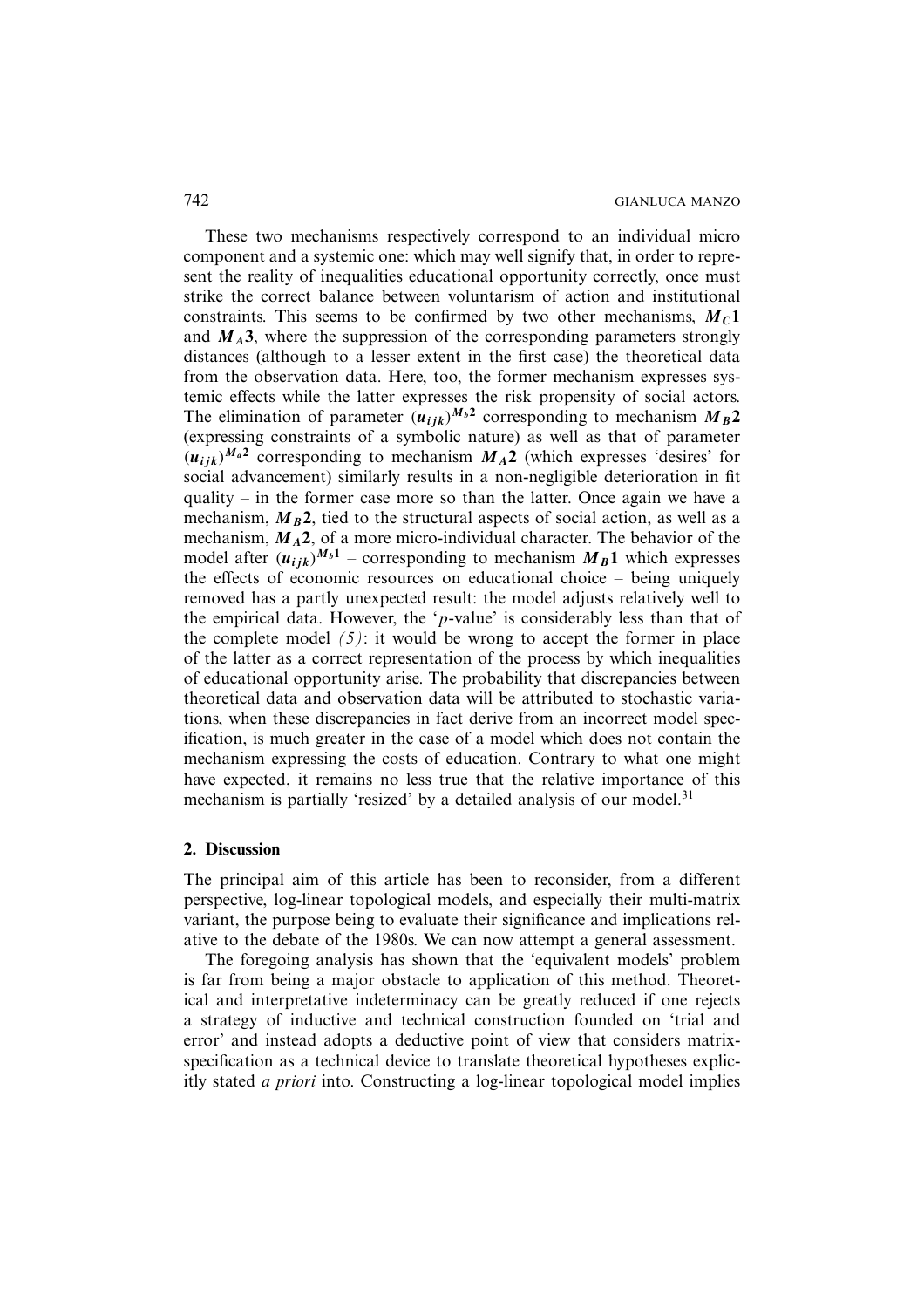that one has a theory capable of generating and explaining the alternation of zones of weak and strong observable concentration – for example, in the 'qualifications by origin' table. Sociologists are obliged to explain their theoretical hypotheses and, above all, to state how they have moved from these to the level matrices indispensable for statistical estimation of the model. From an algebraic point of view, it will always be possible to put together a series of level matrices leading to heterogeneous models but capable of producing equivalent theoretical frequencies. But one wonders whether such an exercise is of anything other than computational interest. If a level matrix is theoretically constructed, the discussion moves to how the researcher has operationalized his/her theoretical hypotheses. If it is possible to demonstrate that two (or several) alternative matrices express the same relations between the same hypotheses, why should this be a danger to sociological interpretation? Conversely, if it is possible to demonstrate that two (or several) alternative matrices expressing different relations between different theoretical hypotheses result in similar adjustments, why should this disqualify topological models? This would be the classic case in which several theoretical models compete with one another to represent the same phenomenon. Is this a statistical question or rather a problem of rational debate on the model most justifiable from an epistemological and theoretical point of view? Moreover, there is persuasive evidence that the use of complex – that is, multi-matrix – versions of topological models further reduces the 'equivalent model' problem because it obliges the sociologist to construct an articulated set of analytically distinct theoretical hypotheses. Since these hypotheses will be operationalzed by means of a series of separate level matrices, it is all the more possible to control and criticize the model's internal coherence, as well as the manner in which its articulation has been translated into specific groups of level matrices. Some authors have acknowledged the value of a deductive and confirmatory strategy of this kind (Goldthorpe and Payne, 1980: 95; Cobalti, 1992) as well as the attraction of multi-matrix variants (Erickson and Goldthorpe, 1992: 122–123; Cobalti, 1996). The potential of the latter has also been confirmed by hybrid applications which combine topological and association models (Pisati, 1997; Jonsson, 2004; Layte and Whelan, 2004; Pisati and Schizzerotto, 2004). It is thus possible to move away from the exploratory and incremental approach originally proposed by Hauser (Featherman and Hauser, 1978: 140; Hauser, 1979: 435–444).

If one accepts these arguments, one can only conclude that log-linear topological models, and especially their multi-matrix variant, are of undeniable interest. They introduce theoretical reflection and systematic conceptual elaboration into quantitative data analysis. The methodological implications of such a conclusion are no less significant: this article has shown (at least for one specific case) that it is entirely possible to construct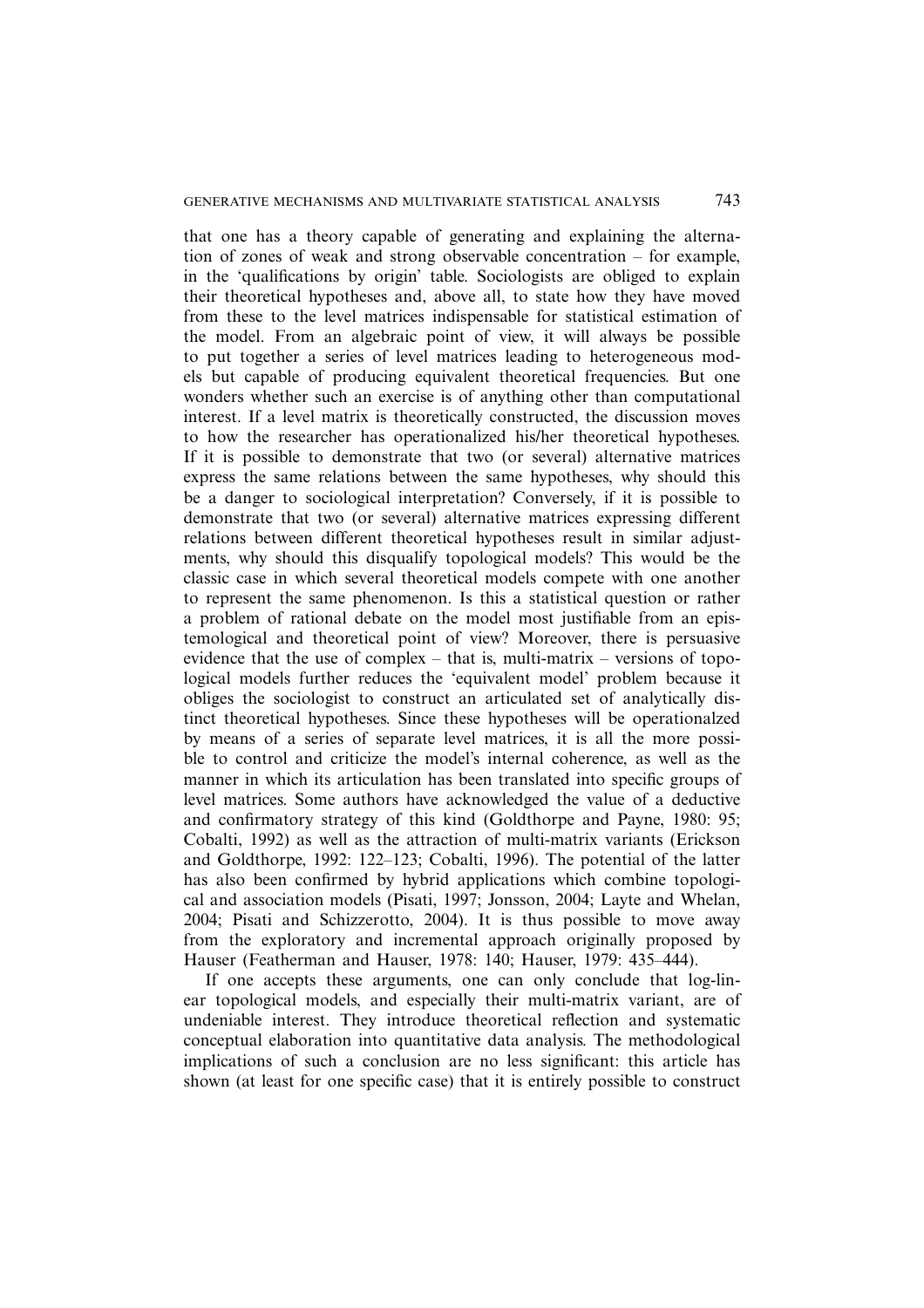empirical quantitative analyses that go well beyond the purely descriptive level. It is one thing to point out that this is rarely the case among the supporters of the variable approach; it is quite another to deny *a priori* that any such thing is possible. My analysis has suggested that giving a purely descriptive task to variable analysis implies an excessively categorical judgment which tends to equate the logical possibilities ('rich') of this approach with the research practice ('poor') of numerous quantitative sociologists.

However, the real problem with log-linear topological models lies elsewhere. Even if one were to admit their capacity to relate sociological theory to empirical data, one is obliged to recognize that they are unable to implement the generative mechanism approach. The debate of the 1980s entirely neglected this crucial point.

Careful examination of the research approach presented in sections (2), (3), and (4) should suffice to show that the methodological perspective of generative mechanisms has only been partially implemented. Why is this so? There are two reasons. First, although I have constructed my theory in terms of generative mechanisms, the manner in which these latter have been 'restored' to the empirical data does not constitute the 'direct modeling' of their structure and action. In other words, the mechanisms postulated as generating inequalities in educational chances have been treated in largely imaginative and abstract fashion. I have constructed a theoretical representation without being able to manipulate it directly. Translating these mechanisms into a group of level matrices is only a partial solution from the perspective of a study aimed at manipulating and testing a series of generative mechanisms. The relations that the approach is able to establish between these latter and empirical data are rather weak and, above all, indirect. Indeed, the matrices impose theoretically significant constraints on the model: the theoretical data thus undeniably result from a rule of production. This latter, however, does not directly represent a process; rather, it is the possible result thereof. For example, the model was required to place more individuals from the socially superior group at the level of the highest qualifications and attribute theoretical significance to this constraint by way of level attributions in the different matrices. Yet it did not directly represent the stylized actors who attributed different values to different qualifications according to their social group of origin (which is to say, the mechanism, or rather a part of it, rather than its effects). Second, certain components of my theory – in particular,  $M_a$ **1**,  $M_a$ **2** and  $M_a$ **3** (see note 19) – imply a conception of formal education as a 'positional good', in the sense that the value of a qualification depends on its distribution in the population. This suggests that the actors in the model are potentially in a situation of interdependence. It is essential to take this feature into account when offering generative mechanism explanations, because it is precisely this notion of interdependence which authorizes one to use the concept of emergence. The structure of educational chances can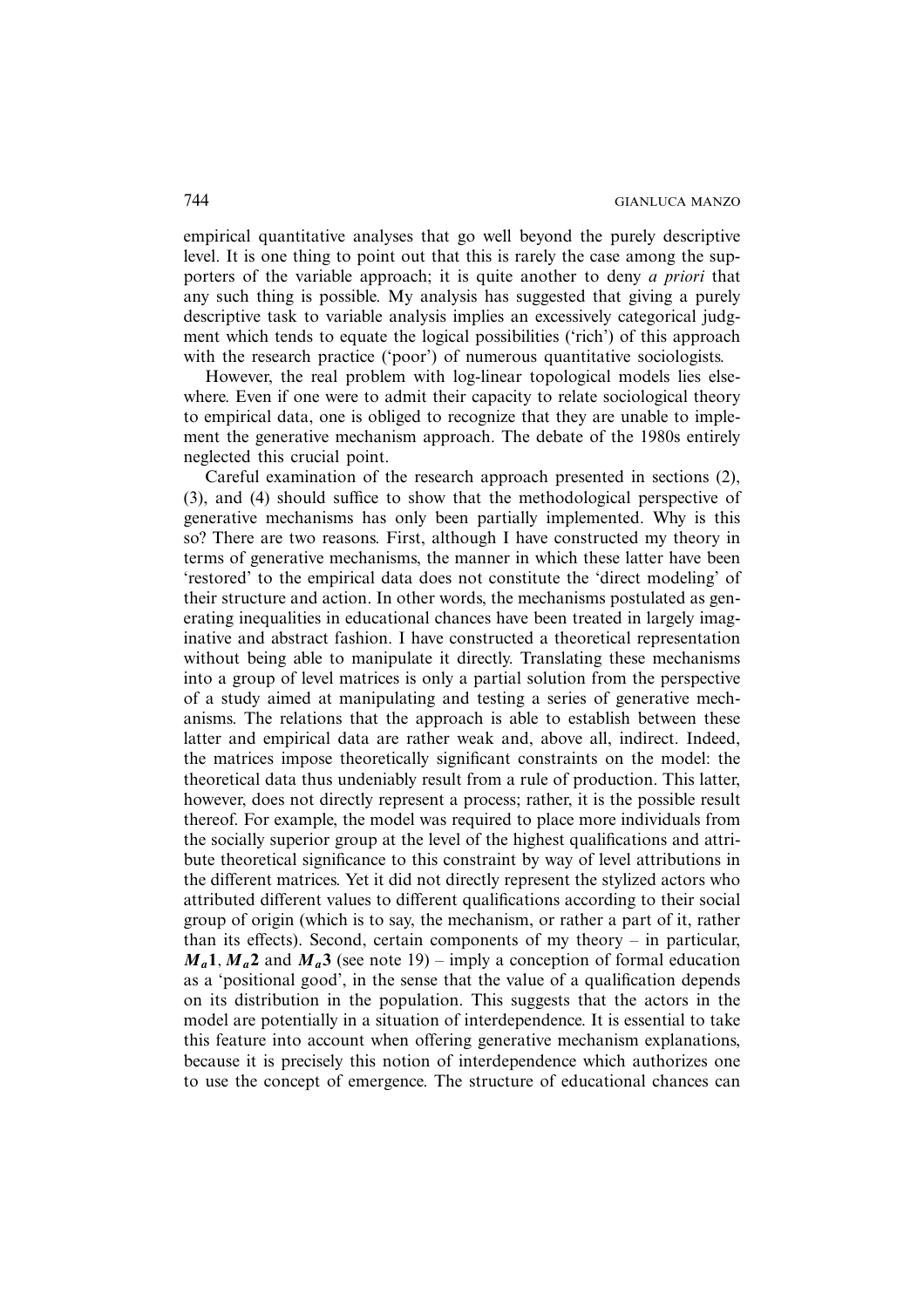only be characterized as emergent relative to individual actors if it derives from a network of individuals who determine their actions and choices in relation to those of the others. Although these features are implicitly present in the theoretical plan, the matrix specification of the model is entirely unable to grasp them. Once again, it captures the *effects* of inter-dependence, not its structure or function. We thus have two formidable difficulties. However sophisticated and theoretically well-grounded my multi-matrix log-linear topological model may be, it only yields in another form the data with which we determined its parameters. The extent of this difficulty has been underestimated even by methodologists sensitive to the notion of mechanism, such as Ray Pawson (1989: 171–175), who have placed the uni-matrix topological model constructed by Goldthorpe and Payne (1980) in the category of generative models.32

These difficulties have implications that extend beyond, I believe, this specific method. It is quite likely a major obstacle against any attempt to implement explanations centered on mechanisms in the context of 'quantitative empirical sociology'. The variable approach appears, at least at its present state of technical development, unable to describe and implement a theoretical mechanism in dynamic and iterated manner. The parameters of a statistical model, no matter how sophisticated, are at best a representation (a fiction, we might say) of the effects of mechanisms imagined at the theoretical level. The estimation algorithms used to produce these parameters do not have strict relations with these theoretical mechanisms: they do not in the least constitute direct translations of them, because they have not been created to describe, activate, or implement them. Moreover, the statistical techniques used to study stratification phenomena privilege a representation of data where explanatory factors are summarized one after the other, rather than being organized into a structured configuration of factors. The idea of a 'logic' of data production processes is thus broken down into a series of elements each of which separately produces sequential-type effects. However, one could probably move towards solution of these difficulties by using a partly different methodological approach. The attraction of certain simulation techniques is that they dynamically represent the structure and the functioning of a series of mechanisms. In regard to the latter, the computer program that generates the model is explicitly conceived and constructed to implement the mechanisms postulated at the theoretical level. If correctly chosen, a specialized programming language enables one to produce a structured group of algorithms expressing the mechanisms of interest. In this sense, one can legitimately speak of the 'direct modeling of mechanisms': each algorithm is conceived to translate a specific process into a language comprehensible to the computer. The purpose of the algorithm is not to enable statistical estimation of a model's parameters, to which the researcher then assigns such and such a meaning.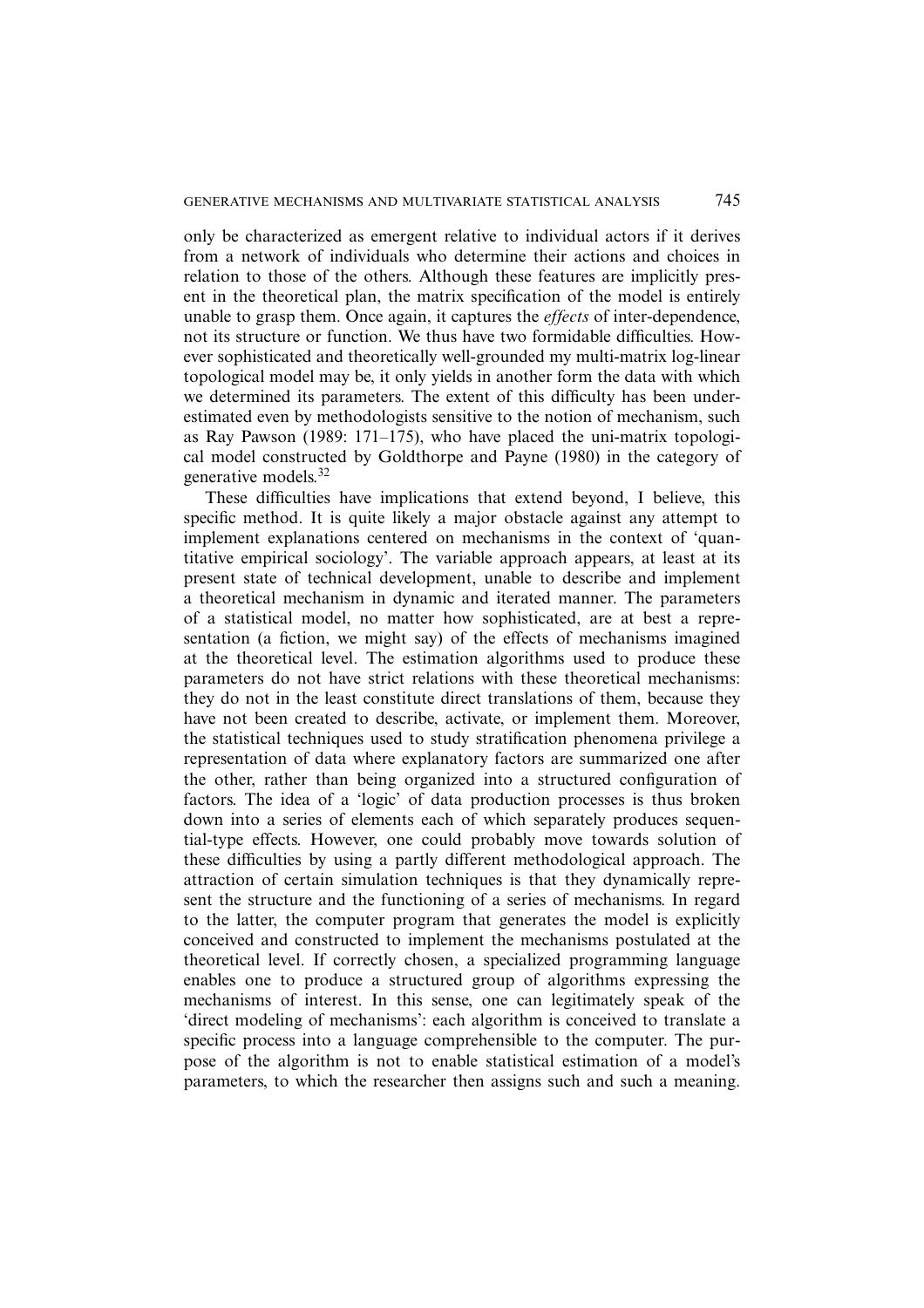On the contrary, it is constructed to represent – and articulate – one or several very specific sociological ideas.

I conclude this article by putting forward a strong methodological hypothesis: if we wish to get closer to real sociological explanations centered on the idea of mechanisms, we must leave the methodological context of the sociology of variables and enter a somewhat different paradigm: that of simulation methods and techniques.<sup>33</sup> Hence, the problem of quantitative empirical sociology's 'degree of permeability' to the generative mechanism approach must be conceived in terms of the articulation and integration of different methods; a solution that refuses to go beyond multivariate analysis will very likely not be viable. I have explored the epistemological presuppositions of this idea elsewhere (Manzo, 2005) and I am at present working on its concrete application to the study of inequalities in educational opportunities.

### **Notes**

- 1*.* This is openly acknowledged to an increasing extent (Cherkaoui, 2003b; Goldthorpe, 2003b; Jonsson, 2004). Few attempts have been made to construct a micro oriented theory of relative mobility (Logan, 1996; Pisati, 1997; Goldthorpe, 2000, chap. 11); indeed, doubts have recently been expressed as whether such a theory is possible (Breen and Jonsson, 2003; Breen, 2004, chap. 15: 390–392, 402).
- 2*.* There are several terms in the literature for this approach: '*variable-centered methodology*' (Abell, 1984), '*variable-oriented approach*' (Ragin, 1987, chap. 4), '*variable-based approach*' (Abbott, 1992a: 441), '*standard positivist analysis*' (Golthorpe, 2000, chap.5), '*quantitative sociology*' (Backman and Edling, 1999), '*positivist sociology*' (Cherkaoui, 2000, 2000a). I prefer *quantitative empirical sociology* in order to stress that '*variable sociology*' does not exhaust quantitative sociology: there is another form of quantitative sociology which is purely theoretical – that is, *mathematical sociology* – and has its own status and legitimacy (Fararo, 1984: 219; 1997: 91; Collins, 1992: 619–640; Edling, 2002: 202). Without wanting to deny the importance of the following question, space precludes its discussion here: Is it legitimate to speak of '*quantitative sociology*'? The epistemological debate on the ambiguities of the distinction between 'quantitative approach' and 'qualitative approach' no doubt merits closer attention than is possible here (see, for example, Cannavo, 1988; Cardano, 1991; Agodi, 1996).
- 3*.* On this point, contemporary sociology is rediscovering its oldest findings: see, in particular, Boudon (1973, 1976, 1979), Fararo (1969, 1989), Harre, Secord (1972), Merton ´ (1967).
- 4*.* As Cherkaoui remarked (2003a), this criticism is much older: see Wright Mills (1959).
- 5*.* If one adds to this criticism the more general attacks on quantitative empirical sociology set out in such important works as those by Clogg and Haritou (1997) and Esser (1996), one well understands why certain scholars today seek to construct systematic proposals for improvement in variable sociology. See, for example, Andrew Abbott (1990, with Hrycak; 1992a, b; 1995; 2000; 2000, with Tsay), Peter Abell (1984, 1998, 2003), or Hans-Peter Blossfeld (1996, 1998).
- 6*.* The data are taken from the 1993 '*Formation-Qualification professionnelle*' (*FQP*) survey conducted by INSEE (the French *National Institute of Statistics and Economic Surveys*):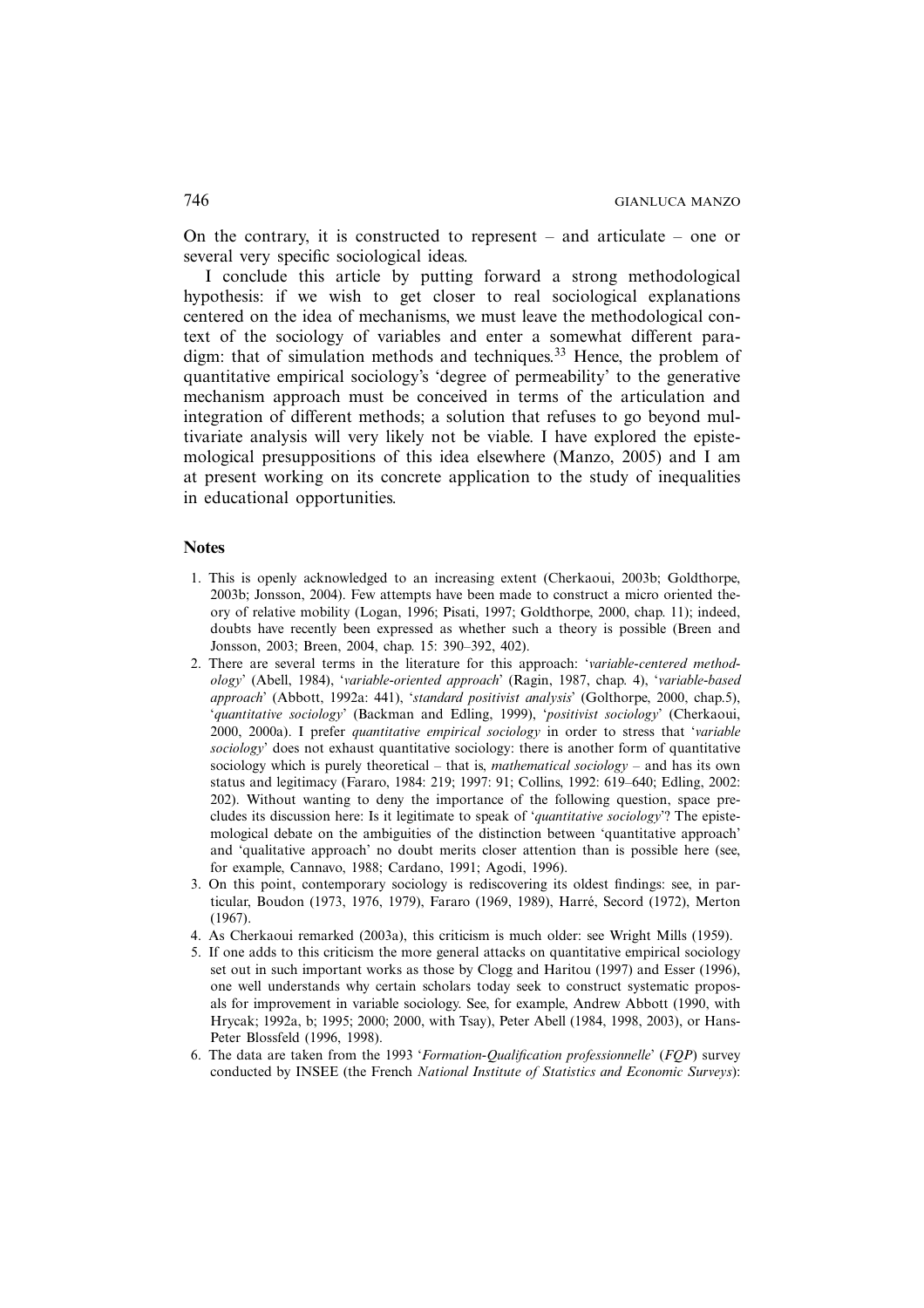I use a sample of 15,515 individuals, men and women aged between 25 and 64s. The FQP survey data have been widely analyzed by studies on inequalities in educational opportunity (Goux, 1995; Vallet, 1999, 2004b) and social mobility (Erikson and Goldthorpe, 1992; Goldthorpe, 1995; Vallet, 1999, 2004b): their quality is largely recognized at the international level (Breen, 2004). In order to obtain the most representative data possible, I have adopted a procedure for weighting the 1993 data designed to correct certain biases introduced by the survey's sample design. More specifically, I 'simulate' a simple random sample (Vallet, 2004c). See also note 22.

- 7*.* A bi-dimensional contingency table contrasting origin and educational outcome thus constitutes the analytic framework of this study. It is not the only possible approach, however. Since the beginning of the 1980s, the better part of studies on inequalities in educational opportunity have adopted what is known as the 'educational transition' perspective, according to which the educational system is ideally fragmented into a sequence of levels and points of bifurcation which is used to model the probabilities of moving from one level to next as a function of social origin. This perspective was introduced by Boudon (1973). Following the work of Robert Mare (1980, 1981), this strategy was implemented by means of logistic regression models: the most important comparative study of the 1990s is a clear example of this approach (Shavit and Blossfeld, 1993). This perspective has recently been subject to criticism (Breen and Jonsson, 2000). See Vallet (2001a) for a detailed account. The present study thus takes a different approach, what Vallet calls a "*contingency table approach to educational stratification*".
- 8*.* The classification of social groups used here is based upon a re-codification of INSEE's two-figure nomenclature of 'professions and socio-professional categories' (Desrosières and Thévenot, 2002: chap 4 and pp. 105–114). In particular:  $O_1$ : 'Higher-grade profes*sionals, Liberal Professions, Business Managers*' (PCS 23, 31, 33, 34, 35, 37, 38); *O***2**: '*Higher Intermediate Professions'* (PCS 42, 43, 44, 45, 46); *O***3**: '*Lower Intermediate Professions*' (PCS 52, 53, 54, 55, 47); *O***4**: '*Urban Petite bourgeoisie*' (PCS 21, 22); *O***5**: '*Agricultural petite bourgeoisie*' (PCS 10); *O***6**: '*Skilled Workers*' (PCS 48, 62, 63, 64, 65); *O***7**: '*Unskilled and Agricultural Workers'* (PCS 56, 67, 68, 69). Note that these variables refer to the '*social group of family of origin*' in the sense that it considers, by means of the 'principal of dominance' (Erikson and Goldthorpe, 1992: 238–239, 265–266), the profession of both the mother and the father. See Pisati (2000) and Vallet (2001b) for the complex debate on determination of 'social family class'. In order to determine the proximity between this classification and that typically used at the international level, see, for example, Goldthorpe (1995: 65); Thelot, Vallet (2000: 6) propose a similar ´ re-codification.

As regards educational qualifications, the present study adopts a seven-position classification of educational levels based on re-codification of INSEE's 14 position classification of educational levels. In particular, *E***1**: '*Upper tertiary education diplomas*' (code 10, 11); *E***2**: '*Lower tertiary education diplomas*' (code 30, 31, 32, 33); *E***3**: '*Upper general secondary education diplomas*' (code 40, 41); *E***<sup>4</sup>** : '*Upper technical or professional secondary education diplomas*' (code 42, 43); *E***5**: '*Short-term professional studies*' (code 50, 51); *E***6**: '*Primary education diplomas or lower general secondary education diploma*' (code 60, 70); *E***7**: '*No diploma*' (code 71). Similar classifications have been used by Thelot, Vallet ´ (2000: 6) and Vallet (2004b).

9*.* It is precisely this property which has prompted the decision to abandon other measures of inequality which, by contrast, do not benefit from it. In the case of the study of the temporal dimensions of educational inequalities, there is long-standing debate on the use of simple differences or percentage ratios (Mare, 1980, 1981; Barbut, 1984, 1985; Combessie, 1984, 1985; Florens, 1984; Gremy, 1984; Merllié, 1985; Prévot, 1985; Vallet,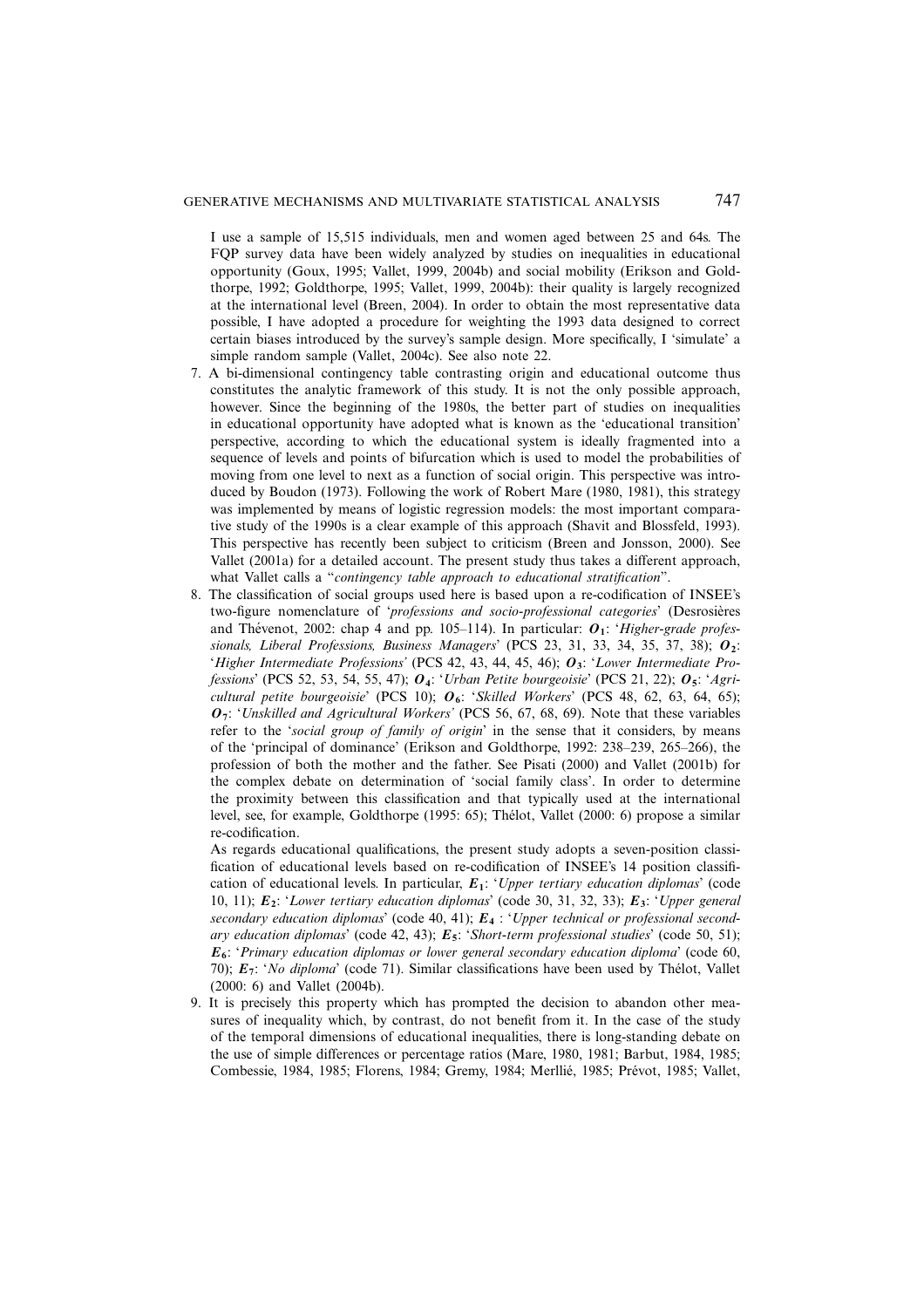1988; Cobalti, 1989a). The same holds for studies of mobility (Cobalti, 1989b, c; 1995). The work of John Goldthorpe has had a major role in the spread and acceptance of this measure of association for studies of the relative aspect of social inequalities (Goldthorpe, 1980: chap.3; Erikson and Goldthorpe, 1992: 54–59, 86).

- 10*.* Kaufman and Schervish (1987: 233, 251) have shown that the 'Generalized Odds Ratios' can be calculated (on condition that three-way, or even higher-order, parameters are not present in the model) on the basis of bi-variate parameters in the multiplicative form (*τij* ) of the saturated log-linear model estimated in parameterization of ANOVA-type on the basis of  $[\tau_{ij}]^{(ij)/(i-1)(j-1)}$ , i and j being respectively the number of rows and columns.
- 11*.* I have described this approach elsewhere: for the details, see Manzo 2004a.
- 12*.* This individual micro mechanism was already postulated in Boudon (1973; and, more clearly, 1990: 17, 18); it thereafter became the essential aspect of the rational theory of educational choice in the version of Richard Breen and John Goldthorpe (Goldthorpe, 2000, chap.8: 175; chap.9: 186,189,196).
- 13*.* In the context of a micro theory based on the relative aspect of social mobility, this hypothesis has been explicitly put forward by Goldthorpe (2000, chap.11: 245) and Pisati (1997).
- 14*.* On this point, there is an important difference of emphasis between my model and that available in the literature. Although Goldthorpe (2000, chap. 11: 242) admits the existence of this goal in disadvantaged social groups, he attributes a secondary role to it and, in any case, he only raises the point in the context of his more recent sketch of a theory of the relative aspect of social mobility.
- 15*.* Whilst the former meaning of the risk-taking mechanism is widely recognized in the rational educational choice model (see, for example, Goldthorpe, 2000, chap. 8: 175; chap. 9: 195; chap. 11: 249; Jonsson and Erikson, 2000: 364), I take a much clear and more definite stance on latter meaning - the propensity for risk-taking in socially disadvantaged groups. As Grusky and Di Carlo (2001) have stressed, Goldthorpe (2000: 245– 247) leans towards a hypothesis of risk aversion among the most disadvantaged. The results of recent research suggest the legitimacy of my position: at least in France, there is empirical evidence for the existence of a strong aspiration for upward social mobility among the most disadvantaged social groups (Beaud, 2003).
- 16*.* Goldthorpe (2000, chap. 9: 187–188) has emphasized the importance of this assumption for the model's coherence.
- 17*.* The mechanism of the economic costs of instruction is largely taken into account by the authors who have inspired my approach (Goldthorpe, 2000, chap. 8: 173–174; chap. 9; 185–186; Gambetta, 1987, 1998; Jonsson and Erikson, 2000). Raymond Boudon attributes it a central role in generating inequalities of educational opportunity (1973: 75, 115–116, 129–130, 210; 1990: 22, 23, 24, 30).
- 18*.* Although the 'rational model of educational choice' undeniably takes account of cultural resources, it is also true that the status of the latter is ambiguous. Their importance is recognized by some authors more than others (see, for example, Jonsson, Erikson [2000] and Gambetta [1987]), but they are often introduced indirectly by means of the effects they exercise on educational success in the early phases of a student's academic career. See, in particular, the distinction between primary and secondary effects (Boudon, 1973: 63, 67, 69–70, 72, 103; Goldthorpe, 2000, chap. 8: 171; chap. 9: 186, 190–191, 192). By contrast, I maintain that a solid model must attribute a central theoretical role to the effects of socialization in terms of the immaterial and symbolic resources that this process transmits to individuals. It is on precisely on this point, moreover, that the rational model of educational choice is most often criticized (Goux and Maurin, 1995; Massot, 2000; Esping–Andersen, 2003; Nash, 2003).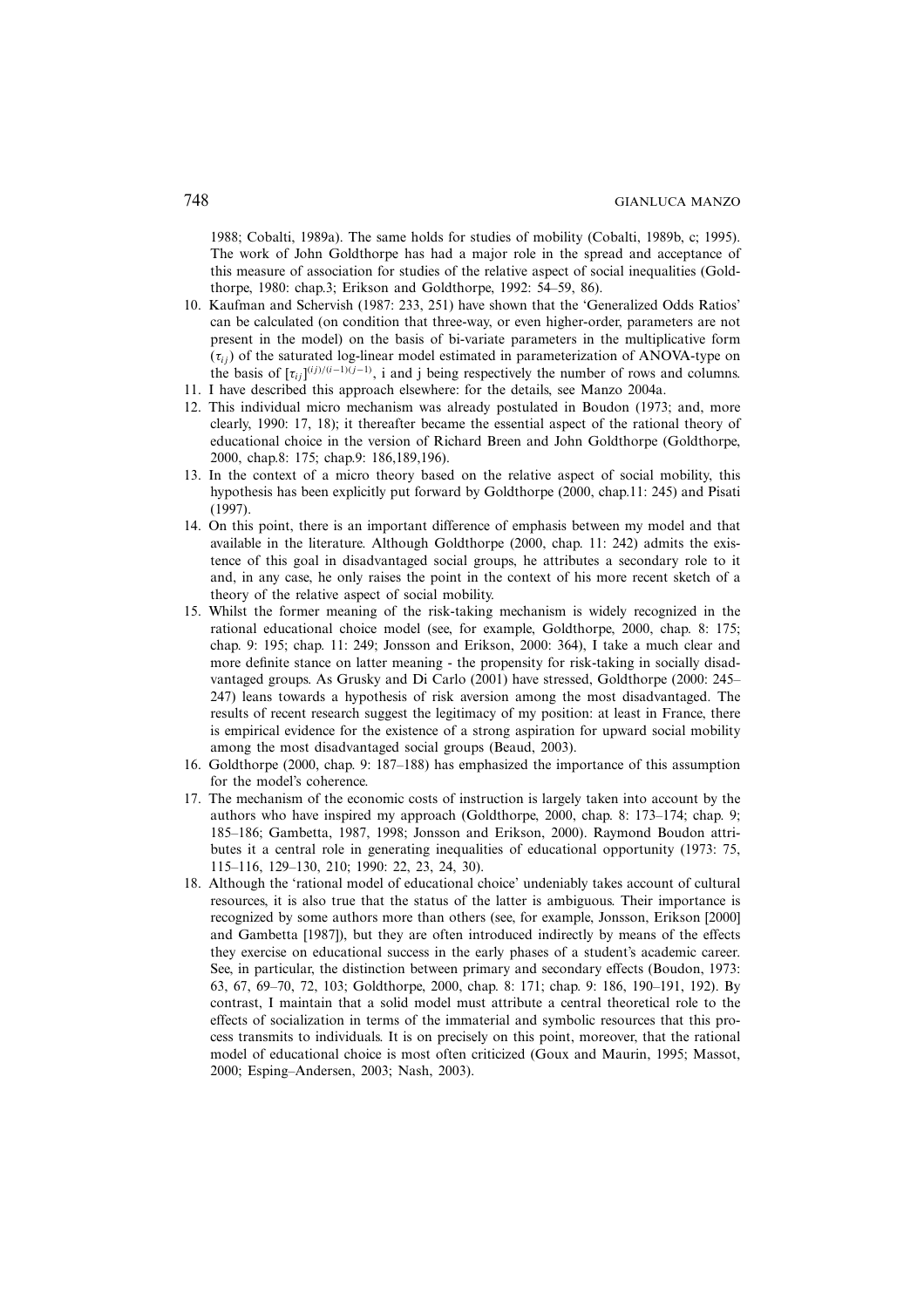- 19*.* It is analytically correct to draw an important distinction here between the first three mechanisms and the last two.  $(M_A1), (M_A2)$  and  $(M_A3)$  imply an instrumental conception of education as a positional good (its value depends on what the others do, the number who possess it, and its distribution);  $(M_B 1)$  and  $(M_B 2)$ , by contrast, only involve a view of education as consumption good ('the more expensive it is, the less it will be bought'). I shall return to this point later.
- 20*.* The existence of these processes has also been well documented by the sociology of education. The existence of processes of type 1) has been widely discussed, though sometimes in conceptually cumbersome and inappropriate terms, by a copious, Marxist-inspired body of literature: Althusser (1970), Baudelot and Establet (1971), Bourdieu (1966, 1973, 1979, 1986), Bourdieu and Passeron (1967, 1972), and Bowles and Gintis (1973) are significant examples. Processes of type 2) and 3) have recently been described by the ethnographically oriented research of Stéphane Beaud (2003) as well as by Marie Duru–Bellat (2002). Mohamed Cherkaoui (1979, 1986) has especially emphasised the importance of the phenomena evoked in points 4) and 5). On this see also Duru-Bellat et al. (2004).
- 21. In this regard, note that in my model the matrix attributions for  $O_6$  and  $O_7$  on  $M_A2$  as well as  $M_A$ **3** are attempts to mathematically capture statistically improbable educational outcomes that nevertheless are sometimes present in social reality.
- 22*.* The model was estimated using the *Lem* program ('*Log-linear and event history analysis with missing data using EM algorithm*') written by Jeroen Vermunt of the University of Tillburg (see Vermunt, 1997). The estimation was performed by means of a specific type of maximum likelihood algorithm adapted to the log-linear non-hierarchical model: this being an algorithm known in the literature as a '*uni-demensional Newton algorithm*' (Vermunt, 1996: 27–28, 317–321; 1997: 5, 71, 89). The constraints of parameter identification were of the *Anova* type (Kaufman and Schervish, 1987; Vermunt, 1996: 10–12; 1997; Powers and Xie, 2000: 108). Also to be noted is that the results presented refer to the model estimated on data weighted by means of the procedure described in note 6. I also estimated model *[5]* as a weighted log-linear model (Vermunt, 1996: 29; 1997: 9). When this alternative strategy was used, the results did not change. The goodnessof-fit statistics for the model estimated under the form  $(F_{ij}) = z_{ij} * u * u_i * u_j * u_{ijk}^{Ma,1} * u_{ijk}^{Ma,2} * u_{ijk}^{Ma,1} * u_{ijk}^{Ma,2} * u_{ijk}^{Ma,2} * u_{ijk}^{Ma,2} * u_{ijk}^{Ma,2} * u_{ijk}^{Ma,2} * u_{ijk}^{Ma,2} * u_{ijk}^{Ma,2} * u_{ijk}^{Ma,2} * u_{ijk}^{Ma,2} * u_{ijk}^{A,2} * u_{ijk}^{A,2} * u_{ijk}^{$  $u_{ijk}^{Ma,2} * u_{ijk}^{Ma,3} * u_{ijk}^{Mb,1} * u_{ijk}^{Mb,2} * u_{ijk}^{Mc,1} * u_{ijk}^{hc,2}$ , where  $z_{ij}$  is the coefficient of weighting for the case *i, j*, are the following:  $L^2 = 26.51$  (0.598);  $Bic = -253.33$ ;  $ID = 0.015$ ;  $rL^2 = 99.26$ ;  $L^2/dl = 0.91$ .
- 23. This statistic was calculated as  $2\sum^{i}[f_{ij}]log[f_{ij}/F_{ij}]$  (Gilbert, 1993: 73; Vermunt, 1996: 21; 1997: 74; Wong, 2003b). The significance of this value can also be read relative to the saturated model (Powers and Xie, 2000: 15). In this case,  $L^2$  is 0 because the observed frequencies are perfectly reproduced by the model: a value close to 25 for my specification shows that I have reproduced the observation data just as well as the saturated model does but with at least 29 independent parameters.
- 24*.* This measure can be approximated by *L*<sup>2</sup>*-*[(*degree of liberty)*∗*(*log *N )*], N being the sample size. The '*Bayesian information criterion*' (*Bic*) has been used by studies on social mobility in order to limit the effects of large sample size on test outcomes. The more negative the value, the more the model achieves inclusive quality between its number of parameters and adjustment to the data. This statistic was initially introduced by Raftery (1986a, b), who summarizes the discussion that arose around it in Raftery (2001). See also Powers and Xie (2000: 106–107).
- 25. This measure is calculated as  $\sum_{i}^{ij} |f_{ij} F_{ij}|/2N$  (Vermunt, 1997: 74). It is normally interpreted as expressing the proportion of cases misclassified by the model.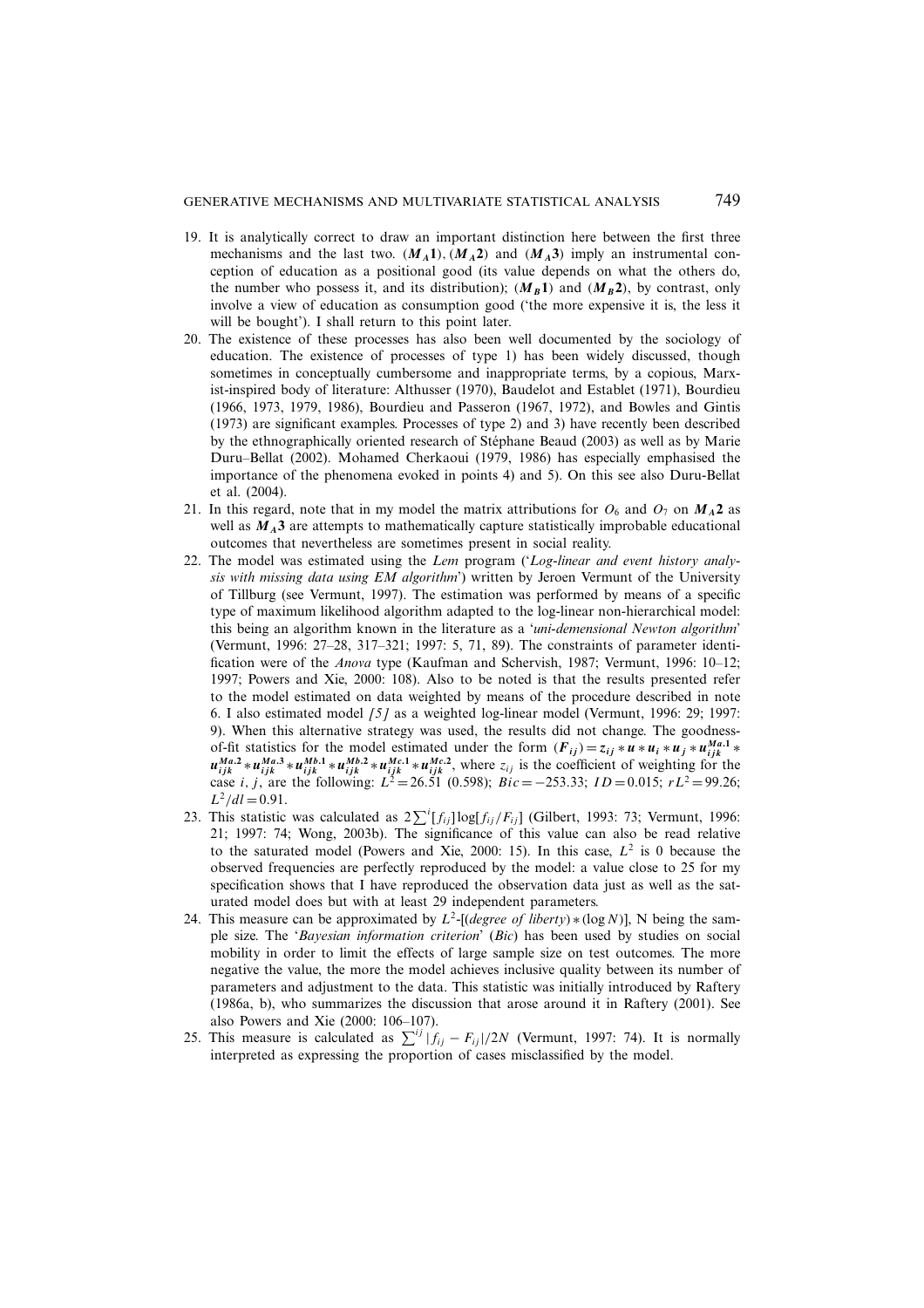- 26. This index has been calculated here as  $\{[(L^2)_{ind.} (L^2)_{top.}]/(L^2)_{ind.}\} * 100$ , which is equivalent to  $1 - [(L^2)_{top.}/(L^2)_{ind.}] * 100$ . This statistic is often used in studies of social mobility in order to evaluate the extent to which M reduces the discrepancy between the theoretical data produced by model M' taken as reference and the observation data. Erikson and Goldthorpe (1992: 88–99 and note 19) discuss the significance of this measure in the context of log-linear models.
- 27. The  $[L^2/(number of degrees of freedom)]$  ratio as a goodness-of-fit measure is systematically discussed by Wong (1994, 2003b).
- 28*.* I thus adopt the strategy recommended by Powers and Xie (2000: 145–146): i.e. studying the behavior of a plurality of fit statistics instead of stopping at the value of one or, at best, two measures.
- 29. The mathematical form of this type of residual is  $r_{ij} = [f_{ij} F_{ij}]/\sqrt{F_{ij}}$ . It normally follows a normal distribution with a mean of 0 and a standard error less than 1, if the model is correct (Di Franco 2003: 86). It is often admitted that a value above 2 indicates a mis-adjustment of the model to the empirical data (Cobalti, 1992: 136; Gilbert, 1993: 85). Gilbert (ibid.), however, notes that this rule is only truly relevant to a residual form that follows a standardized normal distribution: on dividing the standardized residuals by their standard error, one obtains a residual form (adjusted residuals) satisfying this condition (if the model is correct). I have also calculated this type of residual. The results remained unchanged: all values were less than 2.
- 30*.* So that the scope of my results is correctly understood, I would stress that my analysis does not address the possible fit variations of the model produced by important variables such as gender or birth cohort. This is no doubt a shortcoming: I have decided to concentrate on my model's construction and global test. Some of the results not reported here – available from the author on request – show that the model fit withstands introduction of the variable 'gender'. I am also examining the possibility of combining my topological specification with log-multiplicative components in order to conduct parsimonious analysis of the temporal variations in the effects of the 'mechanisms postulated'.
- 31*.* This result was already visible in the parameter values of the complete version of topological models [5], *Table 9, part B*: the negative effect of  $u_{ij}^{Mb.2}$  was nearly 1.6 times greater than that of  $u_{ii}^{Mb.1}$ . Moreover, this specific comparison gives me the opportunity to specify that I have not evaluated the relative importance of different parameters by this means because this would have required numerous comparisons without supplying a stable term of reference. Given that direct comparison of parameter values have been excluded *a priori* because of the well-known problems of interpreting log-linear parameters (Erikson and Goldthorpe 1992: 182–186), I have opted for the solution discussed above. See Stier, Grusky (1990: 743–744) for a clear application of the same strategy.
- 32*.* In light of what we have just said, Cherkaoui's epistemological evaluation (2000: 136, note 1) of Goldthorpe's first works (1980) is more correct: unlike Pawson, Cherkaoui – who explicitly confronts the latter on this point – denies that this type of research is related to generative mechanisms methodology.
- 33*.* The literature on the application of simulation methods in the social sciences has burgeoned since the end of the 1980s. On the specific point at issue here (the relation between mechanisms and simulation models) see, among others, Edling (2002: 213), Gilbert, Troitzsch (1999: 17), Goldthorpe (2000, chap 9: 158), Halpin (1999: 1500, 1501, 1503), Hanneman, Collins, Mordt (1995: 3, 4, 28, 29, 40), Heise (1995), Macy, Willer (2002: 162). More generally, Fararo, Hummons (1995), Moretti (2000, 2002), and Sawyer (2003) conduct very useful discussion on the application of simulation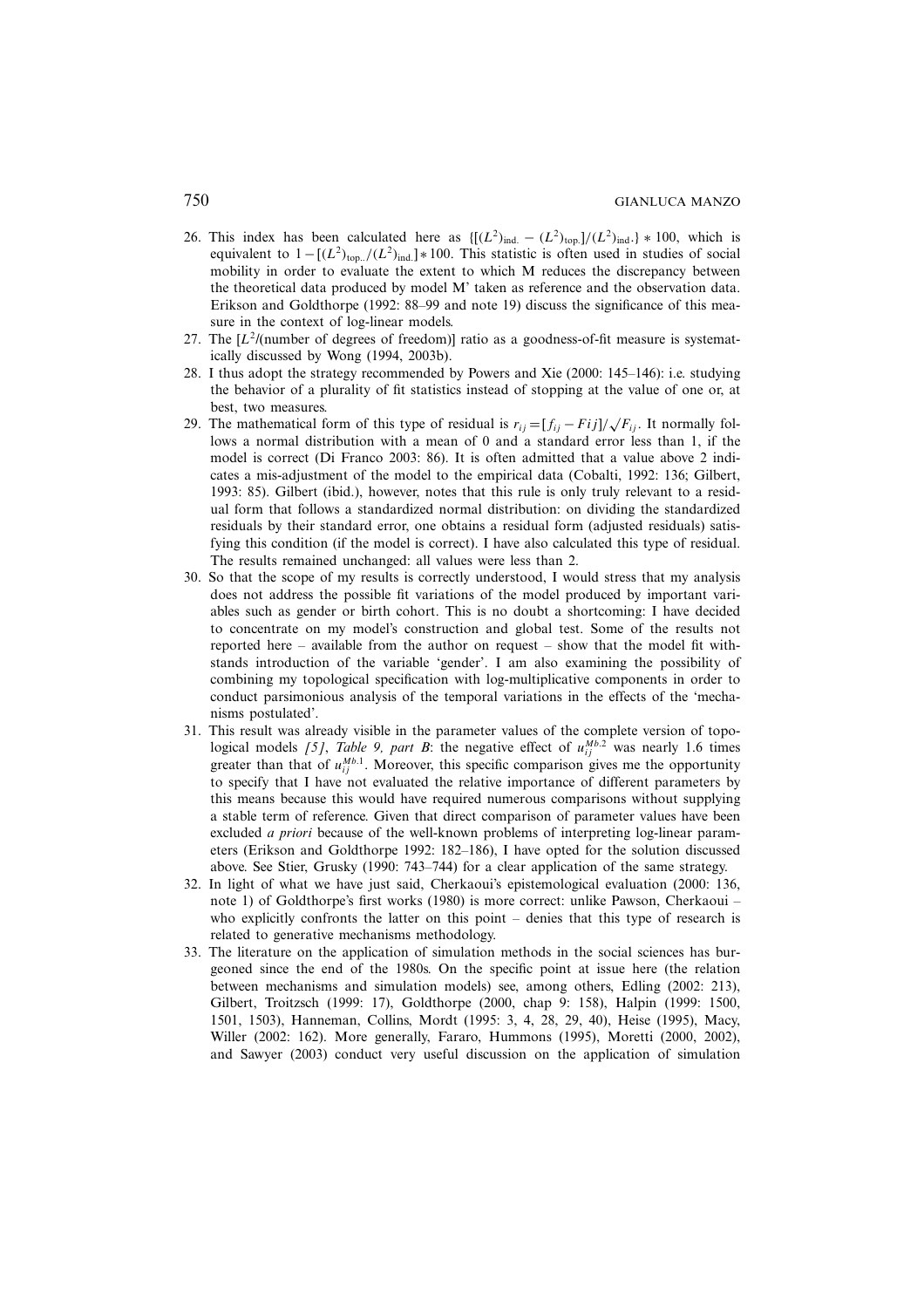models in sociology. I myself have attempted a critical analysis of this copious literature (Manzo, 2004b, 2005).

### **References**

- Abbott, A. (1992a). From causes to events. Notes on narrative positivism. *Sociological Methods and Research* 20(4).
- Abbott, A. (1992b). What do cases do? Some notes on activity in sociological analysis. In: C. C. Ragin and H. S. Becker (eds.), *What is a Case? Exploring the Foundations of Social Inquiry*. Cambridge: Cambridge University Press.
- Abbott, A. (1995). Sequence analysis: new methods for old ideas. *Annual Review of Sociology* 21.
- Abbott, A. (2000). Reply to Levine and Wu. *Sociological Methods and Research* 29(1).
- Abbott, A. and Hrycak, A. (1990). Measuring resemblance in sequence data: an optimal matching analysis of musicians careers. *American Journal of Sociology* 96(1).
- Abbott, A. and Tsay, A. (2000). Sequence analysis and optimal matching methods in sociology. *Sociological Methods and Research* 29(1).
- Abell, P. (1984). Comparative narratives: some rules for study of action. *Journal for the Theory of Social Behaviour* 14.
- Abell, P. (1998). Causality and low frequency complex events: the role of comparative narratives. communication ISA, Montréal.
- Abell, P. (2003). The role of rational choice and narrative action theories in sociological theory. *Revue Française de Sociologie* 44(2).
- Agodi, M. C. (1996). Qualità e quantità: un falso dilemma e tanti equivoci. In: C. Cipolla and A. De Lillo (eds.), *Il sociologo e le sirene. La sfida dei metodi qualitativi.* Milano, FrancoAngeli.
- Althusser, L. (1970). Ideologia ed apparati ideologici di stato. In: M. Barbagli (ed.), 1978, *Istruzione, legittimazione, Conflitto*. Bologna: Il Mulino.
- Backman, O. and Edling, C R. (1999). Mathematics matters: on the absence of mathematical models in quantitative sociology. *Acta Sociologica* 42(1).
- Ballarino, G. and Bernardi, F. (2000). Uso di dati time-budget per lo studio delle risorse familiari: capitale sociale e culturale dei genitori e disuguaglianza delle opportunita edu- ` cative. communication Workshop on social capital, Trento, 19-20/10/ 2000.
- Ballarino, G. and Cobalti, A. (2003). *Mobilità sociale*. Roma, Carocci.
- Barbera, F. (2004). *Meccanismi sociali. Elementi di sociologia analitica*. Bologna: Il Mulino.
- Barbut, M. (1984). Note sur quelques indicateurs globaux de l'inégalité. Revue française de *sociologie* XXV(4).
- Barbut, M. (1985). Commentaire sur la note de J-C. Combessie. *Revue française de sociologie*. XXVI(1).
- Baudelot, C. and Establet, R. (1971). L'école capitaliste en France. Paris, Maspero.
- Beaud, S. (2003)<sup>2</sup>. *80% au bac* ... *et après? Les enfants de la démocratisation scolaire*, Paris, La Découverte.
- Becker, R. (2003). Educational expansion and persistent inequality of education. Utilizing subjective expected utility theory to explain increasing participation rates in upper secondary school in the Federal republic of Germany. *European Sociological Review* 19(1). Berger, P. (2002). Non verso lacrime sulla sociologia. *La stampa*, décembre.
- Bishop, Y. M. M., Fienberg S. E., and Holland, P. W. (1975). *Discrete Multivariate Analysis* Cambridge: MIT Press.
- Blossfeld, H. -P. (1996). Macro-sociology, rational choice theory, and time. A theoretical perspective on the empirical analysis of social processes. *European Sociological Review* 12(2).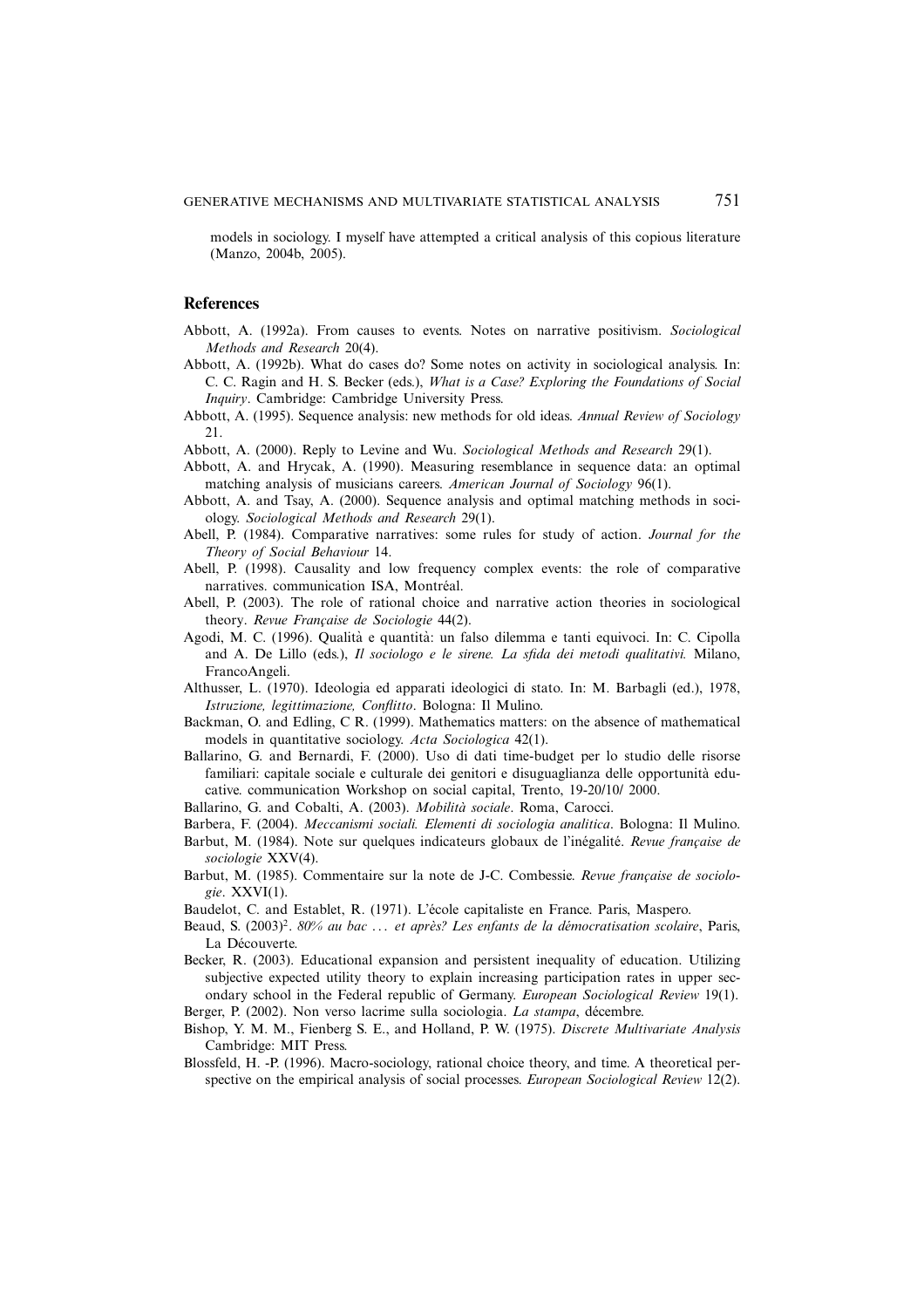- Blossfeld, H. -P. (1998). A dynamic integration of micro- and macro-perspective using longitudinal data and event history models. In: H. -P. Blossfeld and G. Prein, *Rational Choice Theory and Large-Scale Data Analysis*, Boulder Co., Westview Press, chap. 14.
- Bohrnstedt, G. W. and Knoke, D. (1998). *Statistica per le scienze sociali*, Bologna, Il Mulino, (éd. Or. Statistics for Social Data Analysis, Itasca: Peacock publishers, 1994).
- Boudon, R. (1973). *L'inégalité des chances. La mobilité sociale dans les sociétés industrielles*, Paris, Colin.
- Boudon, R. (1976). Comment on Hauser's review of education, opportunity, and social inequality. *American Journal of Sociology* 81(4).
- Boudon, R. (1979). Generating models as a research strategy. In: R. K. Merton, J. S. Coleman and P.H. Rossi (eds.), *Qualitative and Quantitative Social Research*. New York: The free press.
- Boudon, R. (1990). Les causes de l'inégalité des chances scolaires. In: R. Boudon, C.-H. Cuin and A. Massot (eds.), *L'axiomatique de l'inegalit ´ e des chances ´* , L'Harmattan, Presse de l'université de Laval.
- Boudon, R. (1997). *Metodologia della sociologia e delle scienze sociali*. Torino: Jaca Book.
- Boudon, R. (1998). Social mechanisms without black boxes. In: P. Hedstrom and R. Swedberg, (eds.), 1998a, *Social mechanisms. An Analytical Approach to Social Theory*. Cambridge: Cambridge University Press.
- Boudon, R. (2002). Sociology that really matters. *European Sociological Review* 18.
- Boudon, R. (2003). *Raison, Bonnes Raisons*. Paris, Puf.
- Bourdieu, P. (1966). La trasmissione dell'eredita culturale. In: M. Barbagli (ed.), ` *Istruzione, Legittimazione, Conflitto*. Bologna: Il Mulino 1978.
- Bourdieu, P. (1973). Cultural reproduction and social reproduction. In: R. Brown (ed.), *Knowledge, Education and Culture*. London: Tavistock.
- Bourdieu, P. (1979). *La distinction. Critique sociale du jugement*, Minuit, Paris.
- Bourdieu, P. (1986). The forms of capital. In: A. H. Halsey et al., (eds.), *Education: Culture, Economy and Society*. Oxford: Oxford University Press 1997.
- Bourdieu, P., Passeron J. -C. (1964). *Les heritiers. Les ´ etudiants et la culture ´* . Minuit, Paris
- Bourdieu, P., Passeron J. -C. (1970). *La reproduction. Eléments pour une théorie du système d'enseignement*, Minuit, Paris.
- Bowles, S. and Gintis H. (1973). Q.I. e struttura di classe negli Stati Uniti. In: M. Barbagli, (ed.), 1978, *Istruzione, legittimazione, conflitto*. Bologna: Il Mulino.
- Breen, R. (2001). A rational choice model of educational inequality. Istituto Juan March, Madrid, Working Paper 2001/166.
- Breen, R. (ed.), (2004). *Social Mobility in Europe*, Oxford: Oxford University Press.
- Breen, R. and Jonsson, J. O. (2000). Analyzing educational carrers: A multinomial transition model. *American Sociological Review* 65 October.
- Breen, R. and Jonsson, J. O. (2003). *Period and Cohort Change in Social Fluidity: Sweden*, 1976–1999 unpublished paper.
- Breen, R. and Yaish, M. (2003). Testing the Breen–Goldthorpe Model of educational decision making. Working paper, Oxford: Nuffield College.
- Bunge, M. (1997). Mechanisms and explanation. *Philosophy of Social Sciences* 27(4).
- Bunge, M. (1998). *Social Science Under Debate: A Philosophical Perspective*. University of Toronto Press.
- Cannavò, L. (1988). Qualità e quantità: tra metodologia sociologica e sociologia della scienza. *Sociologia e ricerca sociale* 28.
- Cardano, M. (1991). Il sociologo e le muse. Qualità e quantità nella ricerca sociologica. *Rassegna italiana di sociologia* 32(2).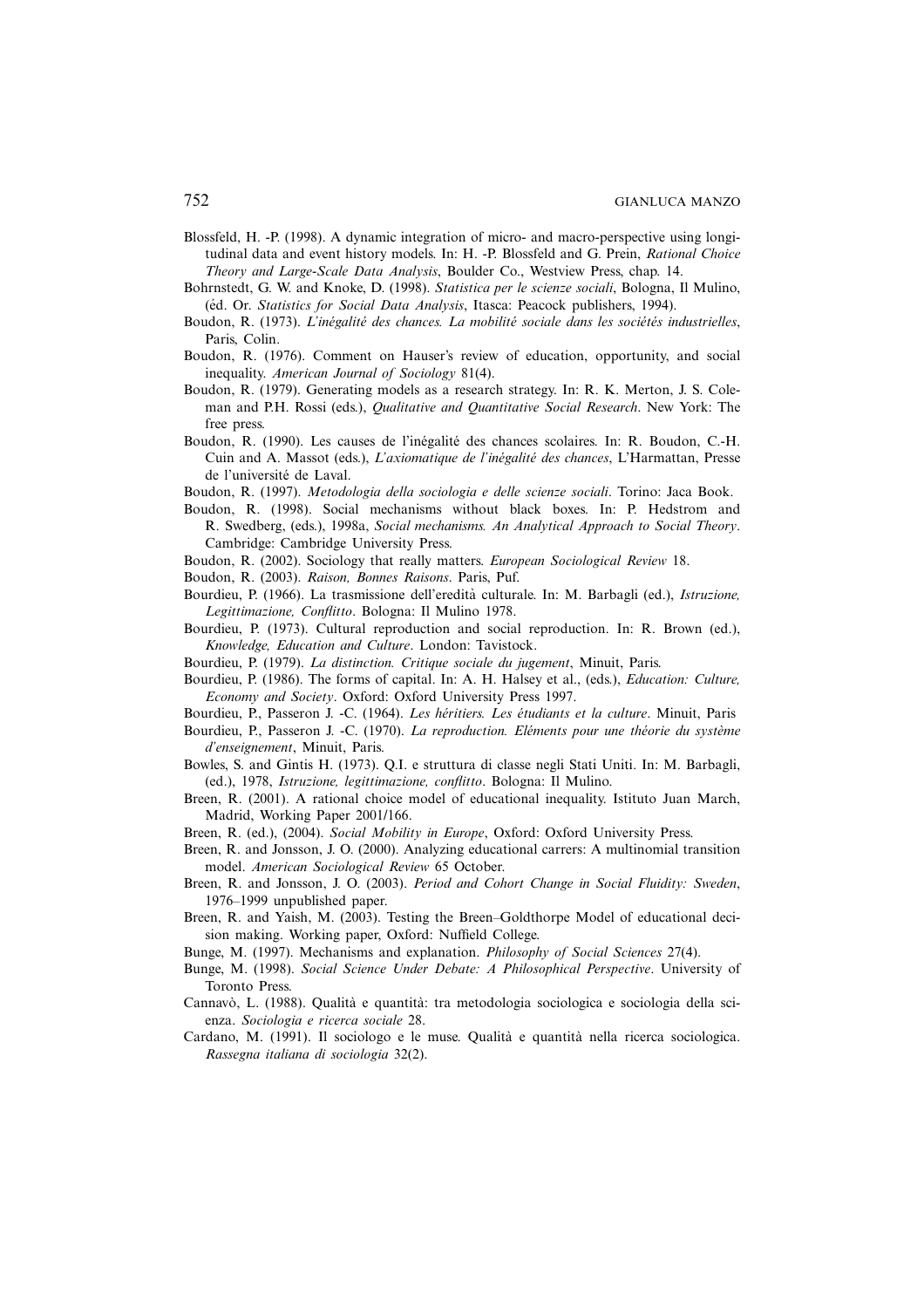- Cherkaoui, M. (1979). *Les paradoxes de la réussite scolaire. Sociologie comparée des systèmes d'enseignement*. Paris, PUF.
- Cherkaoui, M. (1986). *Sociologie de l'éducation*. Paris, PUF.
- Cherkaoui, M. (2000). La stratégie des mécanismes générateurs comme logique de l'explication. In: F. Chazel and J. Baechler (eds.), *L'acteur et ses raisons*. Paris, Puf.
- Cherkaoui, M. (2003a). Effets de composition et mécanismes générateurs. In: M. Borlandi and L. Sciolla (eds.), *Teorie e metodi delle scienze sociali*. Bologna: Il Mulino.
- Cherkaoui, M. (2003b). The individual and the collective. On the syntaxes of stratification theory. *European Review* 11(4).
- Clogg, C. C. and Haritou, A. (1997). The regression method of causal inference and a dilemma confronting this method. In: V. R. McKim and P. S. Turner (eds.), *Casuality in Crisis?*: University of Notre Dame Press, Indiana, 1997.
- Cobalti, A. (1989a). La diseguaglianza delle opportunita educative: problemi di misura del ` cambiamento nel tempo. In: R. Moscati (dir.), *La sociologia dell'educazione in Italia. Centralita e marginalit ` a della scuola `* . Bologna: Zanichelli.
- Cobalti, A. (1989b). A relative mobility table. A modest proposal. *Quality and Quantity* 23.
- Cobalti, A. (1989c). L'analise dei dati di mobilità. La tavola di mobilità relativa. *Quaderni di sociologia* 12.
- Cobalti, A. (1992). Origine sociale e livello di istruzione: un modello. *Polis* 6(1).
- Cobalti, A. (1995). *Lo studio della mobilita sociale. Metodi e prospettive dell'indagine socio- ` logica*, Roma, Nis.
- Cobalti A. (1996). Istruzione e mobilita sociale in Italie: recenti analisi dei dati del 1985, ` *Polis*, X, 3.
- Cobalti, A. and Schizzerotto, A. (1994). *La mobilita sociale in Italia. L'influenza dei fattori ` di diseguaglianza sul destino educativo, professionale e sociale dei singoli nel nostro paese*. Bologna: Il Mulino.

Coleman, J. (1990). *The Foundations of Social Theory*: Cambridge, Harvard university press.

- Collins, R. (1992). *Teorie Sociologiche*. Bologna: Il Mulino.
- Combessie, J. -C. (1984). L'évolution comparée des inégalités: problèmes statistiques. Revue *Franc¸aise de Sociologie* XXV.
- Combessie, J. -C. (1985). Paradoxe des fonctions de concentration. Revue française de Soci*ologie* XXVI.
- Cox, D. R. (1992). Causality: some statistical aspects. *Journal of the Royal Statistical Society* 155 Series A.
- Cox, D. R. and Wermuth, N. (1993). Linear dependencies represented by chain graphs. *Statistical Science* 8.
- Cuin, C. -H. (2000). *Ce que (ne) font (pas) les sociologues. Petit essai d'epist ´ emologie cri- ´ tique*. Genève, Droz.
- Davies, R., Heinesen, E. and Holm, A. (2002). The relative risk aversion hypothesis of educational choice. *Journal of Population Economics* 15(4).
- Desrosières, A. and Thévenot, L. (2002). Les catégories socioprofessionnelles. Paris, La Découverte.
- Di Franco, G. (2003). *L'analise multivariata nelle scienze sociali. Modelli log-lineari e variabili categoriali*. Roma, Carocci.
- Duru-Bellat, M. (2002). *Les inegalit ´ es sociales ´ a l' ` ecole. Gen ´ ese et mythes `* . Paris, Puf.
- Duru-Bellat, M., Le Bastard-Landrier, S., Piquée, C., and Suchaut, B. (2004). Tonalité sociale du contexte et expérience scolaire des élèves au lycée et à l'école primaire. Revue *Franc¸aise de Sociologie* 45(3).
- Edling, C. R. (2002). Mathematics in sociology. *Annual Review of Sociology* 28.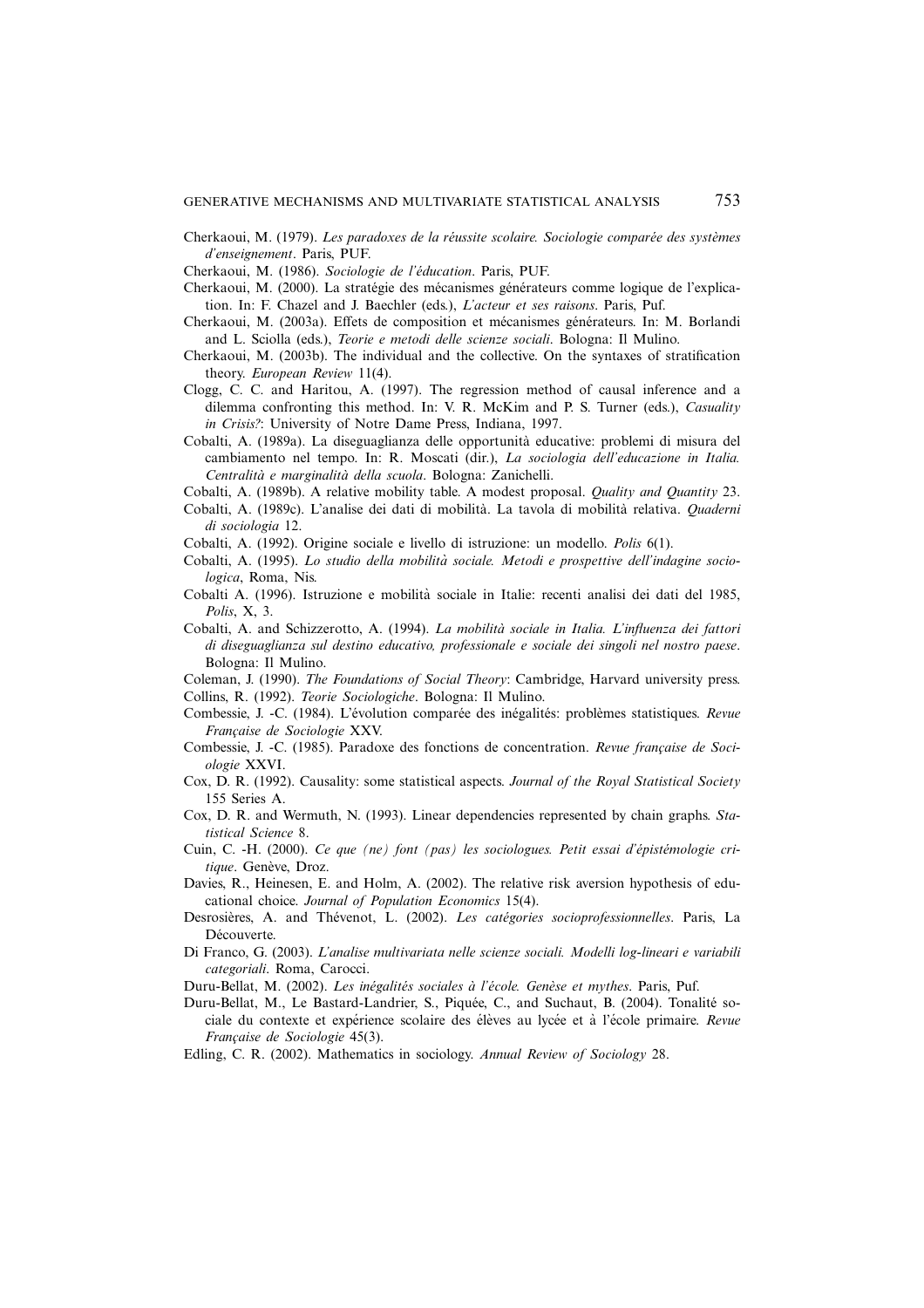- Elster, J. (1998). A plea for mechanisms. In: P. Hedstrom and R. Swedberg (eds.), 1998a, *Social Mechanisms. An Analytical Approach to Social Theory*. Cambridge: Cambridge University Press.
- Elster, J. (2003). *Proverbes, Maximes, Émotions*. Puf, Paris.
- Erikson, R. and Goldthorpe, J. (1992). *The constant Flux: A Study of Class Mobility in Industrial Society*. Oxford: Clarendon Press.
- Esping-Andersen, G. and Mestres, J. (2003). Ineguaglianza delle opportunità ed eredità sociale. *Stato e Mercato* 67.
- Esser, H. (1996). What is wrong with 'variable sociology'? *European Sociological Review* 12(2).
- Fararo, T. J. (1969). Stochastic process. In: E. F. Borgatta (ed.), *Sociological Methodology*. San Francisco: Jossey-Bass.
- Fararo, T. J. (1984). Preface. *Journal of Mathematical Sociology* 10.
- Fararo, T. J. (1989) *The meaning of general theoretical sociology. Tradition and Formalisation*, Cambridge: Cambridge University Press.
- Fararo, T. J. and Hummon N. P. (1995). The emergence of computational sociology. *Journal of Mathematical Sociology* 20(2–3).
- Featherman, D. L. and Hauser, R. (1978). *Opportunity and Change*. New York: Academic Press.
- Florens. J. -P. (1984). Inégalité et dépendance statistique. Revue Française de Sociologie. XXV.
- Freedman, D. A. (1991a). Statistical analysis and shoe leather. *Sociological Methodology* 21.
- Freedman, D. A. (1991b). A rejoinder to Berk, Blalock and Mason. *Sociological Methodology* 21.
- Gambetta, D. (1987). *Where They Pushed or Did They Jump? Individual Decision Mechanism in Education*. Cambridge: Cambridge University Press.
- Gambetta, D. (1998). Concatenations of mechanisms. In: P. Hedstrom and R. Swedberg (eds.), 1998a, *Social Mechanisms. An Analytical Approach to Social Theory*. Cambridge: Cambridge University Press.
- Garnier, A. M. and Raffalovich, E. L. (1984). The evolution of equality of educational opportunities in France. *Sociology of Education* 57.
- Gilbert, N. (1993). *Analyzing Tabular Data. Loglinear and Logistic Models for Social Researchers*, London: UCL Press.
- Gilbert, N. and Troitzsch, K. (1999). *Simulation for the Social Scientist*, Philadelphia: Open University Press.
- Goldthorpe, J. (avec Llewellyn C., Payne C.) (1980). *Social Mobility and Class Structure in Modern Britain.* Oxford: Clarendon Press.
- Goldthorpe, J. (1995). 'Le noyau dur': fluidité sociale en Angleterre et en France depuis les années 1970 et 1980. Revue Française de Sociologie XXXVI(1).
- Goldthorpe, J. (2000). *On Sociology. Numbers, Narratives, and the Integration of Research and Theory*. Oxford: Oxford University Press.
- Goldthorpe, J. (2003a). Sociology as social science and cameral sociology: some further thoughts. *Sociology Working Papers, 2003–07,* Department of Sociology, Oxford.
- Goldthorpe, J. (2003b). Progress in sociology: The case of social mobility research. *Sociology Working Papers, Paper number 2003–08*, Department of Sociology, Oxford.
- Goux, D. and Maurin, E. (1995). Origine sociale et destinée scolaire. *Revue Francaise de Sociologie* XXXVI(1).
- Grémy, J. -P. (1984). Sur les différences entre pourcentage et leur interprétation. Revue *Franc¸aise de Sociologie* XXV.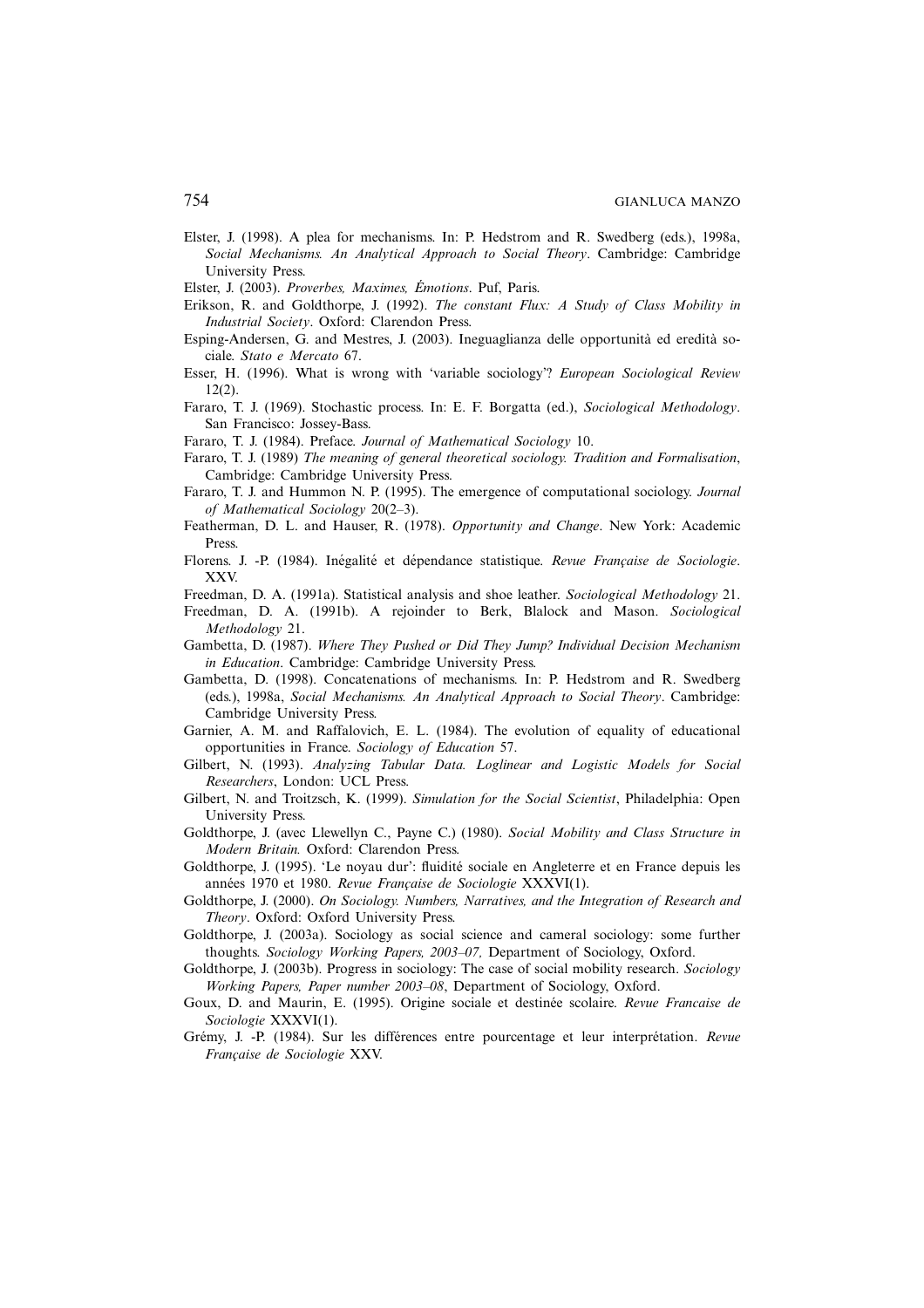- Grusky, D. B. and Di Carlo, M. (2001). Should Sociologists Plod Along and Establish Descriptive Regularities or Seek a Grand Explanation of Them? *European Sociological Review* 17(4).
- Grusky, D. B. and Hauser, R. (1984) Comparative social mobility revisited: models of convergence and divergence in 16 Country. *American Sociological Review* 49.
- Halpin, B. (1999). Simulation in sociology. *American behavioral scientist* 42(10).
- Hanneman, R. A., Collins R. and Mordt, G. (1995). Discovering theory dynamics by computer simulation: experiments on state legitimacy and imperialist capitalism. *Sociological Methodology* 25(1).
- Harré, R. (1972). *The Philosophies of Science. An Introductory Survey*. Oxford: Oxford University Press.
- Harré, R. and Secord, P. F. (1972). *The Explanation of Social Behaviour*. Oxford: Oxford University Press.
- Hauser, R. (1978). A structural model of the mobility table. *Social Forces* 56(3).
- Hauser, R. (1979). Some exploratory methods for modelling mobility tables and other crossclassified data. In: K. F. Schuessler (ed.), *Sociological Methodology*, 1980, San Francisco: Jossey-Bass.
- Hauser, R. (1981). Hope for the Mobility ratio. *Social Forces* 60(2).
- Hauser, R. (1986). Reinventing the Oxcart: Jones' obsolete proposal for the mobility analysis. *Social Forces* 64(4).
- Hauser, R. (1987). Reply to Kim. *Social Forces* 65(3).
- Hechter, M. (1998). The future of rational choice theory and its relationships to quantitative macro-sociological research. In: H. -P. Blossfeld and G. Prein (eds.), 1998. *Rational Choice Theory and Large-Scale Data Analysis* Boulder Co., Westview Press, chap. 17.
- Hedstrom, P. (2003). Generative models and explanatory research: on sociology of Aage Sorensen. http://www.nuff.ox.ac.uk/Sociology/Group/Hedstrom.htm.
- Hedstrom, P. (2005). *Dissecting the Social: On the Principles of Analytical Sociology*. Cambridge: Cambridge University Press.
- Hedstrom, P. and Swedberg, R. (1996). Rational choice, empirical research, and the sociological tradition. *European Sociological Review* 12(2).
- Hedstrom, P. and Swedberg, R. (eds.), (1998a). *Social Mechanisms. An Analytical Approach to Social Theory*. Cambridge: Cambridge University Press.
- Hedstrom, P. and Swedberg, R. (1998b). Social mechanisms: an introductory essay. In: P. Hedstrom and R. Swedberg (eds.), *Social Mechanisms. An Analytical Approach to Social Theory*. Cambridge: Cambridge University Press.
- Heise, D. (1995). Sociological algorithms: preface. *Journal of Mathematical Sociology* 20  $(2-3)$ .
- Hillmert, S. and Jacob, M. (2003). Social inequality in higher education. Is vocational training a pathway leading to or away from university? *European Sociological Review* 19(3).
- Hope, K. (1981). The new mobility ratio. *Social Forces* 60(2).
- Hout, M. (1983). *Mobility Tables.* Sage, London.
- Jones, F. L. (1985). New and (very) old mobility ratio: is there life after Benini. *Social Forces* 63(3).
- Jones, F. L. (1986). Reponse to Hauser. *Social Forces* 64(4).
- Jones, F. L., Wilson, S. R. and Pittelkow, Y. (1990). Modelling mobility: the use of simulation to choose between near-equivalent models. *Quality and Quantity* 24.
- Jonsson, J. O. (2004). Equality at a Halt? Social Mobility in Sweden, 1976–99. In: R. Breen (ed.), *Social Mobility in Europe*. Oxford: Oxford University Press 2004, chap. 9.
- Jonsson, J. O. and Erikson, R. (2000). Understanding educational inequality: the Swedish experience. *L'année Sociologique* 50(2).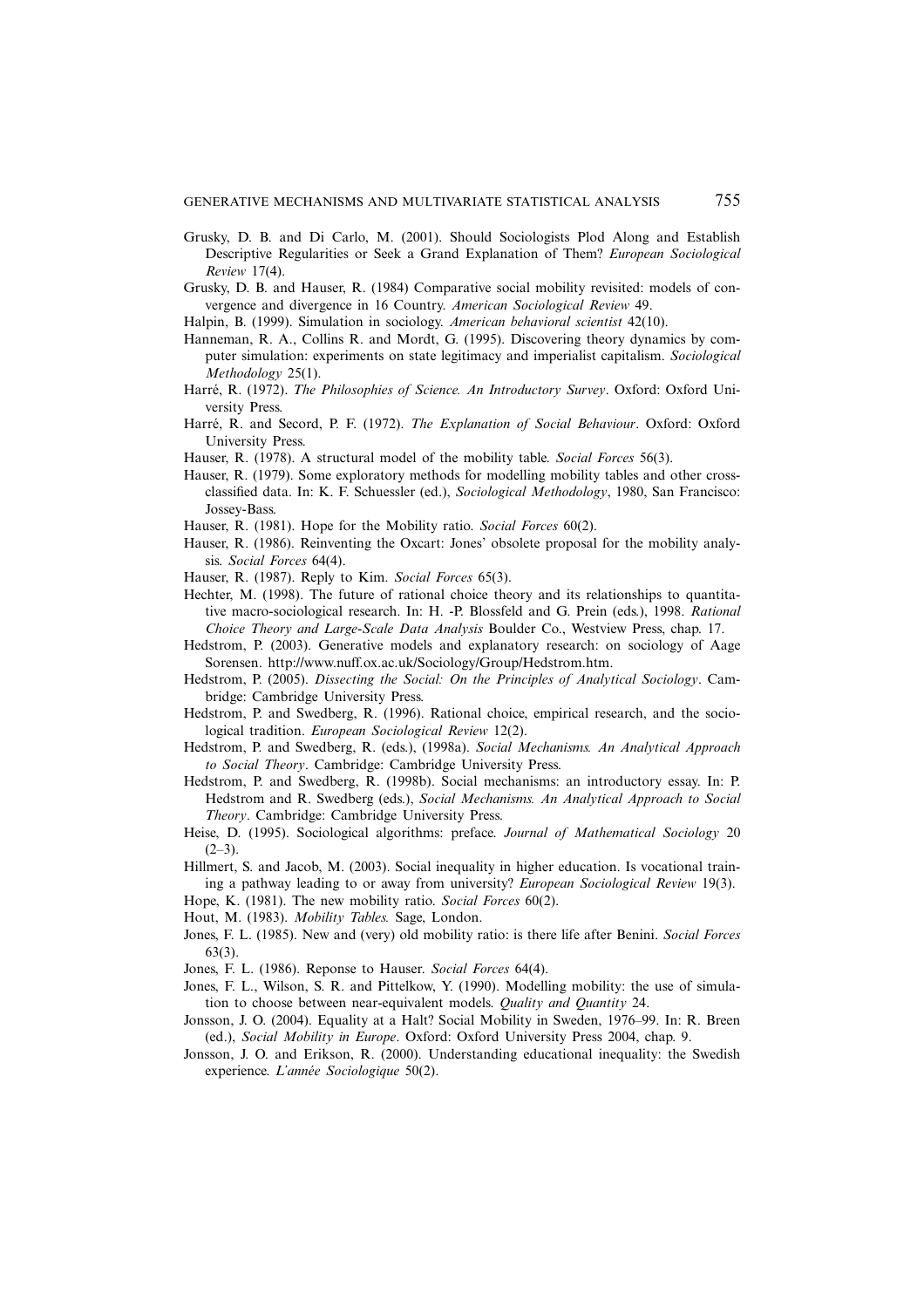- Kaufman, R. L. and Schervish, P. G. (1986). Using adjusted crosstabulations to interpret log-linear relationship. *American Sociological Review* 51 October.
- Kaufman, R. L. and Schervish, P. G. (1987). Variations on a theme. More uses of odds ratios to interpret log-linear parameters. *Sociological Methods and Research* 16(2).
- Kim, J. -O. (1987). Social mobility, status inheritance, and structural constraints: conceptual and methodological considerations. *Social Forces* 65(3).
- Layte, R. and Whelan, C. T. (2004). Class transformation and trends in social fluidity in the Republic of Ireland 1973–94. In: R. Breen (ed.), *Social Mobility in Europe*. Oxford: Oxford University press 2004, chap. 7.
- Logan, J. A. (1996). Rules of access and shift in demand: a comparison of log-linear and two-sided logit models. *Social Science Research* 25.
- MacDonald, K. I. (1981). On the formulation of a structural model of the mobility table. *Social Forces* 60(2).
- MacDonald, K. I. (1983). On the interpretation of a structural model of the mobility table. *Quanlity and Quantity* 17.
- Macy, W. M. and Willer, R. (2002). From factors to actors: computational sociology and agent-based modeling. *Annual Review of Sociology* 28.
- Manzo, G. (2004a). Verso una teoria delle diseguaglianze di opportunita educative. ` *Studi di Sociologia* 42(1).
- Manzo, G. (2004b). Appunti sulla simulazione al computer. Un metodo attraente per la ricerca sociologica. In: C. Corposanto (dir.), *Metodologie non-intrusive nelle science sociali*, Franco Angeli, Milano, chap. 9.
- Manzo, G. (2005). Variables, mécanismes et simulations. Une combinaison des trois méthodes est-elle possible ? Une analyse critique de la littérature. Revue Française de So*ciologie* 46(1).
- Massot, A. (2000). Analyse des processus decisionnels de la scolarisation. In: R. Boudon, ´ C. -H. Cuin and A. Massot (eds.), *L'axiomatique de l'inégalité des chances*, L'Harmattan, Presse de l'université de Laval.
- Mare, R. (1980). Social background and school continuation decisions. *Journal of the American Statistical Association* 75.
- Mare, R. (1981). Change and stability in educational stratification. *American Sociological Review* 46.
- Mills, C. W. (1959). *The Sociological Imagination*. New York: Oxford University Press.
- Moretti, S. (2000). Teorie sociologiche e modelli computazionali. Problemi metodologici nella definizione di un sistema di simulazione nelle science sociali. *Sociologia e ricerca sociale* 63.
- Moretti, S. (2002). Computer simulation in sociology: what contribution? *Social Sciences Computer Review* 20(1).
- Merllié, D. (1985). Analyse de l'interaction entre variables. Problème statistique ou sociologique. Revue Française de Sociologie XXVI.
- Merton, R. K. (1967). On the sociological theories of the middle range. In: R. K. Merton (ed.), *On Theoretical Sociology. Five Essays, Old and New*. London: The free press.
- Muller, W. and Karle, W. (1993). Social selection in educational systems in Europe. *European Sociological Review* 9.
- Nash, R. (2003). Inequality/difference in education: is a real explanation of primary and secondary effects possible? *British Journal of Sociology* 54(4).
- Pawson, R. (1989). *A Measure for Measure: A Manifesto for Empirical Sociology*. London, Routledge.
- Pisati, M. (1997). Mobility regimes and generative mechanisms: a comparative analysis of Italy and the United States. *European Sociological Review* 13(2).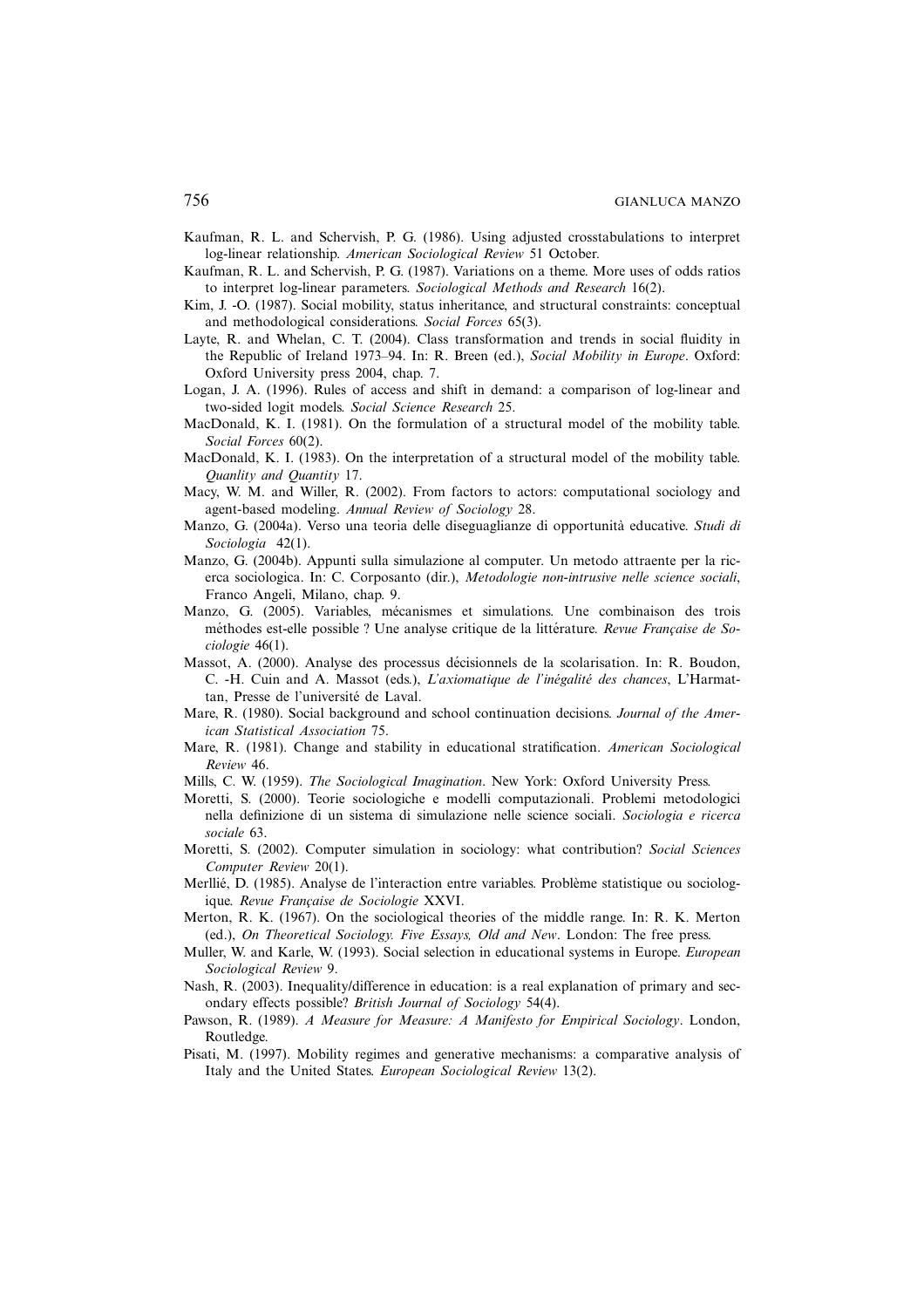Pisati, M. (2000). *La Mobilia Sociale `* . Bologna: Il Mulino.

- Pisati, M. (2004). The Italian Mobility Regim: 1985–97, In: R. Breen (ed.), *Social Mobility in Europe*. Oxford: Oxford University Press 2004, chap. 6.
- Pontinen, S. (1982). Models and social mobility research: a comparison of some log-linear models of a social mobility matrix. *Quality and Quantity* 16.
- Powers, D. A. and Xie, Y. (2000). *Statistical Methods for Categorical Data Analysis*. San Diego: Academic Press.
- Prévot, J. (1985). A propos d'indices et de comparaisons de proportions. Revue Française de *Sociologie* XXVI.
- Raftery, A. E. (1986a). Choosing models for cross-classifications. *American Sociological Review* 51.
- Raftery, A. E. (1986b). A note on bayes factors for log-linear contingency table models with vague prior information. *Journal of the Royal Statistical Society, Serie B* 48.
- Raftery, A. E. (2001). Statistics in sociology, 1950–2000: A selective review. *Sociological Methodology 2001.*
- Ragin, C. C. (1987). *The Comparative Method. Moving Beyond Qualitative and Quantitative Strategies*. Berkeley: University of California Press.
- Sawyer, R. K. (2003). Artificial societies. Multiagent systems and the micro-macro link in sociological theory. *Sociological Methods and Research* 31(3).
- Schizzerotto, A. (1997). Perché in Italia ci sono pochi diplomati e pochi laureati? Vincoli strutturali e decisioni razionali degli attori come cause della contenuta espansione della scolarità superiore. *Polis* 11(3).
- Shavit, Y. and Blossfeld, H. -P. (1993). *Persistent Inequality: Changes Educational Attainment in Thirteen Countries*. Boulder: Westwiew Press.
- Smith, H. L. and Garnier, M. A. (1986). Association between background and educational attainment in France. *Sociological Methods and Research* 14.
- Sorensen, A. (1998). Theoretical mechanisms and the empirical study of social processes. In: P. Hedstrom and R. Swedberg (eds.), *Social Mechanisms. An Analytical Approach to Social Theory*, Cambridge: Cambridge University Press.
- Stier, H. and Grusky D. B. (1990). An overlapping persistence model of career mobility. *American Sociological Review* 55.
- Stinchcombe, A. L. (1991). The condition of fruitfulness of theorizing about mechanism in social science. *Philosophy of the Social Sciences* 21(3).
- Thélot, C. and Vallet, L. -A. (2000). La réduction des inégalités sociales devant l'école depuis le début du siècle. Economie et Statistique 4.
- Vallet, L. -A. (1988). L'inégalité des chances: un modèle d'évolution. *Revue Française de Sociologie* XXIX 3.
- Vallet, L. -A. (1999). Quarante années de mobilité sociale en France. L'évolution de la fluidité sociale à la lumière de modèles récents. Revue Française de Sociologie 40(1).
- Vallet, L. -A. (2001a). State of the art and current issues in comparative educational stratification research. communication, ISA research committee 28, Mannheim, April.
- Vallet, L. -A. (2001b). Stratification et mobilite sociale: la place des femmes. In: J. Laufer, C. ´ Marry and M. Maruani (eds), *Masculin – Feminin: questions pour les sciences de l'hom- ´ me*. Paris, PUF, chap. 4.
- Vallet, L. -A. (2004a). The dynamics of educational opportunity in France. Change in the association between social background and education in thirteen five-year cohorts (1908– 1972). communication, ISA research committee 28, Neuchâtel, May.
- Vallet, L. -A. (2004b). Change in intergenerational class mobility in France from the 1970s to the 1990s and its explanation: an analysis following the Casmin approach. In: R. Breen (ed.), *Social Mobility in Europe*. Oxford: Oxford University Press 2004, chap. 5.